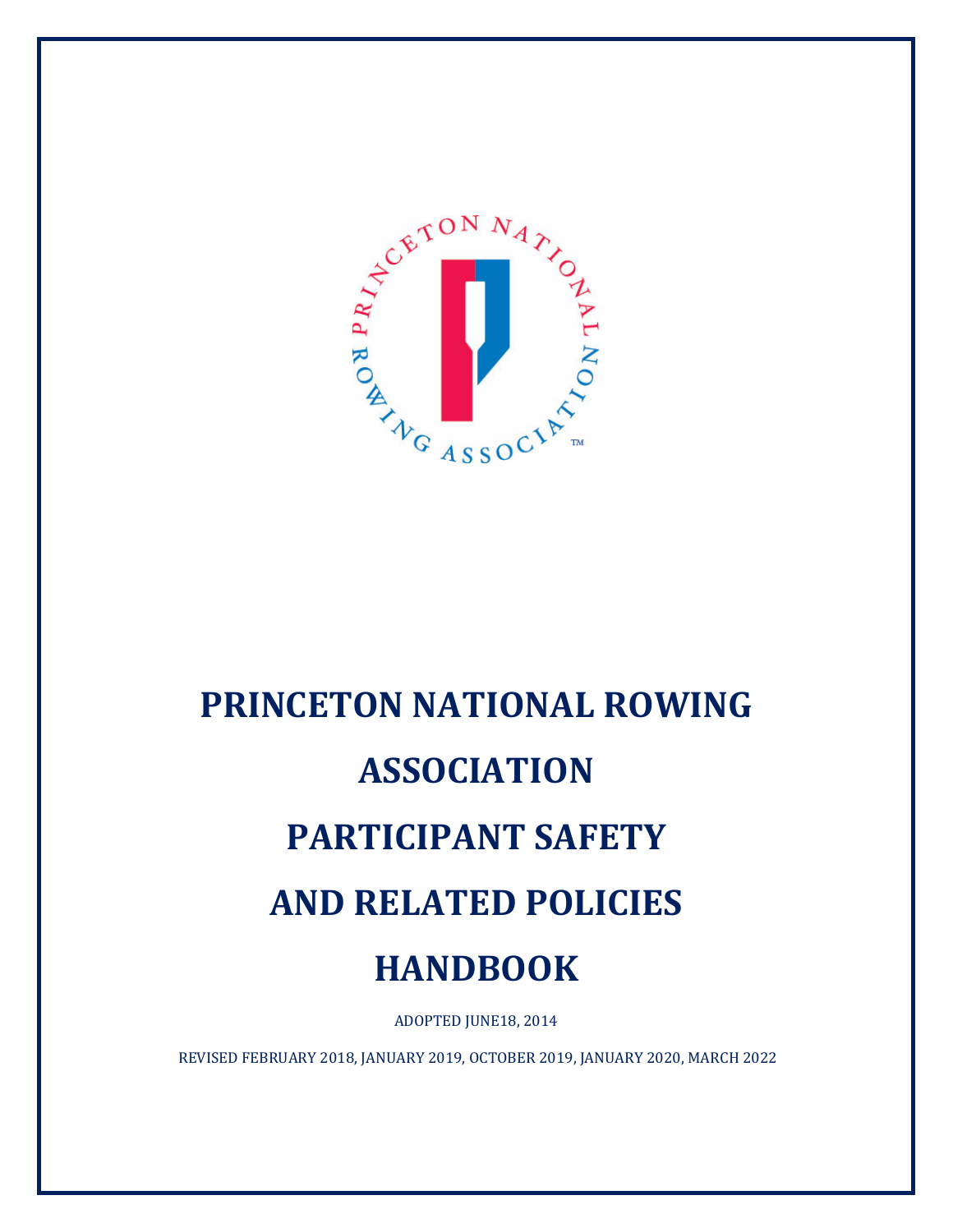**TABLE of CONTENTS:**

| <b>Introduction:</b>                                                    | Page 3  |
|-------------------------------------------------------------------------|---------|
| <b>Section 1: Definitions</b>                                           | Page 4  |
| <b>Section 2: Training and Education</b>                                | Page 6  |
| <b>Section 3: Screening Staff Members and Volunteers</b>                | Page 8  |
| <b>Applicant Screening</b>                                              | Page 8  |
| <b>Criminal Background Checks</b>                                       | Page 9  |
| <b>Section 4: Athlete Protection Policy</b>                             | Page 12 |
| <b>Section 5: Managing Training and Competition</b>                     | Page 19 |
| <b>Supervision of Athletes and Participants</b>                         | Page 19 |
| <b>Physical Contact</b>                                                 | Page 20 |
| <b>Electronic Communications and Social Media</b>                       | Page 22 |
| <b>Locker Rooms and Changing Areas</b>                                  | Page 23 |
| <b>Travel - Junior Team</b>                                             | Page 24 |
| <b>Section 6: Responding to Abuse, Misconduct and Policy Violations</b> | Page 29 |
| <b>Reporting</b>                                                        | Page 29 |
| <b>Disciplinary Rules and Procedure</b>                                 | Page 34 |
| <b>Section 7: Monitoring PNRA's Strategy</b>                            | Page 36 |
| <b>Part 2: Forms</b>                                                    | Page 37 |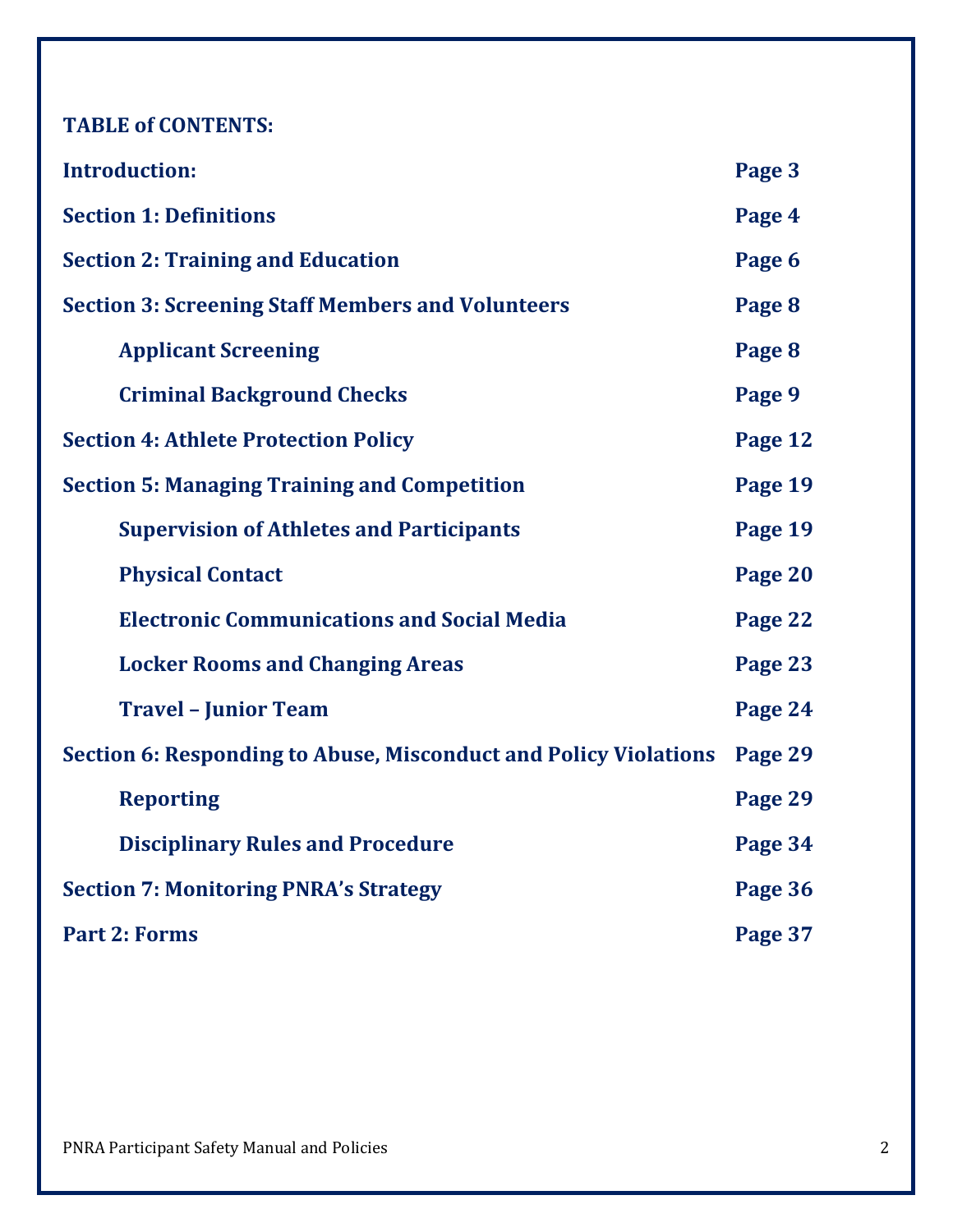# **INTRODUCTION:**

In conjunction and with the help of the United States Olympic Committee, US Center for SafeSport and USRowing, the Princeton National Rowing Association (PNRA) has adopted the following SafeSport policies as they relate specifically to PNRA run activities. Such activities include: PNRA hosted and owned events; PNRA and Mercer Rowing Programs and competitions; PNRA summer camps; and other rowing related activities that utilizing the Caspersen Rowing Center.

Rowing is a life-long activity, where our athletes, especially Junior Athletes, engage to have fun and spend time with friends. Sport encourages a healthy lifestyle, and builds self-confidence. Our athletes often do better off the field than those who do not participate in sport. They learn goal-setting, teamwork and time management skills. Athletes are less likely to use cigarettes, drugs and alcohol; they have higher graduation rates and are more likely to attend college.

Unfortunately, sport can also be a high-risk environment for misconduct, including child/minor physical and sexual abuse. In this Policy, we identify six primary types of misconduct:

- Bullying
- Harassment
- Hazing
- Emotional Misconduct
- Physical Misconduct
- Sexual Misconduct, including Child/Minor Sexual Abuse

**All forms of misconduct are intolerable and in direct conflict with the Olympic Ideals and those of PNRA**. Misconduct may damage an athlete's psychological well-being; athletes who have been mistreated experience social embarrassment, emotional turmoil, psychological scars, loss of self-esteem and negative impacts on family, friends and the sport. Misconduct often hurts an athlete's competitive performance and may cause him or her to drop out of sport entirely.

PNRA is committed to improving the development and safety of athletes and participants involved in our sport. PNRA publishes this handbook as a resource to guide the development, implementation and internal review of effective athlete safety and misconduct prevention strategies for rowing activities run by PNRA.

PNRA recognizes that all participants in PNRA's activities and events have a role in ensuring an environment free of misconduct. Therefore, all participants, athletes, coaches, staff, leadership and volunteers are covered by and have a role in PNRA's SafeSport Policies.

USRowing Athletes, Coaches, Staff and Volunteers utilizing the Caspersen Rowing Center are governed by USRowing's Safety Policies and Participant Safety Manual. Athletes, Coaches and Volunteers in the Hun School, Lawrenceville School and Peddie programs are governed by the policies and regulations of their institutions.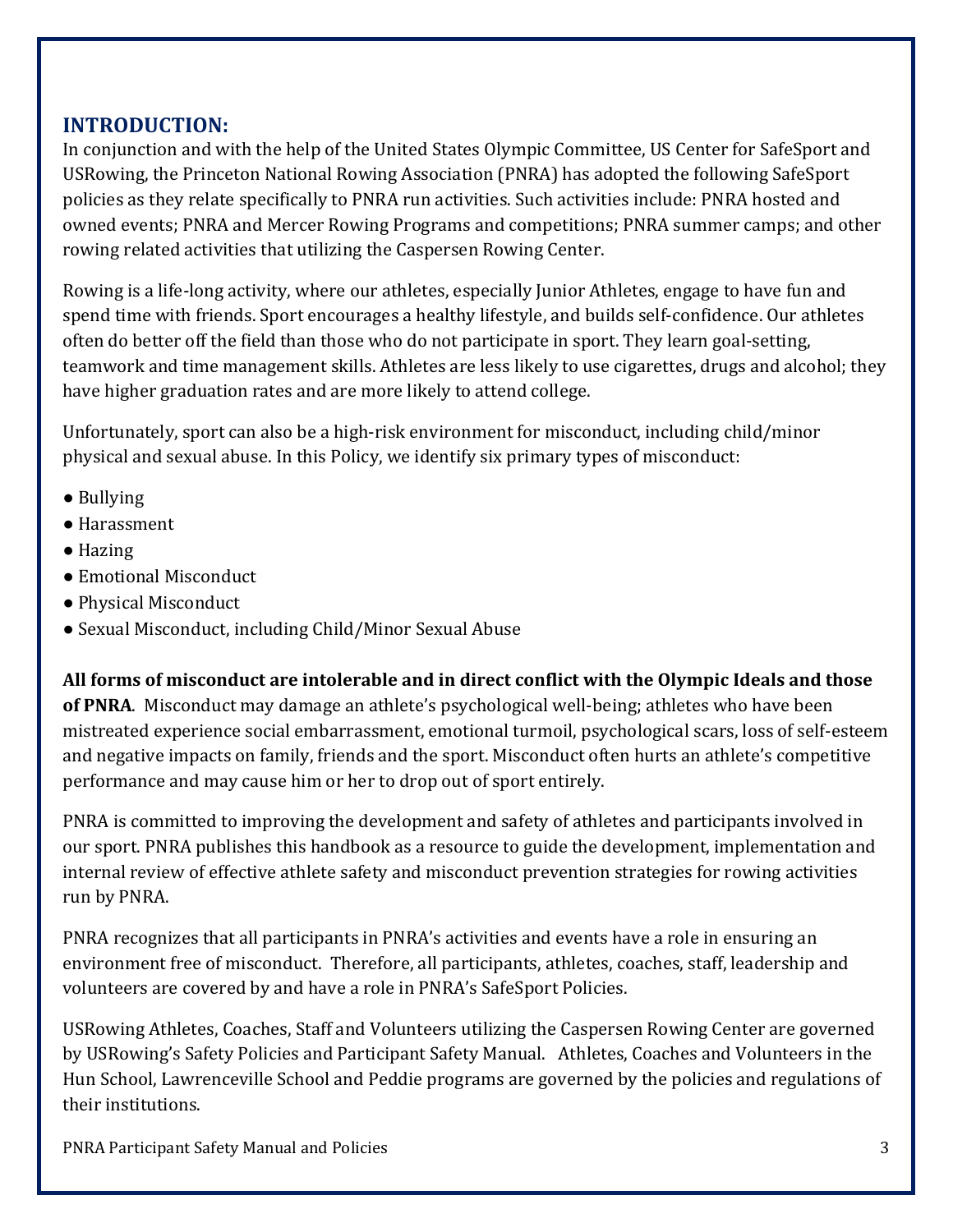# **SECTION 1: DEFINITIONS**

The definitions below apply to all sections of this Policy:

- **Adult or adult** Any individual 18 years of age or older.
- **Adult Participant** Any adult (18 years or older) who is:
	- o Participates in a program run or sponsored by PNRA including but not limited to Mercer Rowing Program
	- o An employee or board member of PNRA
	- o Authorized, approved, or appointed by PNRA to have regular contact with or authority over Minor Athletes. This may include volunteers, medical staff, trainers, chaperones, monitors, contract personnel, bus/van drivers, officials, adult athletes, staff, board members, and any other individual who meets the Adult Participant definition.
	- o An adult athlete
	- **Adult Participant Personal Care Assistant (PCA)** An Adult Participant who assists an athlete requiring help with activities of daily living **(ADL)** and preparation for athletic participation. This support can be provided by a Guide for Blind or visually impaired athletes or can include assistance with transfer, dressing, showering, medication administration, and toileting. Personal Care Assistants are different for every athlete and should be individualized to fit their specific needs. When assisting a Minor Athlete, Adult Participant PCAs must be authorized by the athlete's parent/guardian.
	- **Athlete** Any rower who participates in any PNRA Programs.
	- **Authority** When one person's position over another person is such that, based on the totality of the circumstances, they have the power or right to direct, control, give orders to, or make decisions for that person.
	- **Close‐In‐Age‐Exception** An exception applicable to certain policies when an Adult Participant does not have authority over a Minor Athlete and is not more than four years older than the Minor Athlete (e.g., a 19-year-old and a 16-year-old). Note: this exception only applies within the prevention policies and not regarding conduct defined in the SafeSport Code.
	- **Child, Children, Minor, and Youth** An individual who is, or is believed by the Respondent to be, under the age of 18. The terms child, children, minor and youth are used interchangeably throughout this policy.
	- **Child Abuse** The term "child abuse" has the meaning set forth in Section 203 of the Victims of Child Abuse Act of 1990 (34 U.S.C. § 20341) or New Jersey Statutes N.J.S.A. 9:6-1.
	- **Coach** Any adult who has or shares the responsibility for instructing, teaching, training, or advising an athlete in the context of rowing.
	- **Criminal Charge or Disposition** Means that a Participant (a) is or has been subject to any disposition or resolution of a criminal proceeding, other than an adjudication of not guilty, including, but not limited to: an adjudication of guilt or admission to a criminal violation, a plea to the charge or a lesser included offense, a plea of no contest, any plea analogous to an "Alford" or "Kennedy" plea, the disposition of the proceeding through a diversionary program, deferred adjudication, deferred prosecution, disposition of supervision, conditional dismissal, juvenile delinquency adjudication, or similar arrangement; (b) is subject to a pending criminal charge(s) or warrant(s) for arrest. Criminal Charges may be evaluated by USRowing upon the original charges, amended charges, or those to which a plea was entered.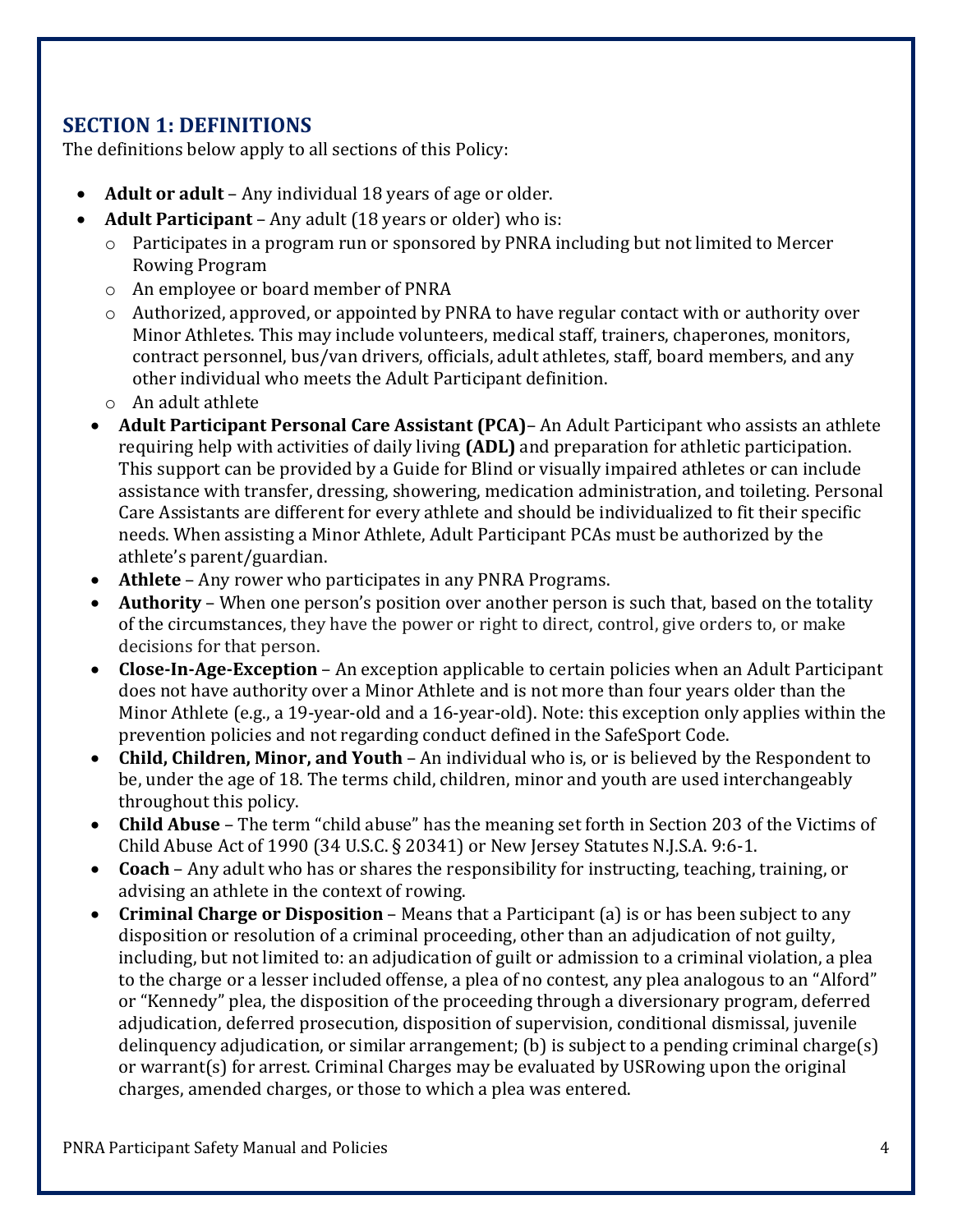- **Dual Relationship** An exception applicable to certain policies when an Adult Participant has a dual role or relationship with a Minor Athlete and the Minor Athlete's parent/guardian has provided written consent at least annually authorizing the exception.
- **In‐Program‐Contact –** Any contact (including communications, interactions, or activities) between an Adult Participant and any Minor Athlete(s) related to participation in sport. Examples of In-Program Contact include, but are not limited to:
	- o Competition
	- o Practices
	- o Camps/clinics
	- o Training/instructional sessions
	- o Pre/post game meals or outings
	- o Team travel
	- o Review of practice or regatta film or video
	- o Team- or sport-related relationship building activities
	- o Team celebrations
	- o Award ceremonies
	- o Banquets
	- o Team or sport-related fundraising or community service
	- o Sport education
	- o Competition site visits
- **Minor Athlete** is an amateur athlete under 18 years of age who participates in, or participated within the previous 12 months in, a PNRA event, program, activity, or competition.
- **Participant** Any individual who: (a) currently is, or was at the time of a possible SafeSport violation, within the governance or disciplinary jurisdiction of PNRA, (b) is an Athlete or PNRA Designee, (c) a participant or attendee of a PNRA owned or hosted competition or event, including team staff, medical or paramedical personnel, administrator, official, or other athlete support personnel, employee, or volunteer, or (d) PNRA employees, contractors, volunteers, officials, board and committee members and other designees, members and organizational members.
- **Power Imbalance** A Power Imbalance may exist where, based on the totality of the circumstances one person has supervisory, evaluative, or other authority over another. Whether there is a Power Imbalance depends on several factors, including but not limited to: the nature and extent of the supervisory, evaluative or other authority over the person; the actual relationship between the parties; the parties' respective roles; the nature and duration of the relationship; the age of the parties involved; where there is an aggressor, whether there is a significant disparity in age, size, strength, or mental capacity. Once a Coach-Athlete relationship is established, a Power Imbalance is presumed to exist throughout the Coach-Athlete relationship (regardless of age) and is presumed to continue for Minor Athletes after the Coach-Athlete relationship terminates until the Athlete reaches 20 years of age. A Power Imbalance may exist, but it is not presumed, where an Intimate Relationship existed before the sport relationship (e.g., a relationship between two spouses or life partners that preceded the sport relationship).
- **Regular Contact** Ongoing interactions wherein an Adult Participant is in a role of direct and active engagement with any Minor Athlete(s).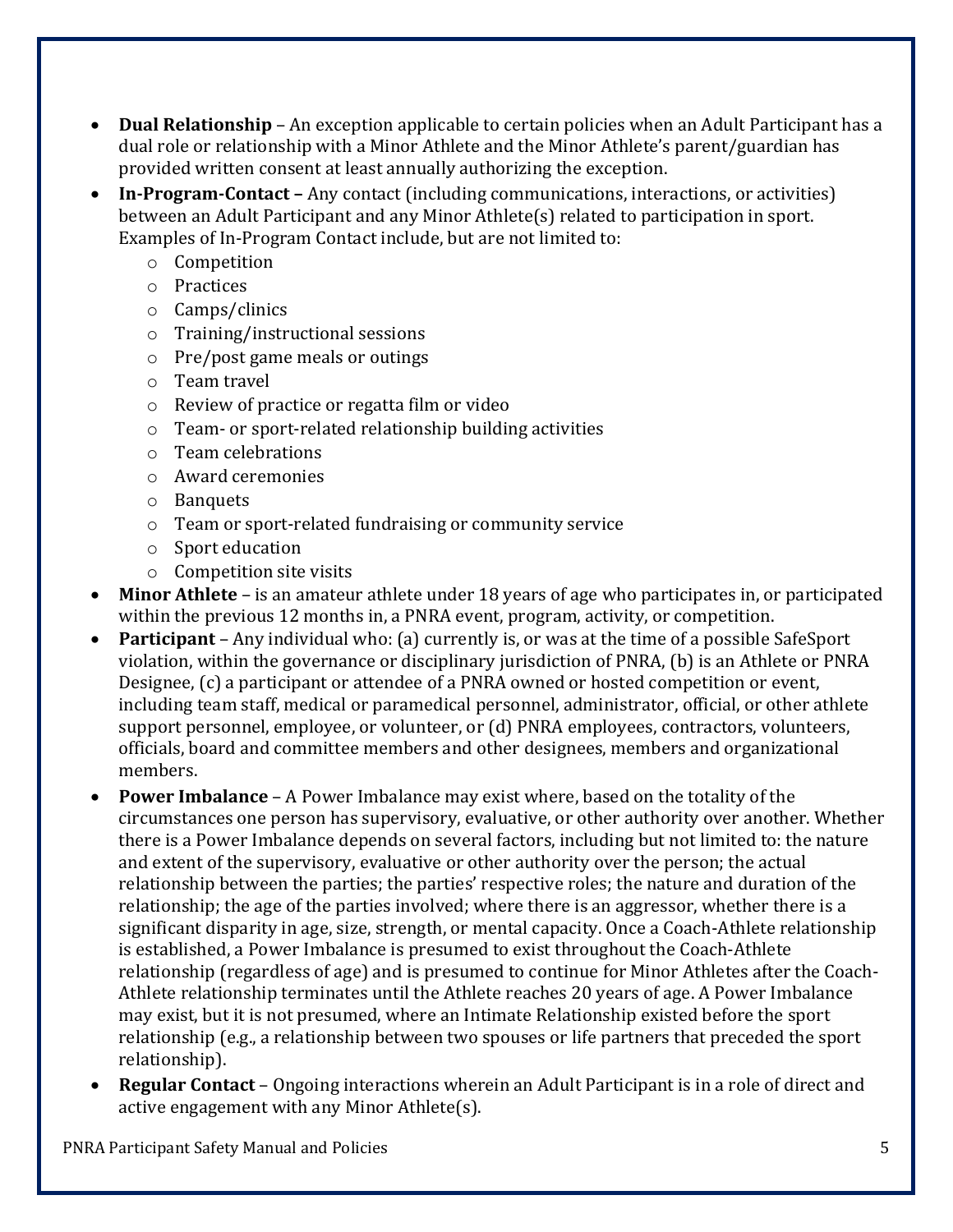# **SECTION 2: TRAINING AND EDUCATION**

Creating an environment where all participants can develop to their fullest potential requires that everyone understand the types of misconduct and preventative measures. In order to build this awareness, PNRA utilizes the resources developed by the US Center for SafeSport (https://www.uscenterforsafesport.org) and offered through USRowing (https://www.usrowing.org).

All Adult Athletes participating in PNRA's programs, in accordance with USRowing's policies are required to participate and complete the US Center for SafeSport's *Safesport Training for Adult Athletes*. This training must be completed on an annual basis in accordance with USRowing's SafeSport Policies. The details for accessing this course are found below.

The US Center for SafeSport also offers online training for Parents and Minor Athletes on the prevention and reporting of child/minor abuse. PNRA encourages parents/guardians of athletes and minor athletes with parental/guardian permission to participate in the available online training annually. The details for accessing this course are found below.

PNRA policies and procedures recognize that individuals in the following categories have a higher level of responsibility because they have regular in program contact with and authority over athletes in PNRA's programs or authority over those who have in program contact. Therefore, the following groups are subject to mandatory reporting of abuse, misconduct and violations of this Participant Safety Handbook:

#### **Staff Members**

- PNRA administrative staff members
- PNRA employed coaches
- PNRA seasonally contracted coaches, whether volunteer or paid
- PNRA MJRC team volunteer chaperones

#### **Key Volunteers**

- PNRA Board of Directors\*\*
- PNRA Volunteer Leaders\*\*

Members of these groups, whether paid staff (coaches, administrative, contracted) or key volunteers (volunteer coaches under contract, volunteer leaders, board and committee members) need to have a greater understanding of misconduct and reporting. Accordingly, staff members and key volunteers shall complete awareness training concerning misconduct in sport before performing services for PNRA. Misconduct in sport includes:

- Bullying
- Harassment
- Hazing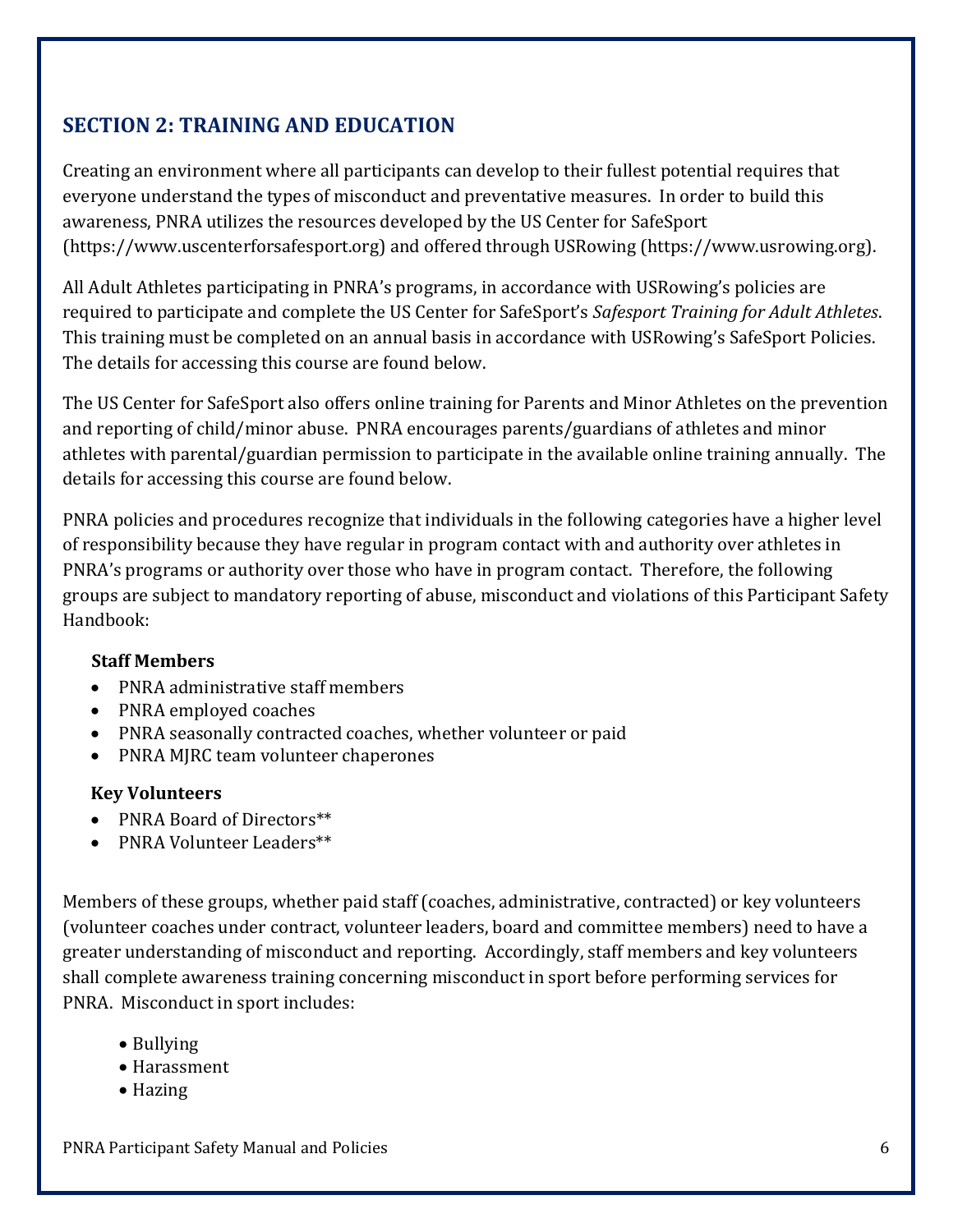- Emotional misconduct
- Physical misconduct, and
- Sexual misconduct, including child/minor sexual abuse

Staff members and volunteers must successfully complete the US Center for *SafeSport Trained Core* curriculum and associated refresher courses on an annual basis. Staff members and volunteers who are required to take this training can take the *Health Care Professionals Course* in lieu of *SafeSport Trained Core*.

The first training for staff members and volunteers who are required to take the Core curriculum shall commence no more than 30 day(s) before they have contact with athletes.

#### **Accessing US Center for SafeSport Training**

PNRA, along with USRowing, has partnered with the US Center for SafeSport to provide training free of charge. This training can be accessed by:

- 1. You will need a USRowing Membership number. If you do not have one, go to https://membership.usrowing.org (Volunteers can create a no cost Volunteer USRowing Membership)
- 2. Log into your individual USRowing account at https://membership.usrowing.org/individual/login.
- 3. Click on the "SafeSport" icon on the left-hand side.
- 4. Select the appropriate training from training catalogue.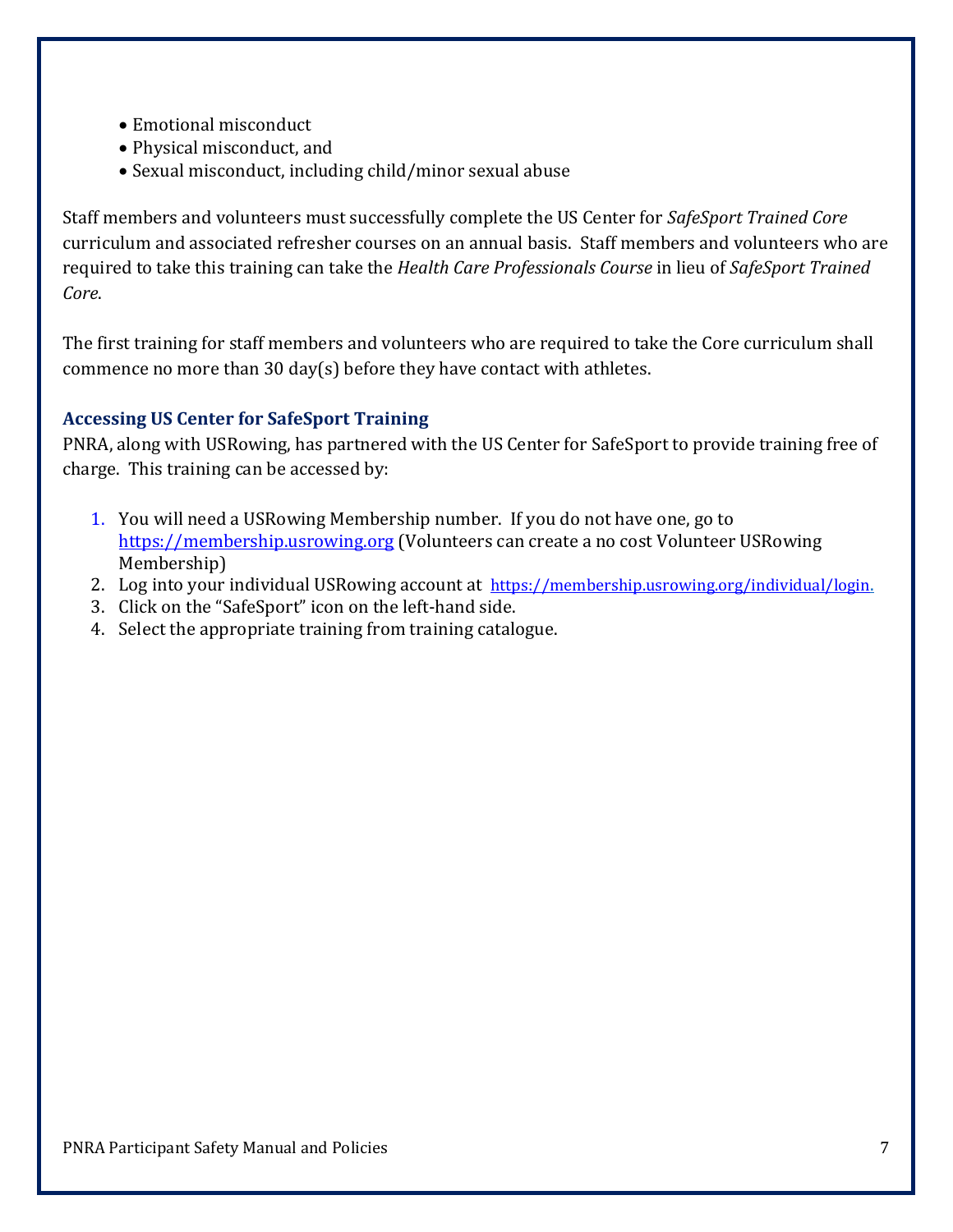# **SECTION 3: SCREENING STAFF MEMBERS, AND VOLUNTEERS**

# **APPLICANT SCREENING**

Staff members, coaches and key volunteers must consent to, and pass, a formal applicant screening process before performing services for PNRA.

Elements of our screening process include, as applicable, successful completion of an application, interview, reference check and criminal background check.

#### **EDUCATION ABOUT PNRA'S PROTECTION POLICIES**

To deter applicants who may be at risk of abusing athletes or participants from applying for positions, PNRA educates its applicants about its protection policies and offers applicants an early opt-out by:

- Requiring awareness training before working with athletes and participants
- Informing applicants about our policies and procedures relevant to prevention
- Asking applicants to review and agree to our policies and procedures before proceeding with the process
- Requiring applicants to sign a document acknowledging review of our policies and procedures

#### **WRITTEN APPLICATIONS**

Each applicant for a position will complete an application form consisting of personal, identifying information and a general release with applicant's signature.

The written application will:

- Ask about previous work and volunteer experiences
- Ask questions intended to illicit information concerning high-risk behaviors
- Provide a written release for contacting personal references and performing a criminal background check, including an indemnification clause
- Ask open-ended questions that encourage broad answers
- Use disclosure statements to ask applicants about previous criminal arrests or convictions for sexual offenses, violence against youth and other violent criminal offenses or felonies

#### **PERSONAL INTERVIEW**

For employee applicants, appropriate staff will interview employee applicants whose experience and credentials are considered a fit for available positions.

In the case of Board and committee applicants, a committee of the designated for nominating Board of Directors candidates will interview applicants whose experience and credentials are considered a fit for available positions.

During this interview, PNRA will ask questions to encourage discussion, clarify responses and expand on the applicant's answers to questions from the written application.

\* Mandatory screening and background check \*\* Recommended screening and background check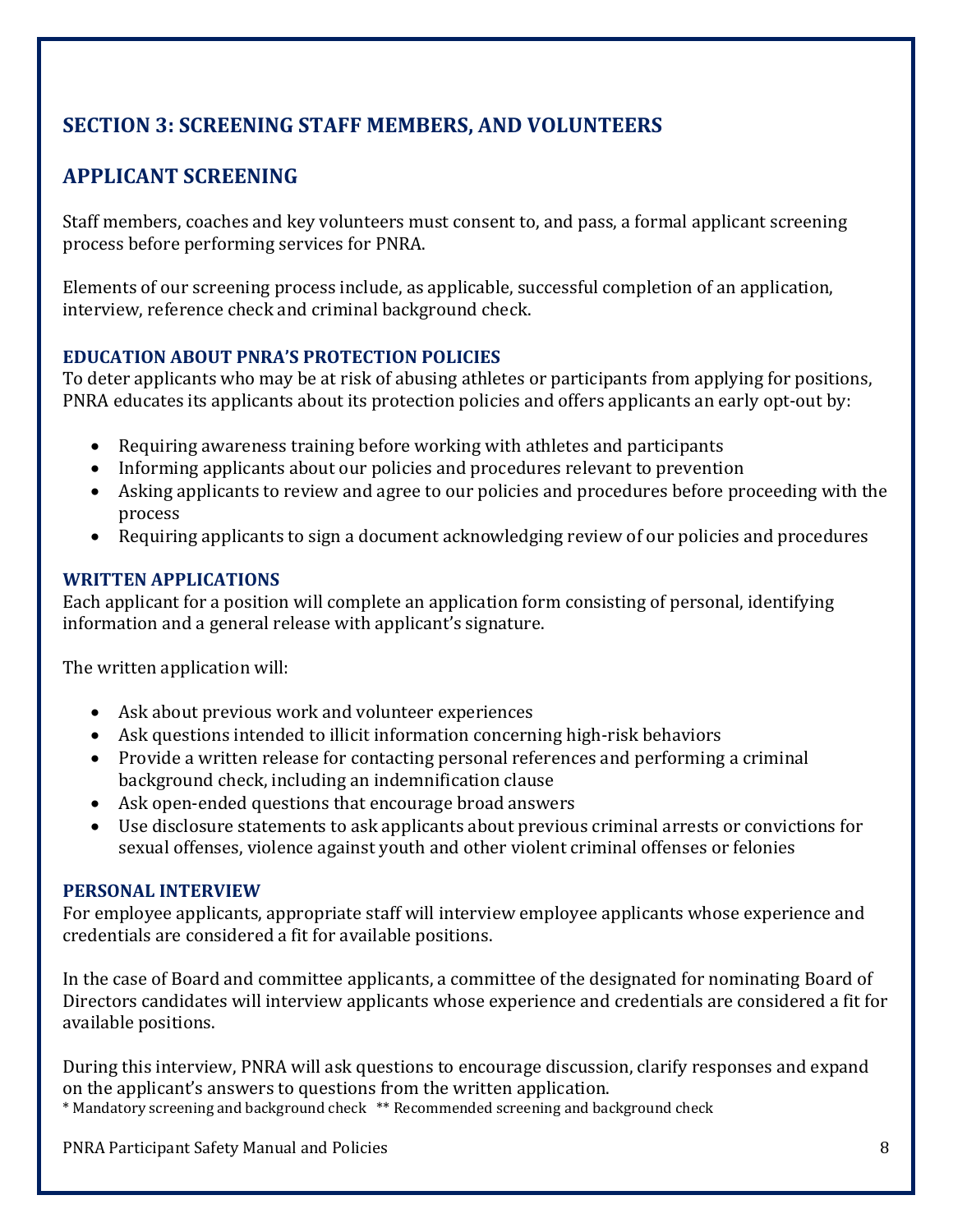#### **REFERENCES**

References of applicants will be contacted (either by phone or in writing) and asked specific questions regarding the applicant's professional experiences, demeanor and appropriateness for involvement with minor athletes and participants.

#### **RELEASE**

Each applicant also will provide a signed release, consistent with federal and New Jersey laws regulating employment practices, that allows references to speak freely about the applicant's qualifications without fear of reprisal and authorizing PNRA to obtain information concerning an applicant's past employment, volunteer experience and information provided by the applicant during the screening process (i.e., written application and personal interview).

#### **SAFESPORT CENTRALIZED DISCIPLINARY DATABASE**

A search will be performed for each applicant in the U.S. Center for SafeSport Centralized Disciplinary Database (https://uscenterforsafesport.org/response-and-resolution/centralized-disciplinarydatabase/). A ruling of Permanently Ineligible, Ineligible and Suspended will disqualify an applicant for employment with PNRA.

#### **CRIMINAL BACKGROUND CHECK POLICY**

All applicants (staff and volunteer as defined in section 1) will be asked to undergo a criminal background check that complies with the Fair Credit Reporting Act **before** providing services for PNRA. Through this criminal background check, PNRA will utilize reasonable efforts to ascertain past criminal history of an applicant.

#### **PROCESS**

The Criminal Background Check Consent and Waiver Release form must be submitted and the applicant cleared by the third party provider before he or she may perform services for PNRA.

PNRA will request that its vendor will provide the applicant with the Criminal Background Check Consent and Waiver Release form, and perform the criminal background check. As part of its criminal background check, PNRA will, at a minimum and without limitation,

- (1) perform a national search of state criminal repositories;
- (2) perform a search of state sexual offender registries; and
- (3) verify a person's identification against his or her social security number or other personal identifier.

# **POTENTIALLY DISQUALIFYING FACTORS**

#### **Criminal History**

PNRA will use a criminal background check to gather information about an applicant's prior criminal history. The information revealed by the criminal background check may disqualify an applicant from serving as a staff member, contractor or volunteer.

Information that could disqualify an applicant includes, but is not limited to, pleas of no contest and criminal convictions—especially if the underlying criminal behavior involved sex or violence.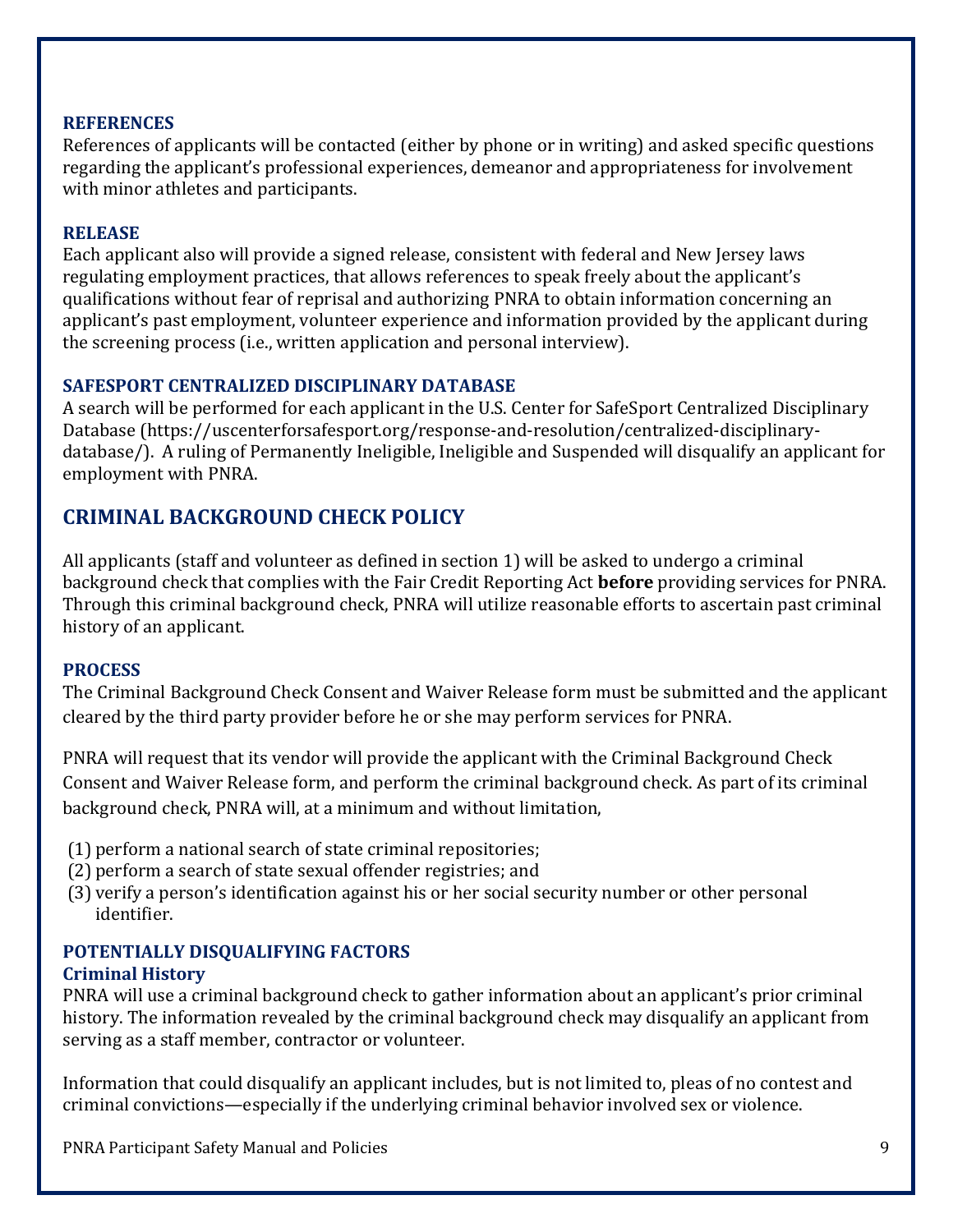#### **Pending Court Cases**

No decision will be made on an individual's eligibility for work as a new staff member, contractor or volunteer if they have a pending court case for any of the potentially disqualifying offenses until the pending case concludes. If, however, during the case's pendency, the organization undertakes an independent investigation and conducts a hearing, any determination may be used to disqualify the individual.

#### **Full Disclosure**

Each applicant has the affirmative duty to disclose his or her criminal history. Failing to disclose or intentionally misrepresenting an arrest plea or conviction history in an application or any other information provided by an applicant during the screening process is grounds for employment, volunteer and/or membership revocation or restriction, regardless of when the offense is discovered.

- If an applicant  $(1)$  is arrested,  $(2)$  pleas or  $(3)$  is convicted of a crime other than a traffic offense during the screening process, the applicant is required to disclose such information immediately.
- $\bullet$  In the event a person is serving as a staff member, contractor or volunteer and (1) is arrested, (2) pleas or (3) is convicted after the completion of the screening process, he or she has an affirmative duty to disclose such information immediately to his or her supervisor or PNRA administrator.
- **Any applicant who has been banned by another sport organization, as temporarily or permanently ineligible, must self‐disclose this information. A failure to disclose is a basis for disqualification for potential applicants.**

#### **FINDINGS**

Notice of findings will be provided to:

- (1) The designated staff contact at PNRA that administers applications;
- (2)In the case of Board and committees, the PNRA's Safeguarding Officer and chair of PNRA's Board of Directors;

PNRA's criminal background check report will return a "red light" or "green light" score. A green light score means that the background check vendor located no records that would disqualify the applicant. A green light score, however, is not a certification of safety or permission to bypass/ignore other screening efforts. Other disqualifying factors may exist, and can be revealed through an interview, reference checks and a completed application.

A **red light** finding means the criminal background check revealed criminal records that suggest the applicant "does not meet the criteria" and is not suitable for organization employment or volunteer assignment.

Individuals who are subject to disqualification under a "red light" finding may challenge the accuracy of the reported information reported by the criminal background check vendor.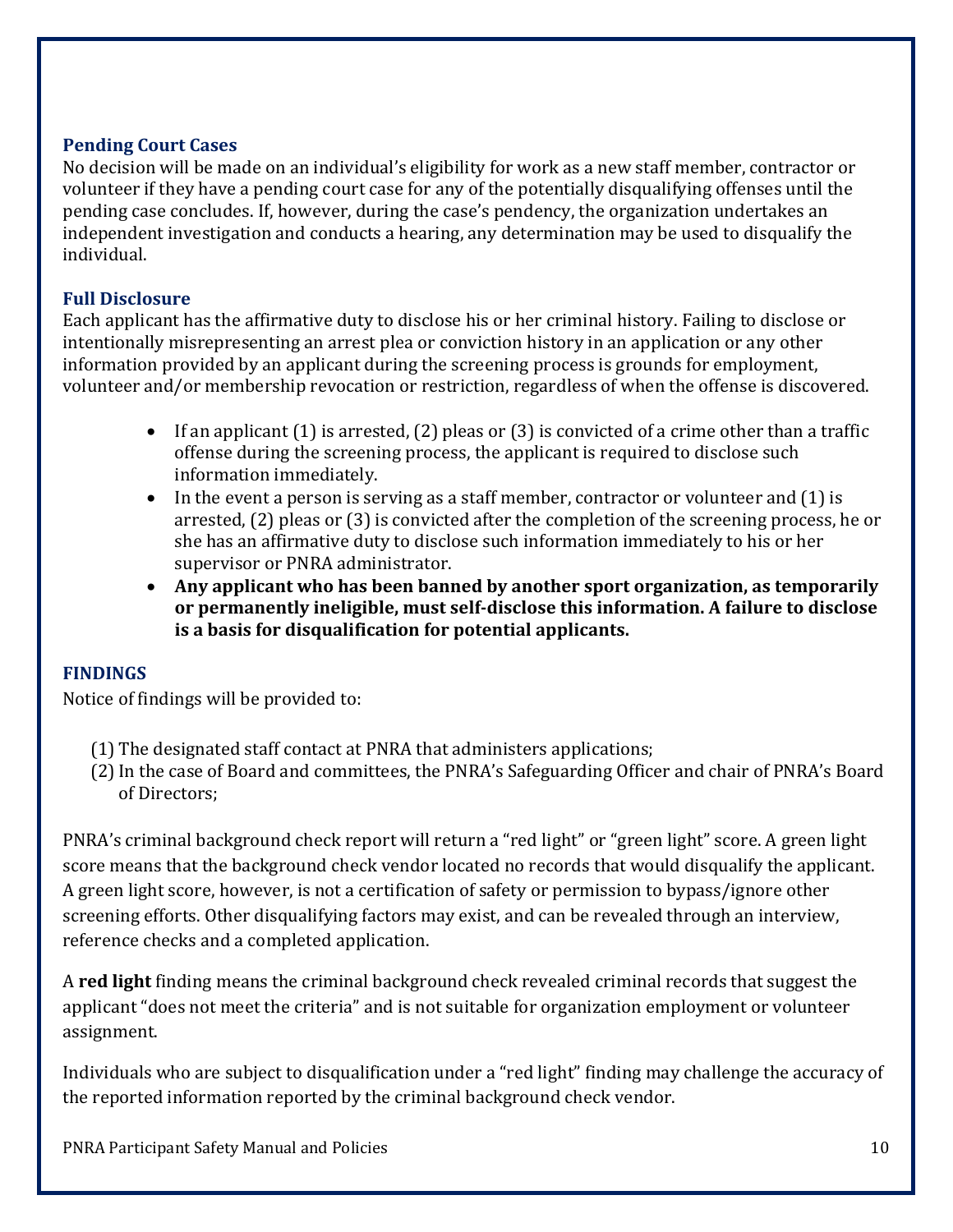#### **APPEAL TO CRIMINAL BACKGROUND CHECK VENDOR**

Any disqualified individual has the right to dispute the findings of the criminal background check directly with the PNRA's approved Criminal Background Check Vendor. A disqualified individual may not appeal the automatic disqualification or the results of the findings of the criminal background check vendor to the PNRA. PNRA is required by the policy to accept the findings of the approved criminal background check vendor.

Individuals automatically disqualified are excluded from participation in any PNRA sanctioned events and/or activities.

#### **FREQUENCY OF CRIMINAL BACKGROUND CHECKS**

Criminal background checks will be refreshed every two years, or as otherwise required by law, for staff members and/or key volunteers who are 18 years of age or older.

#### **AFFIRMATIVE DUTY TO DISCLOSE**

If, during the course of employment or participation in PNRA's program, a staff member or key volunteer is accused, arrested, indicted or convicted of a criminal offense against a child/minor, it is the duty and responsibility of the staff member to notify an immediate supervisor, or in the case of a key volunteer, to notify the PNRA's Executive Director PNRA's Safeguarding Officer or President of PNRA's Board of Directors.

#### **OTHER POTENTIALLY DISQUALIFYING FACTORS**

Even if an applicant passes a criminal background check, other factors may disqualify an applicant. An individual may be disqualified and prohibited from providing services for PNRA if the individual has:

- Been held liable for civil penalties or damages involving sexual or physical abuse of a minor;
- Been subject to any court order involving any sexual or physical abuse of a minor including, but not limited to, a domestic order or protection;
- A history with another organization (employment, volunteer, etc.) of complaints of sexual or physical abuse of minors;
- Resigned, been terminated or been asked to resign from a position paid or unpaid due to complaint(s) of sexual or physical abuse of minors;
- Been convicted of a Bias Intimidation crime as defined by New Jersey Statues N.J.S.A. 2C16-1;
- A history of other behavior that indicates they may be a danger to participants in PNRA; or
- Not met the job requirements.

#### **REVIEW OF DISQUALIFIERS**

PNRA will review its disqualifiers every two years or as otherwise required or modified by law.

#### **RECORDS**

Records are secured at PNRA headquarters for a period indicated by applicable law or until the applicant is no longer affiliated with PNRA, whichever date is later.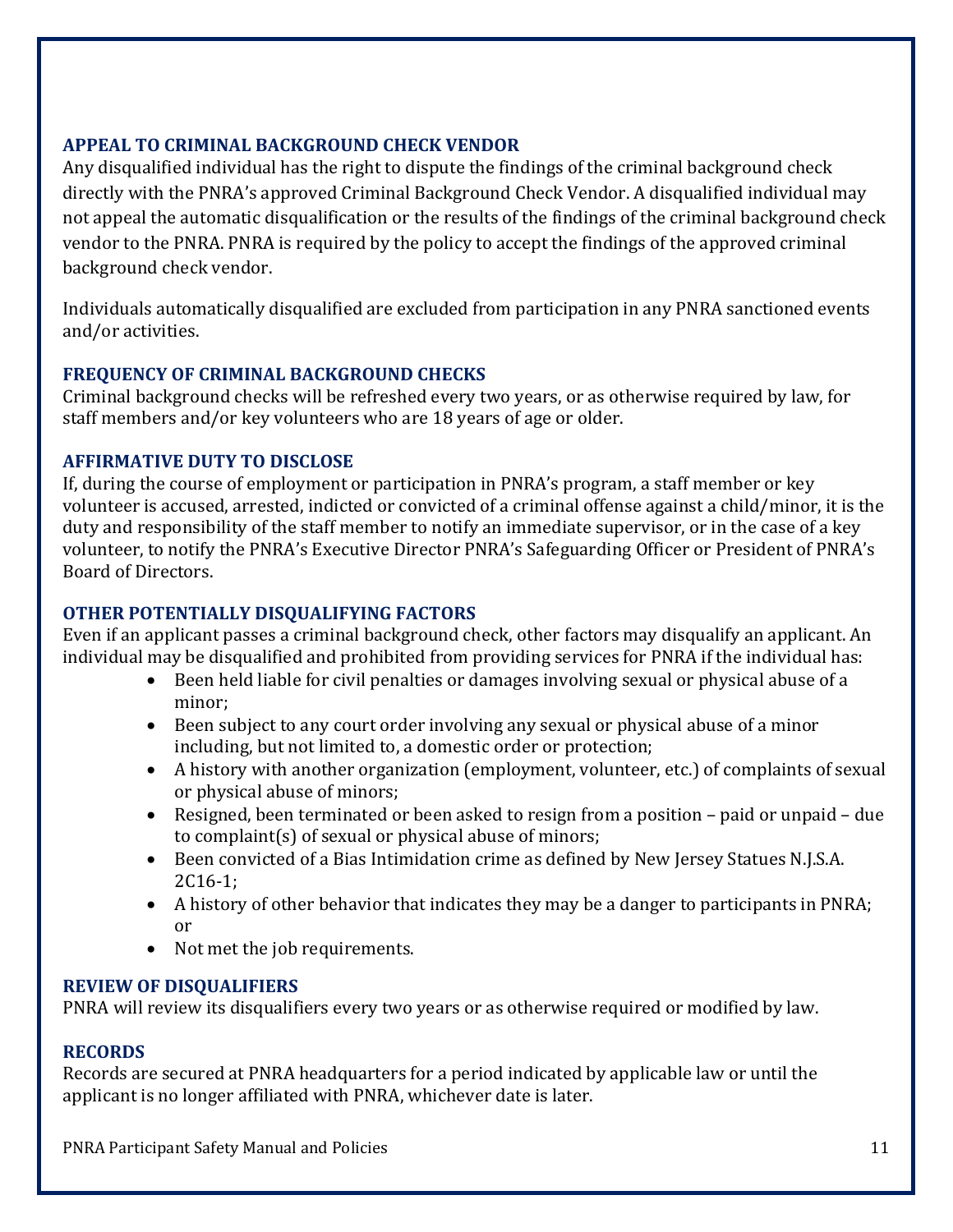# **SECTION 4: ATHLETE PROTECTION POLICY**

# **COMMITMENT TO SAFETY**

#### **Overview**

PNRA is committed to creating a safe and positive environment for athletes' physical, emotional and social development and to ensuring that it promotes an environment free of misconduct.

In the event that an athlete observes inappropriate behaviors (i.e., policy violations), misconduct, suspected physical or sexual abuse, it is the personal responsibility of the athlete to immediately report his or her observations to PNRA's Director of Rowing, PNRA Executive Director, PNRA's Safeguarding Officer or a member of the PNRA Board of Directors. In the event that any volunteer observes inappropriate behaviors (i.e., policy violations), suspected physical or sexual abuse or misconduct, it is the personal responsibility of each volunteer to immediately report his or her observations the PNRA Executive Director, PNRA's Safeguarding Officer or a member of the PNRA Board of Directors.

In the event that any staff member observes inappropriate behaviors (i.e., policy violations), suspected physical or sexual abuse or misconduct, it is the personal responsibility of each staff member to immediately report his or her observations to an immediate supervisor, or the PNRA's Executive Director.

**Staff members, volunteers and athletes should not attempt to evaluate the credibility or validity of child/minor physical or sexual abuse allegations as a condition for reporting to appropriate law enforcement authorities and the US Center for SafeSport.** Instead, it is the responsibility of each staff member and volunteer to immediately report suspicions or allegations of child/minor physical or sexual abuse to an immediate supervisor, PNRA's Executive Director, PNRA's Safeguarding Officer or a member of the PNRA Board of Directors. Complaints and allegations will be addressed under PNRA's Disciplinary Rules and Procedure.

PNRA recognizes that the process for training and motivating athletes will vary with each coach and athlete, but it is nevertheless important for everyone involved in sport to support the use of motivational and training methods that avoid misconduct.

# **Application**

This Policy applies to:

PNRA's Staff members and PNRA's Key Volunteers as defined in Section 2

Staff members, volunteers, athletes and participants shall refrain from all forms of misconduct, which include:

- Bullying
- Harassment
- Hazing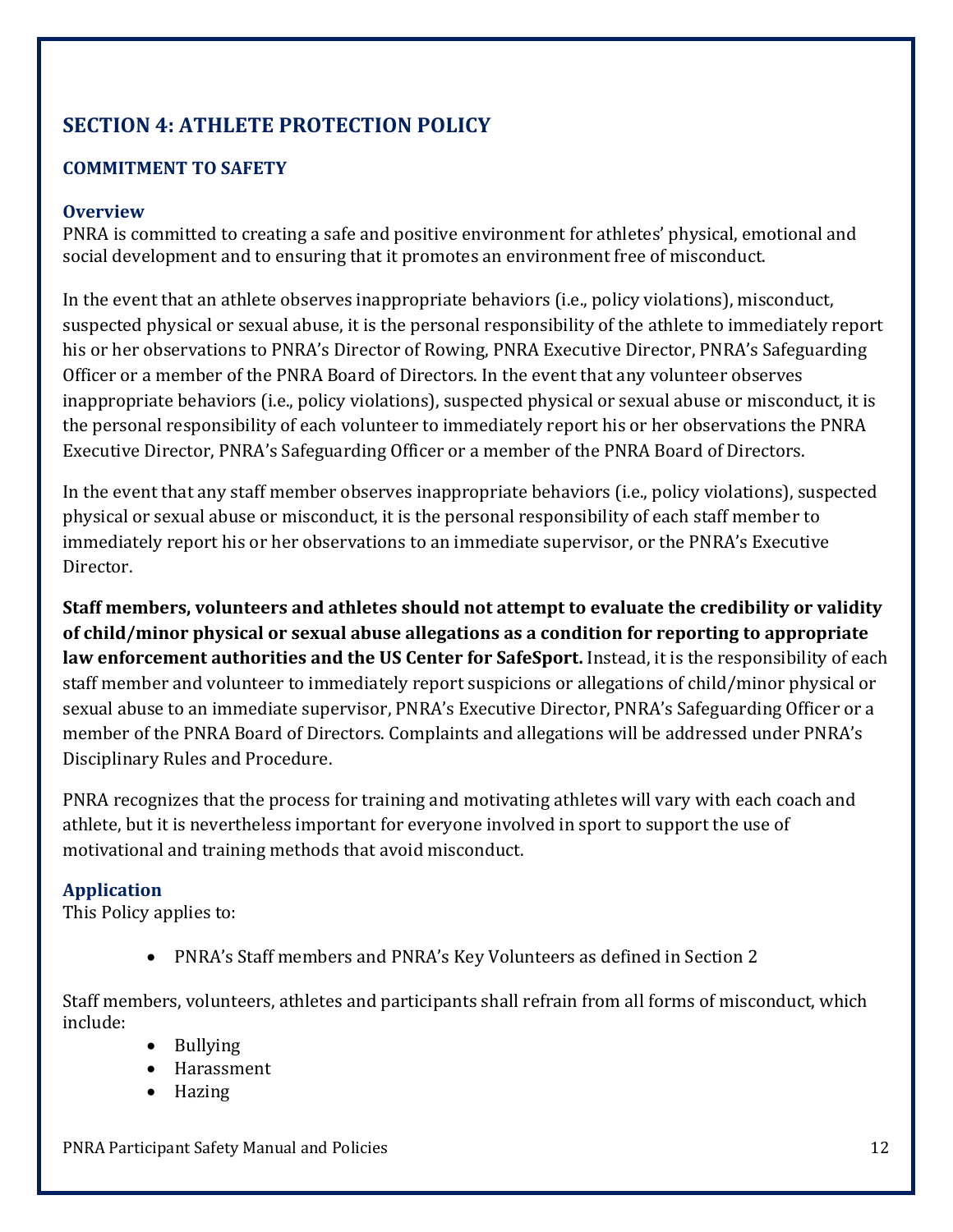- Emotional misconduct
- Physical misconduct
- Sexual misconduct, including child/minor sexual abuse

#### **PROHIBITED CONDUCT**

#### **Child/Minor Sexual Abuse**

(1) Any sexual activity with a minor where consent is not or cannot be given. This includes sexual contact with a minor that is accomplished by deception, manipulation, force or threat of force, regardless of the age of the participants, and all sexual interactions between an adult and a minor, regardless of whether there is deception or the child/minor understands the sexual nature of the activity.

**Note concerning peer‐to‐peer minor sexual abuse:** Sexual contact between minors also can be abusive. Whether or not a sexual interaction between minors constitutes minor sexual abuse turns on the existence of an aggressor, the age difference between the minors, and/or whether there is an imbalance of power and/or intellectual capabilities.

(2) Any act or conduct described as minor sexual abuse under Federal or New Jersey State law.

#### *Exception*

None

#### *Examples*

Sexually abusive acts may include sexual penetration, sexual touching or non-contact sexual acts such as verbal acts, sexually suggestive electronic or written communications, exposure or voyeurism.

#### **Emotional Misconduct**

- (1) A pattern of deliberate, non-contact behavior that has the potential to cause emotional or psychological harm to an athlete. Non-contact behaviors include:
	- a. verbal acts
	- b. physical acts
	- c. acts that deny attention or support
- (2) Any act or conduct described as emotional abuse or misconduct under Federal or New Jersey State law (e.g. child/minor abuse, child/minor neglect).

#### *Exception*

Emotional misconduct does not include professionally-accepted coaching methods of skill enhancement, physical conditioning, team building, discipline or improving athletic performance.

#### *Examples*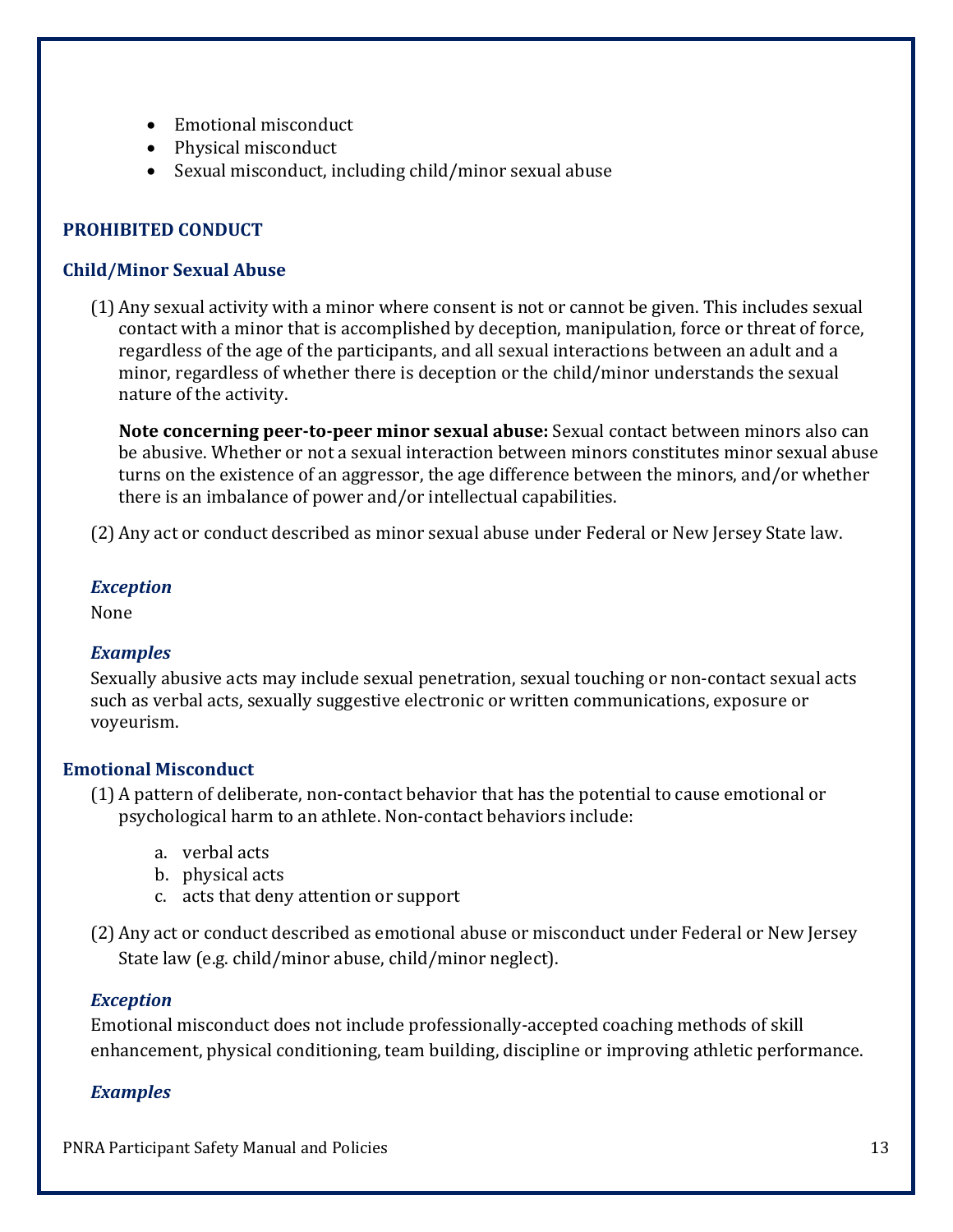Examples of emotional misconduct prohibited by this policy include, without limitation:

- (1) **Verbal Acts.** A pattern of verbal behaviors that (a) attack an athlete personally (e.g., calling them worthless, fat or disgusting) or (b) repeatedly and excessively yelling at a particular participant or participants in a manner that serves no productive training or motivational purpose.
- (2) **Physical Acts.** A pattern of physically aggressive behaviors, such as (a) throwing sport equipment, water bottles or chairs at, or in the presence of, participants; or (b) punching walls, windows or other objects.
- (3) **Acts that Deny Attention and Support.** A pattern of (a) ignoring an athlete for extended periods of time or (b) routinely or arbitrarily excluding participants from practice.

# *Note: Bullying, harassment and hazing, defined below, often involve some form of emotional misconduct.*

#### **Physical Misconduct**

- (1) Contact or non-contact conduct that results in, or reasonably threaten to, cause physical harm to an athlete or other sport participants; or
- (2) Any act or conduct described as physical abuse or misconduct under Federal or New Jersey State law (e.g. child/minor abuse, child/minor neglect, assault).

#### *Exceptions*

Physical misconduct does not include professionally-accepted coaching methods of skill enhancement, physical conditioning, team building, appropriate discipline or improving athlete performance. For example, hitting, punching and kicking are well-regulated forms of contact in combat sports, but have no place in rowing.

#### *Examples*

Examples of physical misconduct prohibited by this Policy include, without limitation:

- (1) **Contact offenses**. Behaviors that include:
	- (a) punching, beating, biting, striking, choking or slapping an athlete;
	- (b) intentionally hitting an athlete with objects or sporting equipment;
	- (c) providing alcohol to an athlete under the legal drinking age (under U.S. law, regardless of location of distribution);
	- (d) providing illegal drugs or non-prescribed medications to any athlete;
	- (e) encouraging or permitting an athlete to return to play pre-maturely following a serious injury (e.g., a concussion) and without the clearance of a medical professional;
	- (f) prescribing dieting or other weight-control methods (e.g., weigh-ins, caliper tests) without regard for the nutritional well-being and health of athlete.

(2) **Non‐contact offenses**. Behaviors that include: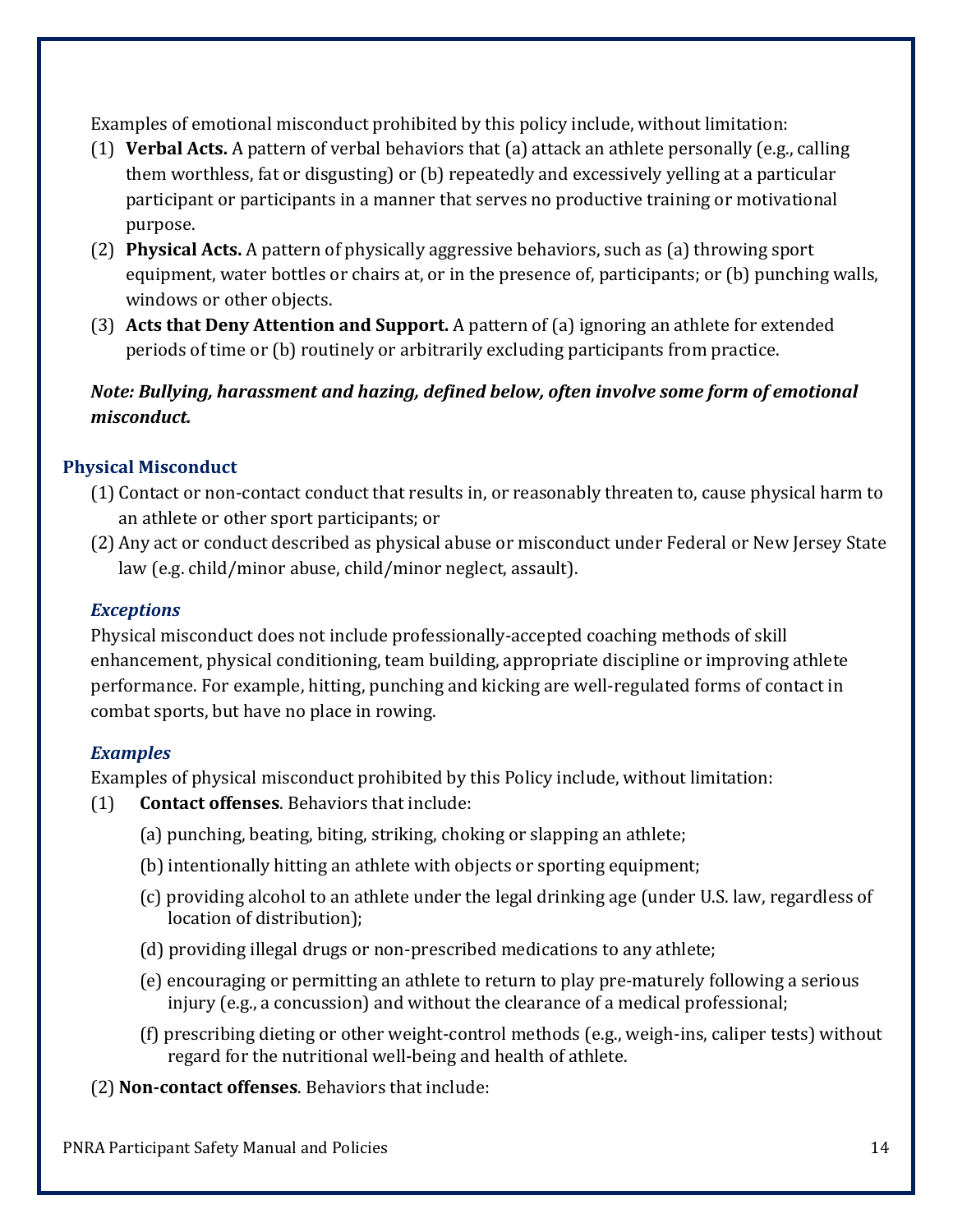- (a) isolating an athlete in a confined space (e.g., locking an athlete in a small space);
- (b) forcing an athlete to assume a painful stance or position for no athletic purpose (e.g. requiring an athlete to kneel on a harmful surface);
- (c) withholding, recommending against or denying adequate hydration, nutrition, medical attention or sleep.

# *Note: Bullying, harassment and hazing, defined below, often involve some form of physical misconduct.*

#### **Sexual Misconduct**

- (1) Any touching or non-touching sexual interaction that is (a) nonconsensual or forced, (b) coerced or manipulated, or (c) perpetrated in an aggressive, harassing, exploitative or threatening manner;
- (2) Any sexual interaction between an athlete and an individual with evaluative, direct or indirect authority. Such relationships involve an imbalance of power and are likely to impair judgment or be exploitative; or
- (3) Any act or conduct described as sexual abuse or misconduct under federal or state law (e.g. sexual abuse, sexual exploitation, rape).

#### **Note: An imbalance of power is always assumed between a coach and an athlete.**

#### *Types of Sexual Misconduct*

Types of sexual misconduct include:

- (1) sexual assault,
- (2) sexual harassment,
- (3) sexual abuse, or
- (4) any other sexual intimacies that exploit an athlete. **Minors cannot consent to sexual activity with an adult**, and all sexual interaction between an adult and a minor is strictly prohibited.

#### *Exceptions*

None

#### *Examples*

Examples of sexual misconduct prohibited under this Policy include, without limitation:

- (1) **Touching offenses.** Behaviors that include:
	- (a) fondling an athlete's breasts or buttocks
	- (b) exchange of reward in sport (e.g., team placement, scores, feedback) for sexual favors
	- (c) genital contact
	- (d) sexual relations or intimacies between persons in a position of trust, authority and/or evaluative and supervisory control over athletes or other sport participants.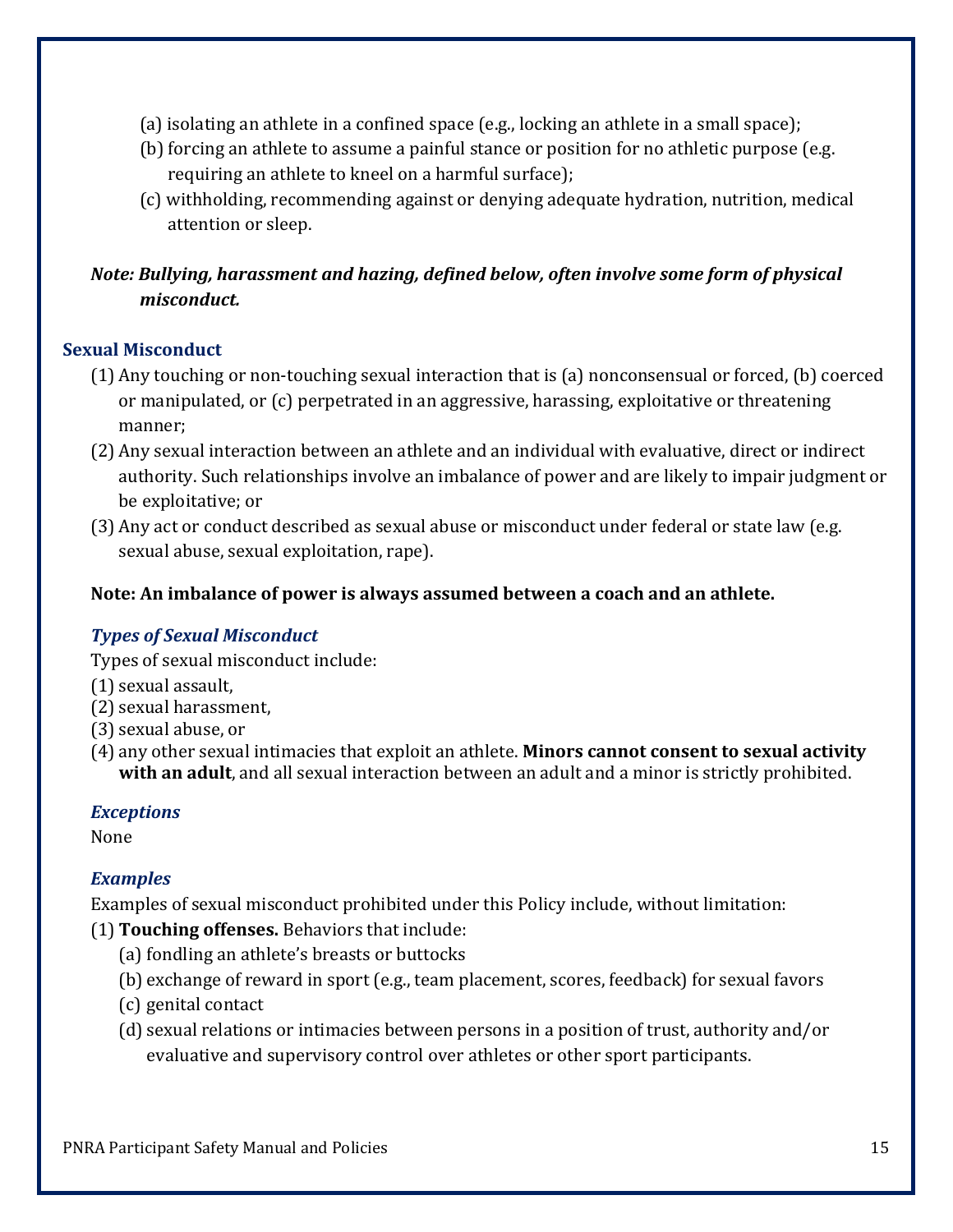#### *Comment*

*(1) Authority and Trust.* Once the unique coach-athlete relationship is established, the authority and trust on the part of the coach over the athlete shall be assumed, regardless of age. Accordingly, sexual interaction or intimacies between a coach and an athlete or other participant are prohibited, regardless of age, both during coaching and during that period following coaching if an imbalance in power could jeopardize effective decision-making.

*Exception.* This section does not apply to a pre-existing relationship between two spouses or life partners.

#### (2) **Non‐touching offenses.** Behaviors that include:

- (a) a coach discussing his or her sex life with an athlete
- (b) a coach asking an athlete about his or her sex life
- (c) a coach requesting or sending a nude or partial-dress photo to athlete
- (d) exposing athletes to pornographic material
- (e) sending athletes sexually explicit or suggestive electronic or written messages or photos (e.g. "sexting")
- (f) deliberately exposing an athlete to sexual acts
- (g) deliberately exposing an athlete to nudity (except in situations where locker rooms and changing areas are shared)
- (h) sexual harassment; specifically, the sexual solicitation, physical advances, or verbal or nonverbal conduct that is sexual in nature, and
	- a. is unwelcome, offensive or creates a hostile environment, and the offending individual knows or is told this
	- b. is sufficiently severe or intense to be harassing to a reasonable person in the context.

#### **Bullying**

- (1) An intentional, persistent and repeated pattern of committing or willfully tolerating physical and non-physical behaviors that are intended, or have the reasonable potential, to cause fear, humiliation or physical harm in an attempt to socially exclude, diminish or isolate the targeted athlete(s), as a condition of membership
- (2) Any act or conduct described as bullying under federal or state law

#### *Exceptions*

Bullying does not include group or team behaviors that (a) are meant to establish normative team behaviors, or (b) promote team cohesion.

For example, bullying does not include verbal admonitions to encourage team members to train harder and to push through a difficult training regimen.

#### *Examples*

Examples of bullying prohibited by this Policy include, without limitation: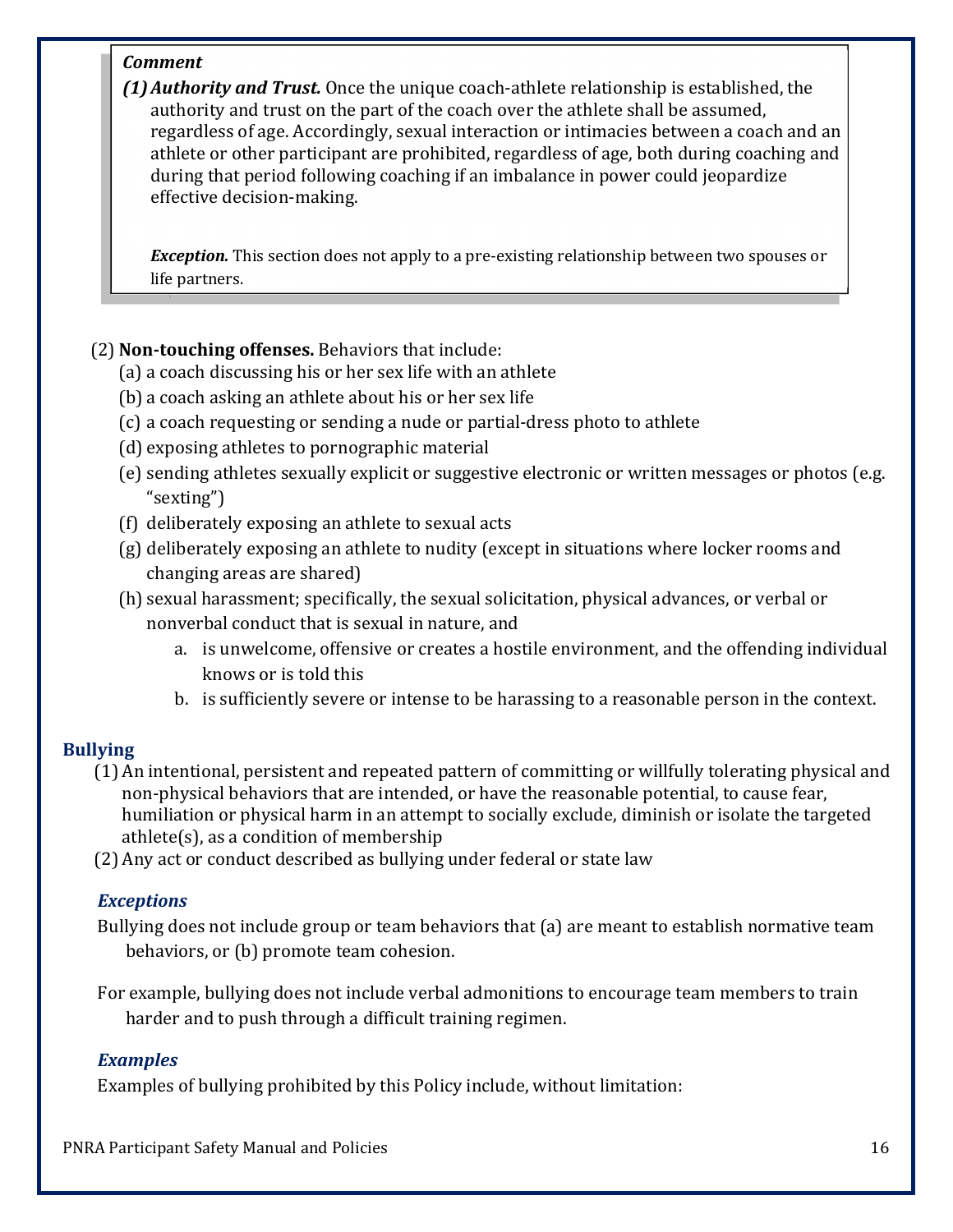- (1) **Physical behaviors.** Behaviors that include (a) hitting, pushing, punching, beating, biting, striking, kicking, choking or slapping an athlete; (b) throwing at, or hitting an athlete with, objects such as sporting equipment.
- (2) **Verbal and emotional behaviors.** Behaviors that include (a) teasing, ridiculing, intimidating; (b) spreading rumors or making false statements; or (c) using electronic communications, social media or other technology to harass, frighten, intimidate or humiliate ("cyber bulling").

#### **Harassment**

- (1) A repeated pattern of physical and/or non-physical behaviors that (a) are intended to cause fear, humiliation or annoyance, (b) offend or degrade, (c) create a hostile environment or (d) reflect discriminatory bias in an attempt to establish dominance, superiority or power over an individual athlete or group based on gender, race, ethnicity, culture, religion, sexual orientation, gender expression or mental or physical disability; or
- (2) Any act or conduct described as harassment under federal or state law

#### *Exceptions*

None

#### *Examples*

Examples of harassment prohibited by this Policy include, without limitation:

- (1) **Physical offenses.** Behaviors that include (a) hitting, pushing, punching, beating, biting, striking, kicking, choking or slapping an athlete or participant; (b) throwing at or hitting an athlete with objects including sporting equipment.
- (2) **Non‐physical offenses**. Behaviors that include (a) making negative or disparaging comments about an athlete's sexual orientation, gender expression, gender, disability, religion, race, skin color, national origin or ethnic traits; (b) displaying offensive materials, gestures or symbols; (c) withholding or reducing playing time to an athlete based on his or her sexual orientation.

#### **Hazing**

- (1) Coercing, requiring, forcing or willfully tolerating any humiliating, unwelcome or dangerous activity that serves as a condition for (a) joining a group or (b) being socially accepted by a group's members; or
- (2) Any act or conduct described as hazing under federal or state law

#### *Exception*

Hazing does not include group or team activities that (a) are meant to establish normative team behaviors or (b) promote team cohesion.

#### *Examples*

Examples of hazing prohibited by this Policy include, without limitation: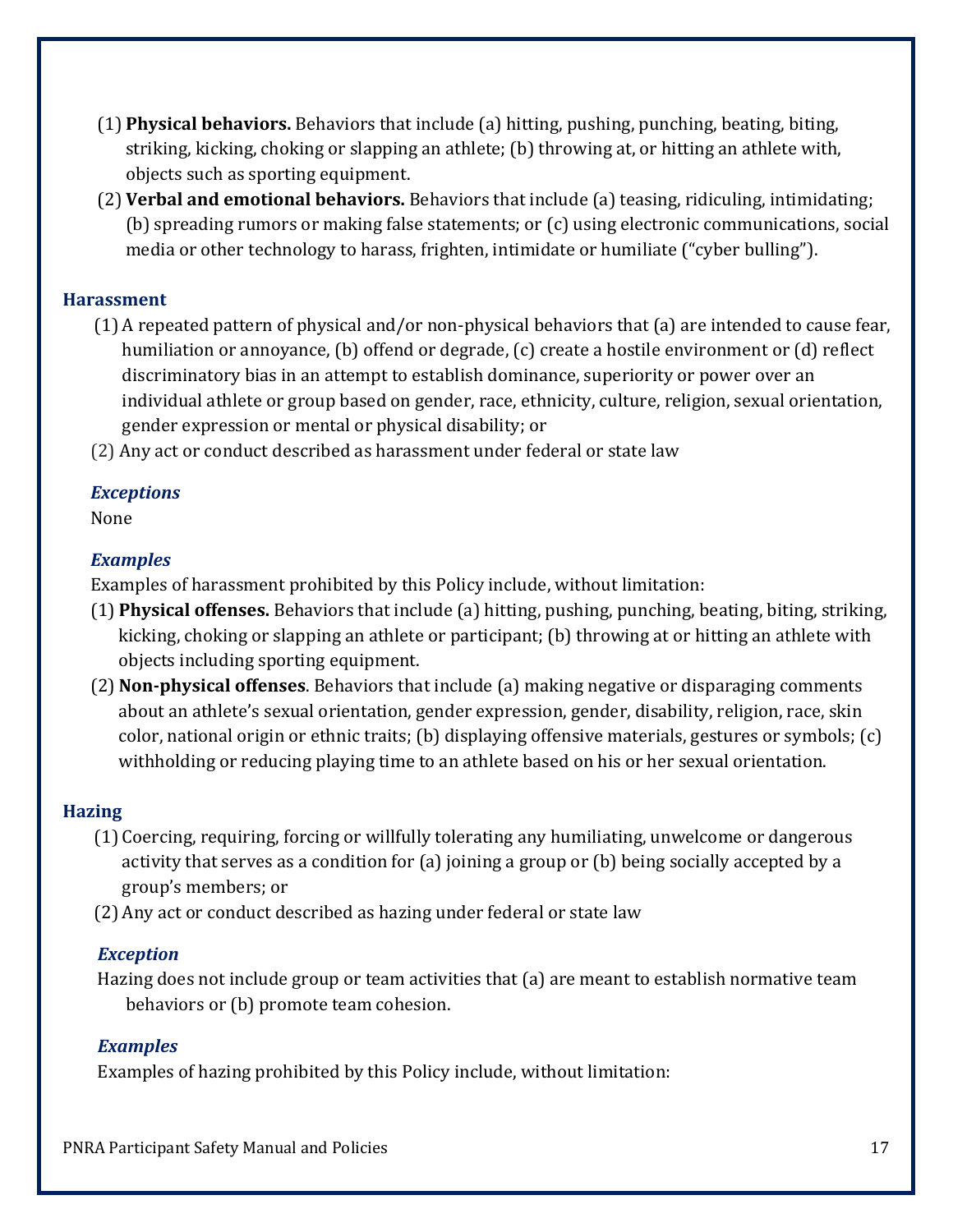- (1) requiring, forcing or otherwise requiring the consumption of alcohol or illegal drugs
- (2) tying, taping or otherwise physically restraining an athlete
- (3) sexual simulations or sexual acts of any nature
- (4) sleep deprivation, otherwise unnecessary schedule disruption or the withholding of water and/or food
- (5) social actions (e.g. grossly inappropriate or provocative clothing) or public displays (e.g. public nudity) that are illegal or meant to draw ridicule
- (6) beating, paddling or other forms of physical assault
- (7) excessive training requirements focused on individuals on a team

#### **WILLFULLY TOLERATING MISCONDUCT**

It is a violation of this Athlete Protection Policy if a staff member and/or volunteer knows of misconduct, but takes no action to intervene on behalf of the athlete(s), participant(s), staff member and/or volunteer. Every staff member and/or volunteer is obligated under this policy to report known misconduct.

#### **REPORTING**

Although these policies are designed to reduce child/minor sexual abuse and other misconduct, it can still occur. Staff members, and volunteers of PNRA shall follow the reporting procedures set forth in PNRA's Reporting Policy. **PNRA does not investigate suspicions or allegations of child physical or sexual abuse, or attempt to evaluate the credibility or validity of such allegations, as a condition of reporting suspicions or allegations to the appropriate law enforcement authorities and the US Center for SafeSport.**

#### **VIOLATIONS**

Violations of the Athlete Protection Policy shall be reported pursuant to our Reporting Policy and will be addressed under our Disciplinary Rules and Procedure.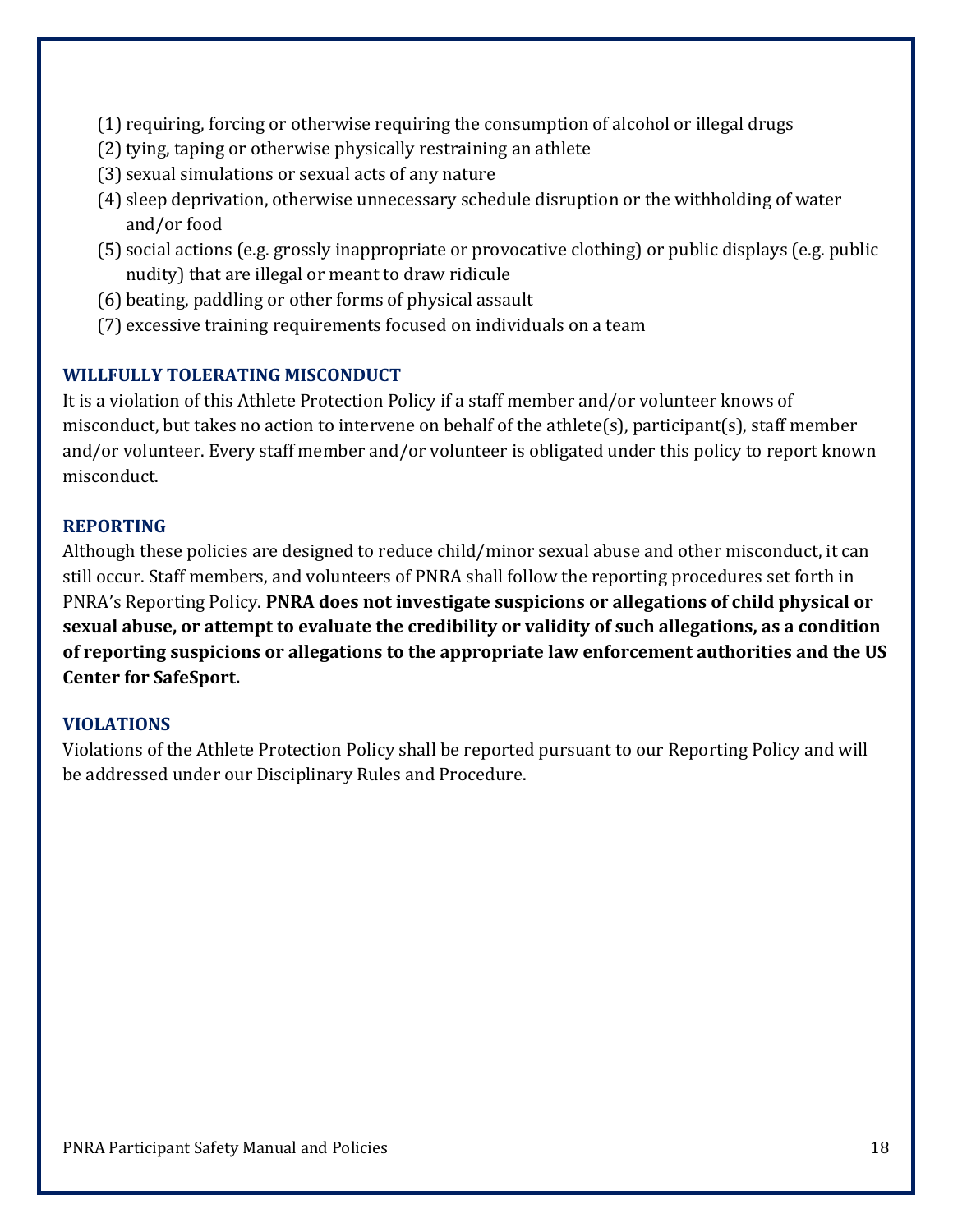# **SECTION 5: MANAGING TRAINING AND COMPETITION**

# **SUPERVISION OF ATHLETES AND PARTICIPANTS**

During training and competition, PNRA strives to create two-deep leadership and minimize one-to-one interactions to create a safe training environment and to protect athletes and participants.

#### **APPROPRIATE ONE‐ON‐ONE INTERACTIONS**

#### **Individual Meetings**

An individual meeting may be necessary to address an athlete's concerns, training program or competition schedule. Under these circumstances, coaches, staff members and volunteers are to observe the following guidelines.

- Any individual meeting should occur when others are present and where interactions can be easily observed.
- Where possible, an individual meeting should take place in a publicly visible and open area, such as the corner of a boathouse or rowing dock.
- If an individual meeting is to take place in an office, the door should remain unlocked and open.
- If a closed-door meeting is necessary, the coach, staff member and/or volunteer must inform another coach, staff member and/or volunteer and ensure the door remains unlocked.

#### **Individual Training Sessions**

An individual training session(s) with an athlete or participant may also be desired or necessary. Under these circumstances, written permission of a minor athlete's parents or guardians is required in advance of the individual training session(s), and PNRA encourages parents and guardians to attend the training session.

#### **PROHIBITED ONE‐ON‐ONE INTERACTIONS**

Except as set forth above, minor athletes and participants will not be left unattended or unsupervised during PNRA activities, including being left alone on shore during water practice time, and PNRA coaches, staff members and/or volunteers are prohibited from being alone with an individual athlete or participant in any room or building.

#### **EXCEPTION: ONE‐ON‐ONE INTERACTIONS**

Minor athletes and participants may be placed in one-to-one interaction in a coaching launch during an on-the-water practice session. During this period, the launch should remain in visible and audible contact with the crews on-the-water.

On occasion, a Coach or Staff member may have to wait with an individual athlete while the athlete is waiting for transportation from a PNRA activity. In this case the coach or staff member will remain with the athlete in a public area. If this area is in the boathouse, the doors will remain unlocked.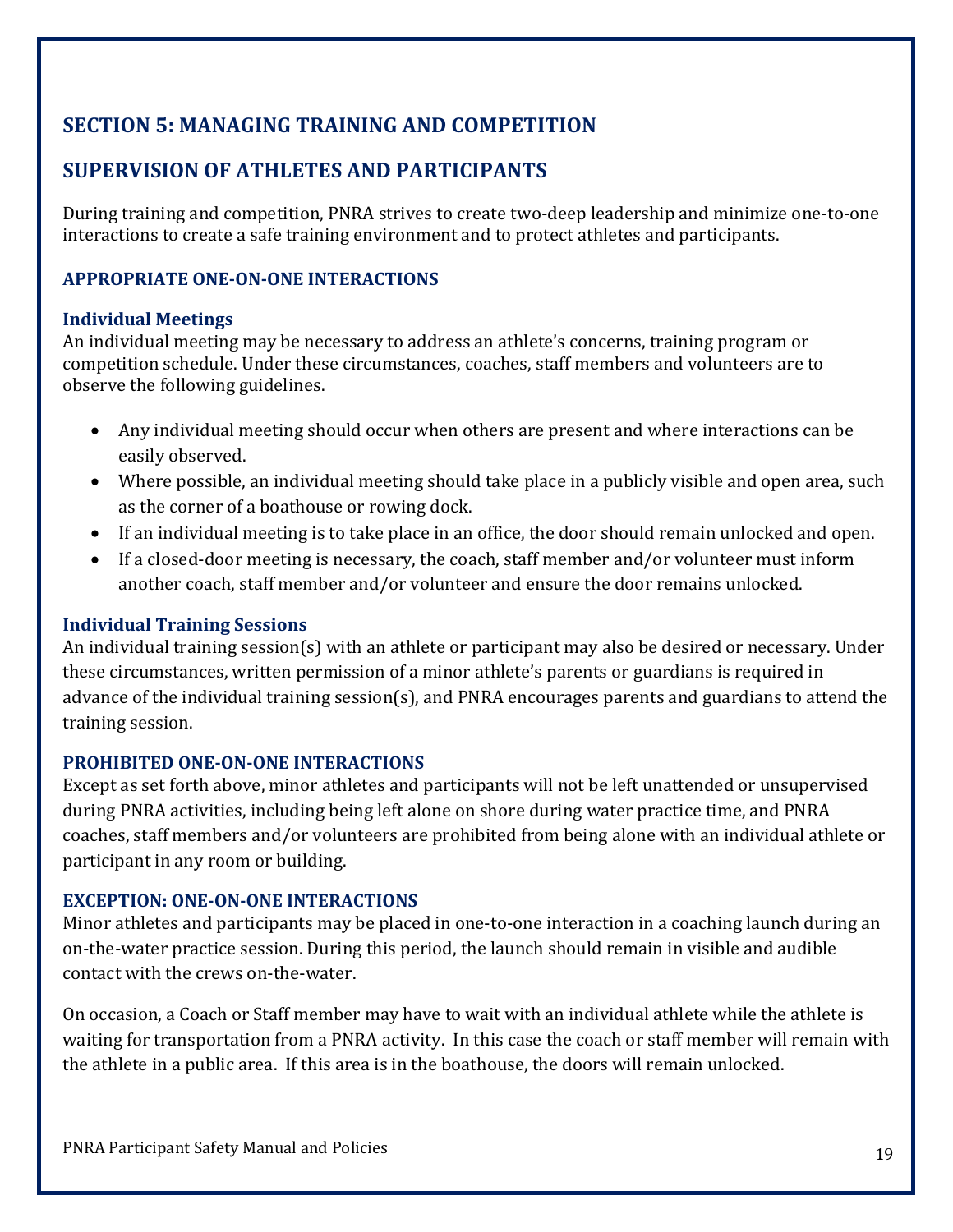An exception to these requirements for One-on-One Interactions policies exist when an athlete requires a Personal Care Assistant or a Dual Relationship exists. For these exceptions to exist, the athlete's parents or guardian(s) must provide prior written consent, and the person providing the care or holding the dual relationship has complied with the Training and Education policy.

# **PHYSICAL CONTACT WITH ATHLETES**

Appropriate physical contact between athletes and coaches, staff members, contractors or volunteers is a productive and inevitable part of sport. Athletes are more likely to acquire advanced physical skills and enjoy their sport participation through appropriate physical contact. However, guidelines for appropriate physical contact reduce the potential for misconduct in sport.

#### **APPROPRIATE PHYSICAL CONTACT**

PNRA adheres to the following principles and guidelines in regards to physical contact with our athletes.

#### **Common Criteria for Appropriate Physical Contact**

Physical contact with athletes – for safety, consolation and celebration – has multiple criteria in common which make them both safe and appropriate. These include:

- $\bullet$  the physical contact takes place in public
- there is no potential for, or actual, physical or sexual intimacies during the physical contact
- the physical contact is for the benefit of the athlete, not to meet an emotional or other need of an adult such as a Personal Care Assistant

#### **Safety**

The safety of our athletes is paramount, and in many instances, we make the athletic space safer through appropriate physical contact. Examples include:

- spotting an athlete so that they will not be injured by a fall or piece of equipment
- positioning an athlete's body so that they more quickly acquire an athletic skill, get a better sense of where their body is in space, or improve their balance and coordination
- making athletes aware that they might be in harm's way because of other athletes practicing around them or because of equipment in use
- administering first aid and emergency medical care
- releasing muscle cramps

#### **Celebration**

Sports are physical by definition, and we recognize participants often express their joy of participation, competition, achievement and victory through physical acts. We encourage these public expressions of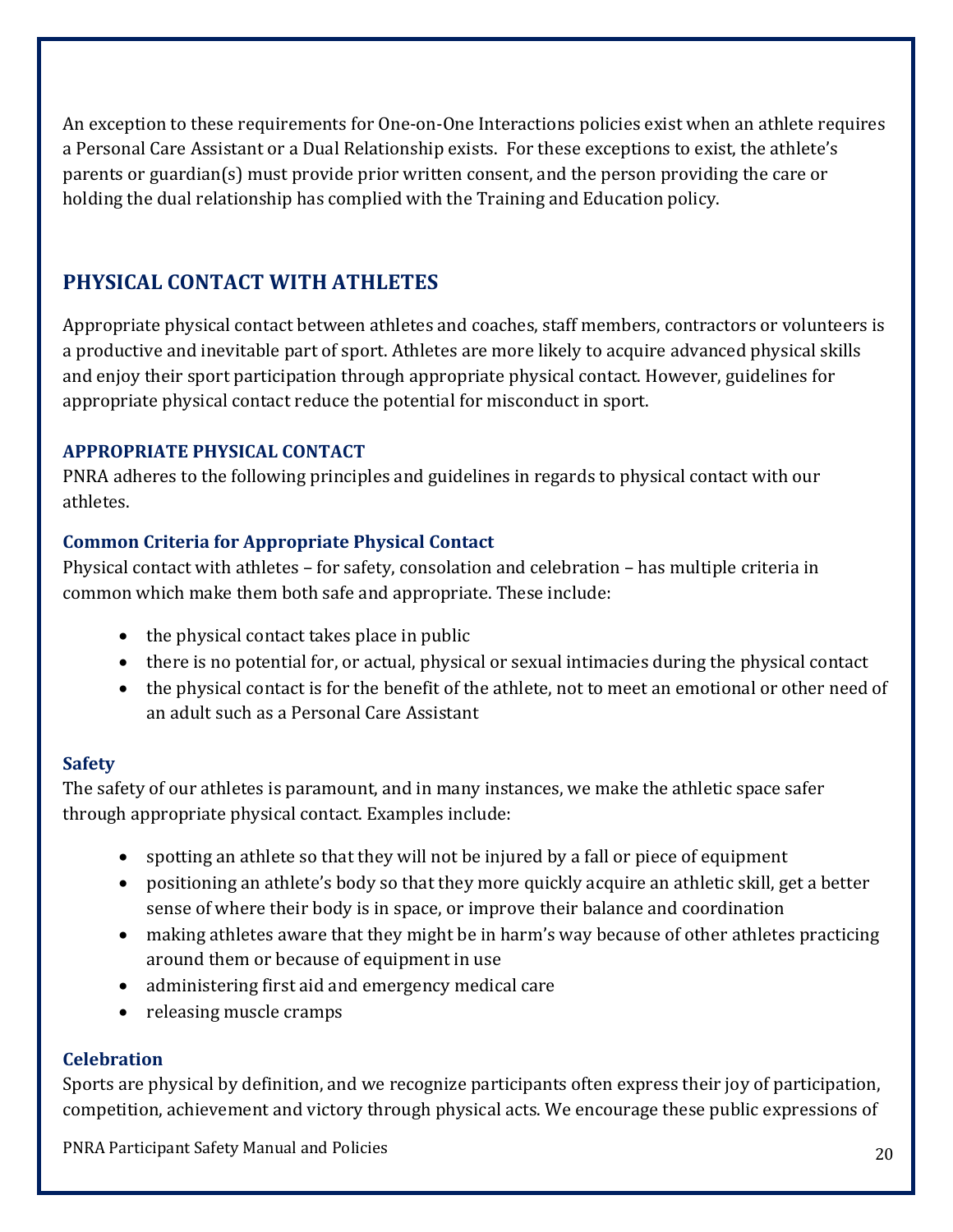celebration, which include:

- greeting gestures such as high-fives, fist bumps, and brief hugs
- congratulatory gestures such as celebratory hugs, "jump-arounds" and pats on the back for any form of athletic or personal accomplishment

#### **Consolation**

It may be appropriate to console an emotionally distressed athlete (e.g., an athlete who has been injured or has just lost a competition). Appropriate consolation includes publicly:

- embracing a crying athlete
- putting an arm around an athlete while verbally engaging them in an effort to calm them down ("side hugs")
- lifting a fallen athlete off the dock

#### **PROHIBITED PHYSICAL CONTACT**

Prohibited forms of physical contact, which shall be reported immediately under our Reporting Policy include, without limitation:

- asking or having an athlete sit in the lap of a coach, administrator, staff member or volunteer
- lingering or repeated embraces of athletes that go beyond the criteria set forth for acceptable physical contact
- slapping, hitting, punching, kicking or any other physical contact meant to discipline, punish or achieve compliance from an athlete
- "cuddling" or maintaining prolonged physical contact during any aspect of training, travel or overnight stay
- playful, yet inappropriate contact that is not a part of regular training (e.g., tickling or "horseplay" wrestling)
- continued physical contact that makes an athlete obviously uncomfortable, whether expressed or not
- any contact that is contrary to a previously expressed personal desire for decreased or no physical contact, where such decreased contact is feasible in a competitive training environment.

#### **VIOLATIONS**

Violations of this policy must be reported to a supervisor, PNRA administrator, PNRA's Safeguarding Officer or a member of the PNRA Board of Directors, and violations will be addressed under our Disciplinary Rules and Procedure. Some forms of physical contact may constitute child physical or sexual abuse that **must be reported to appropriate law enforcement authorities and the US Center for SafeSport.**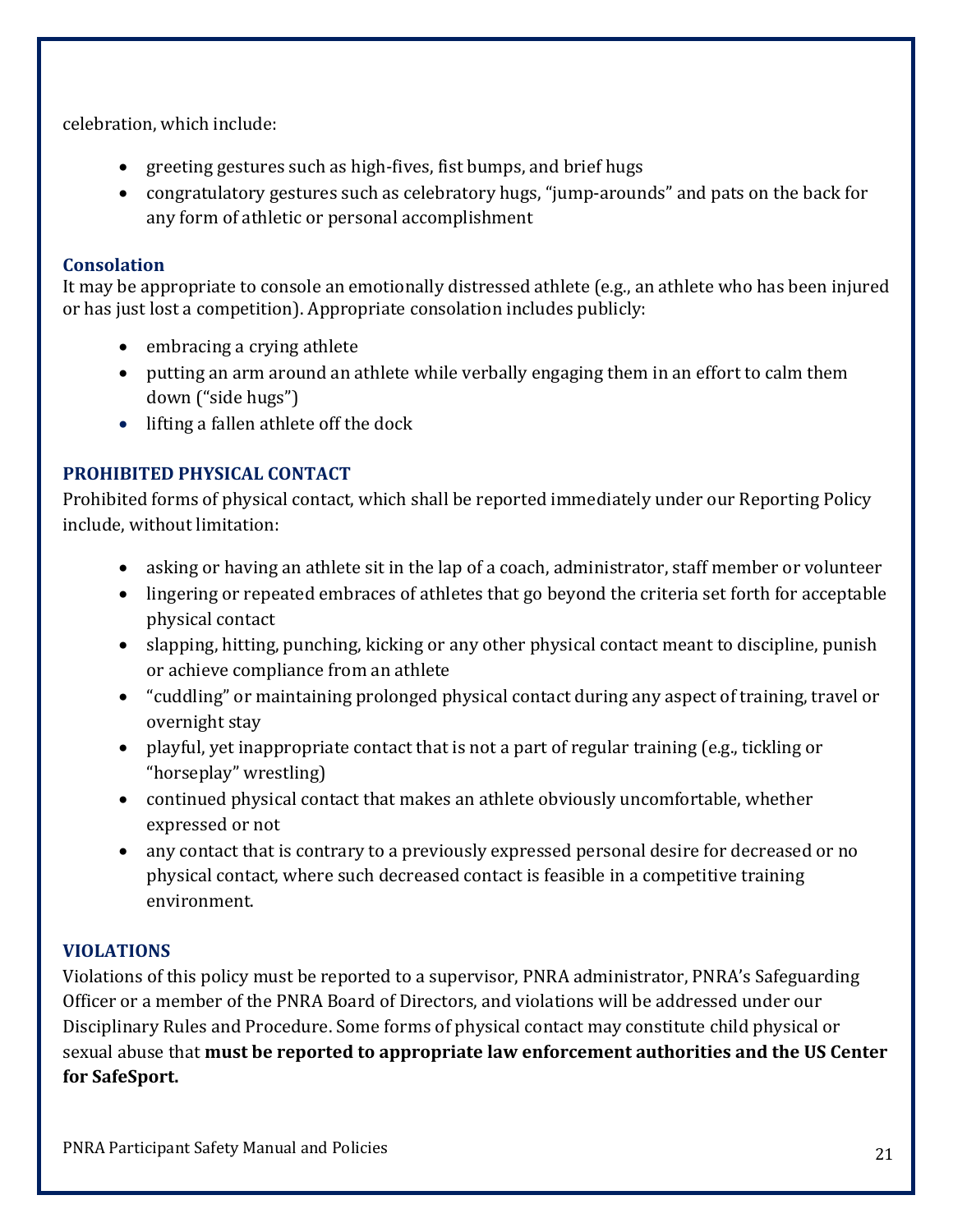# **ELECTRONIC COMMUNICATIONS AND SOCIAL MEDIA POLICY**

As part of PNRA's emphasis on athlete safety, all electronic communications between a coach and athlete must be professional in nature and for the purpose of communicating information about team activities.

One-on-One electronic communications between a coach or adult athlete and a minor athlete are prohibited. At least one additional person should be included in any communication (preferably a parent, guardian, coach or adult). If a minor athlete initiates a one-on-one conversation, the coach or adult should copy at least one other person on any response. The Close In Age, Personal Care Assistant and Dual Role exceptions apply for this policy.

**As with any communication, the content of any electronic communication should be readily available to share with the minor athlete's family. At the request of a parent or guardian, any email, electronic text, social media or similar communication will copy or include the minor athlete's parents or guardians.**

#### **FACEBOOK, MYSPACE, BLOGS AND SIMILAR SITES**

Coaches may not have athletes of PNRA's Junior Rowing Program join a coach's personal social media page. Athlete members, parents and guardians can friend the official PNRA page and coaches can communicate to athlete members though the site. All posts, messages, text or media of any kind between coach and athlete must be professional in nature and for the purpose of communicating information about team activities or for team-oriented motivational purposes.

#### **TWITTER, INSTANT MESSAGING AND SIMILAR MEDIA**

Coaches and athletes may "follow" each other. Coaches cannot "re-tweet" athlete message posts without permission of the athlete. Coaches should use best judgment and professionalism in the content of their public media posting.

All direct posts and messaging between coach and athlete must be for the purpose of communicating information about team activities.

#### **EMAIL AND SIMILAR ELECTRONIC COMMUNICATIONS**

Athletes and coaches may use email to communicate. All email content between coach and athlete must be professional in nature and for the purpose of communicating information about team activities. Where the coach is a staff member, email from a coach to any athlete should come from the PNRA email service (the coach's return email address will contain "@rowpnra.org").

#### **TEXTING AND SIMILAR ELECTRONIC COMMUNICATIONS**

Texting is allowed between coaches and athletes. All texts between coach and athlete must be professional and for the purpose of communicating information about team activities. One-on-one Coach-Minor Athlete communications should be avoided.

#### **ELECTRONIC IMAGERY**

From time to time, digital photos, videos of practice or competition, and other publicly obtainable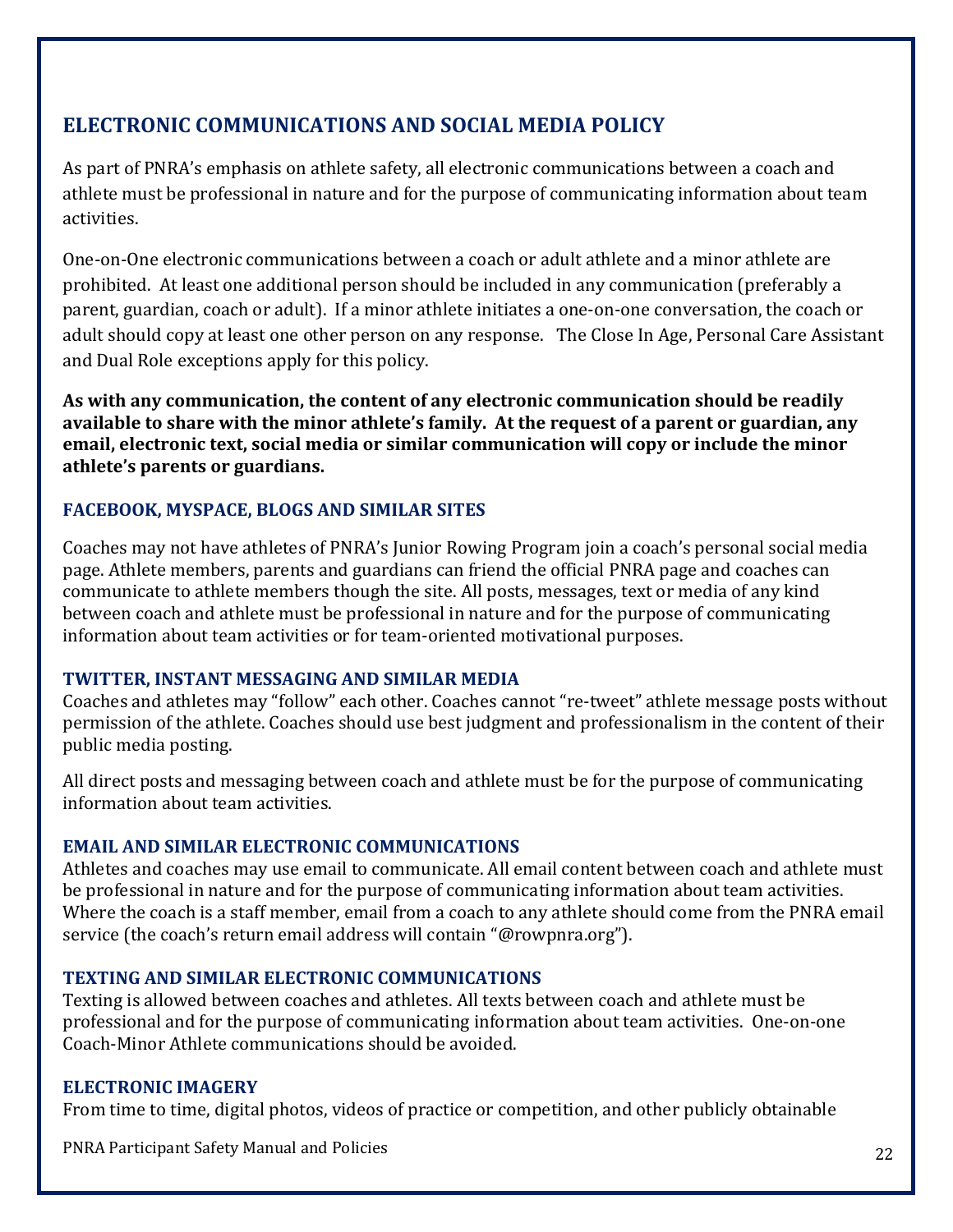images of the athlete – individually or in groups – may be taken. These photos and/or videos may be submitted to local, state or national publications, used in PNRA videos or publications, posted on PNRA or PNRA associated websites or offered to the PNRA athlete families seasonally on disc or other electronic form. It is the default policy of PNRA to allow such practices, as long as the athlete or athletes are in public view and such imagery is both appropriate and in the best interest of the athlete and PNRA.

#### **REQUEST TO DISCONTINUE ALL ELECTRONIC COMMUNICATIONS OR IMAGERY**

The parents or guardians of a minor athlete may request, in writing, that their minor athlete not be contacted by any form of electronic communication by coaches, including the communication of photography or videography of that athlete's imagery. Such requests will be granted by PNRA in writing.

#### **MISCONDUCT**

Social media and electronic communications can also be used to commit misconduct (e.g., emotional, sexual, bullying, harassment and hazing). Such communications by coaches, staff, volunteers, administrators, officials, parents, guardians or athletes will not be tolerated and are considered violations of our Participant Safety Handbook.

#### **VIOLATIONS**

Violations of PNRA's Electronic Communications and Social Media Policy should be reported to your immediate supervisor, a PNRA administrator, PNRA's Safeguarding Officer or a member of PNRA's Board of Directors for evaluation. Complaints and allegations will be addressed under PNRA's Disciplinary Rules and Procedure.

# **LOCKER ROOMS AND CHANGING AREAS**

The following guidelines are designed to maintain personal privacy, as well as to reduce the risk of misconduct in locker rooms and changing areas.

#### **FACILITIES**

PNRA maintains practice and competition facilities at the Caspersen Rowing Center. This facility has changing areas that is shared with the general public. As such, there are likely to be people who are not associated with PNRA in the changing area around the time of practice.

When we travel for competition or to outside training camps, the facilities may differ from location to location. We will work with the local organizing committee to provide as much information about the locker room and changing areas as early as possible, and post that information as soon as it's available.

#### **MONITORING**

PNRA and the Caspersen Rowing Center have staggered practices, with different groups arriving and departing throughout the day. It is therefore not practical to constantly monitor locker rooms and changing areas over this extended course of time. While we do not post staff members inside or at the doors of the locker rooms and changing areas, we do make occasional sweeps of these areas. Staff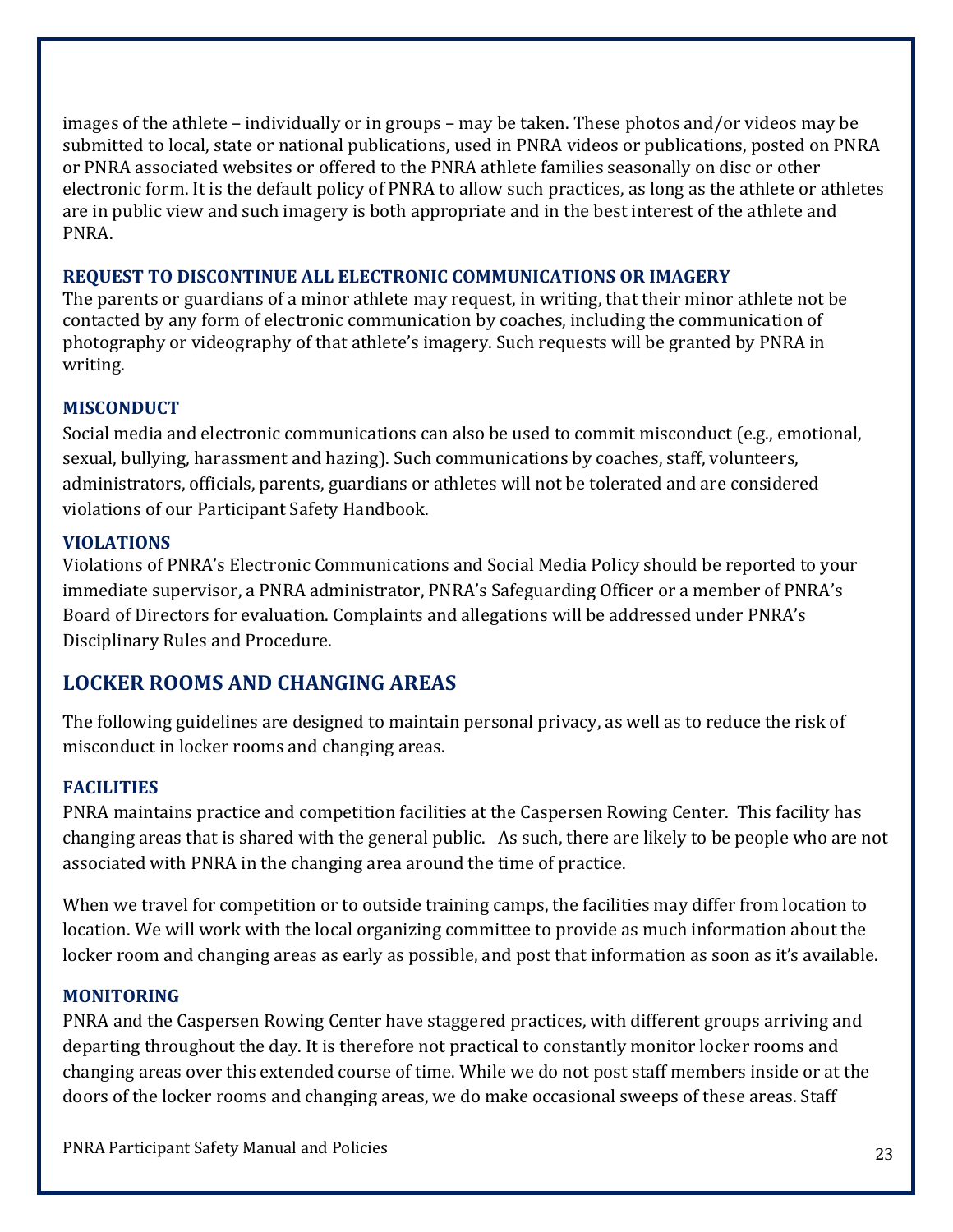members conduct these sweeps, with women checking on female-designated areas and men checking on male-designated areas.

Coaches and staff make every effort to recognize when an athlete goes to the locker room or changing area during practice and competition and, if they do not return in a timely fashion, will check on the athlete's whereabouts.

We discourage parents and guardians from entering locker rooms and changing areas unless it is truly necessary. In those instances, it should only be a same-sex parent or guardian. If this is necessary, parents and guardians should let the coach or administrator know about this in advance.

If an athlete requires a Personal Care Assistant, arrangements should be made in advance. The athlete's parents or guardians must provide written consent, and the person providing the care must have complied with the Training and Education policy.

#### **MIXED‐GENDER TEAMS**

PNRA teams consists of both male and female athletes. Both female and male privacy rights must be given consideration and appropriate arrangements made. Where possible, PNRA has the male and female players dress/undress in separate locker rooms. If separate locker rooms are not available, then the athletes will take turns using the locker room to change. Transgender or non-binary athletes who identify themselves to PNRA staff will be accommodated on a case by case basis.

#### **USE OF CELL PHONES AND OTHER MOBILE RECORDING DEVICES**

Cell phones and other mobile devices with recording capabilities, including voice recording, still cameras and video cameras increase the risk for different forms of misconduct in locker rooms and changing areas. As a result, **THERE WILL BE NO USE OF A DEVICE'S RECORDING CAPABILITIES IN THE LOCKER ROOMS OR CHANGING AREAS**. Such devices should be left outside of the locker room in a secure area, vehicle or checked with a coach or adult volunteer.

Violations of this policy will be addressed under the Disciplinary Rules and Procedure and may result in the sanctions as set forth therein, including temporary suspension from competition.

# **TRAVEL**

Travel will be a standard aspect of our competitive season. PNRA has established policies to guide our travel, minimize one-on-one interactions and reduce the risk of misconduct. Adherence to these travel guidelines will increase athlete safety and improve the competitive experience while keeping travel a fun and enjoyable experience.

#### **LOCAL AND TEAM TRAVEL**

We distinguish between travel to training, practice and local competition ("local travel"), and team travel involving a coordinated overnight stay ("team travel").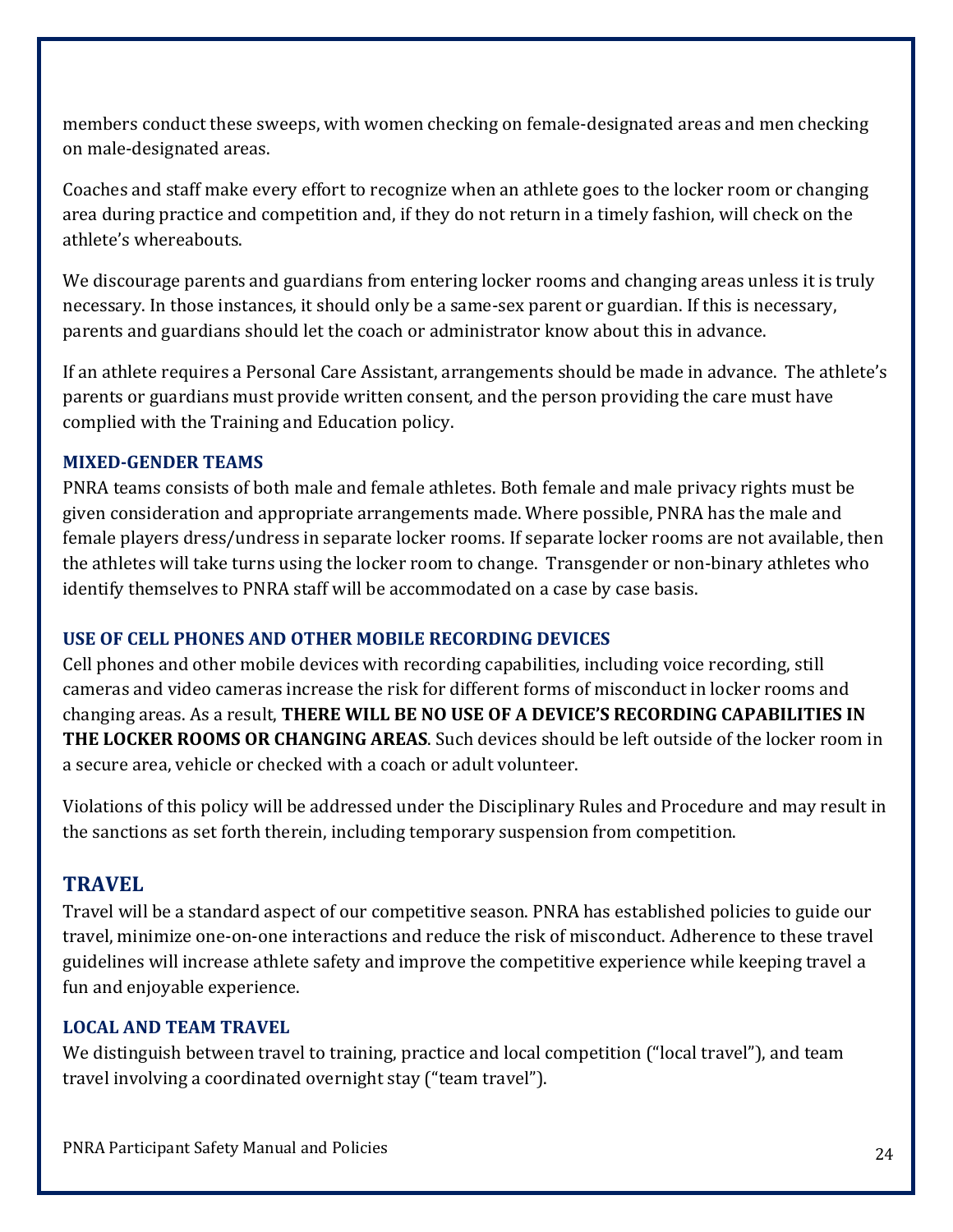#### **Local Travel**

Local travel occurs when PNRA does not sponsor, coordinate or arrange for travel. For local travel, athletes or their parents or guardians (for minor athletes) are responsible for making all travel arrangements. In these instances, it is the responsibility of the athlete or their parents or guardians (for minor athletes) to ensure the person transporting the athlete maintains all safety and legal requirements, including, but not limited to, a valid driver's license, proper insurance, well maintained vehicle and compliance with all state laws.

In an effort to minimize one-on-one interactions, PNRA staff members, coaches and/or volunteers, who are not also acting as a parent or guardian or have an established Dual Relationship, should not drive alone with an unrelated minor athlete and should only drive with at least two other minor athletes or another adult at all times, unless otherwise agreed to in writing by the minor athlete's parent or guardian in advance of travel. In any case where a staff member and/or volunteer is involved in the minor athlete's local travel, a parental or guardian release is required in advance. Efforts must be made to ensure that staff and/or volunteers are not alone with a minor athlete or minor participant, by, e.g., picking the athletes up in groups.

Coaches, staff members and volunteers who also are an athlete's parent or guardian or have been designated to have a Dual Relationship may provide shared transportation for any athlete(s). We encourage parents and guardians to pick up their athlete first and drop off their athlete last in any shared or carpool travel arrangement. We also recommend completing a shared travel declaration form signed by the parents or guardians of any minor athlete who is being transported as part of such a carpool arrangement.

#### **Team Travel**

Team travel is overnight travel that occurs when PNRA sponsors, coordinates or arranges for travel so that our teams can train or compete locally, regionally, nationally or internationally. Because of the greater distances, coaches, staff, volunteers and chaperones will often travel with the athletes. However, no coach, staff member or volunteer will engage in team travel without the proper safety requirements in place, including valid drivers' licenses, proper insurance, well-maintained vehicles and compliance with all state laws.

PNRA makes efforts to provide adequate supervision through coaches and other adult chaperones on teams with junior athletes. PNRA policy dictates a maximum ratio of nine junior athletes to one chaperone on trips and away camps.

For team travel, hotels and air travel will be booked in advance by PNRA. Athletes will share rooms, with 2-4 athletes assigned per room depending on accommodations. PNRA will notify hotel management should any special arrangements be warranted. For instance, we will ask hotels to block pay per view channels and remove mini-bars. We may request an additional large room or suite so that our members and athletes may socialize as a group. Meetings do not occur in hotel rooms, and we will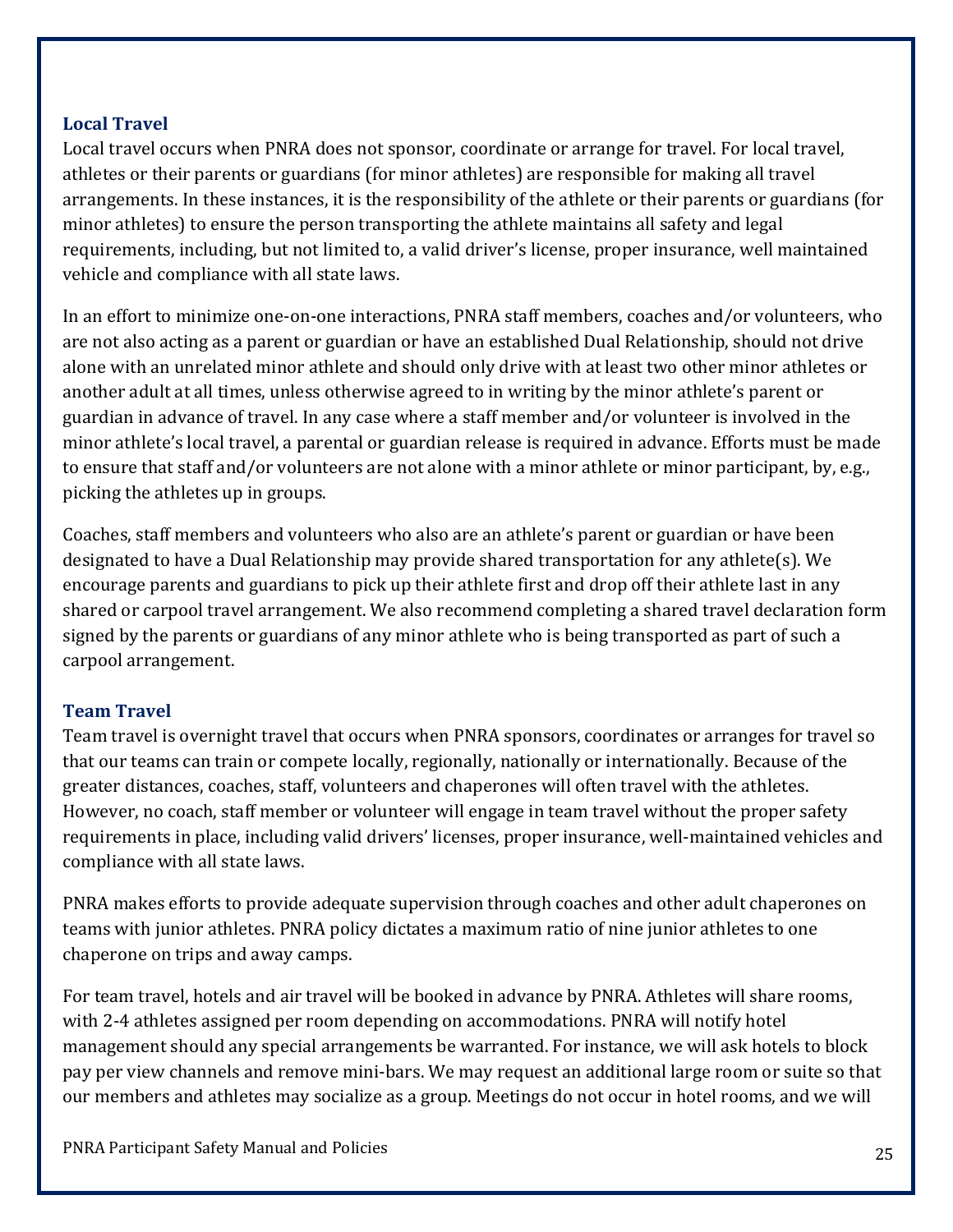reserve a separate space for coaches and athletes to socialize.

Please note that regardless of the location of the event, PNRA policies on providing alcohol and drugs to minors follows the U.S. state law of New Jersey, and parents and guardians are expected to adhere to this policy, especially when staying near or with the team. No parent or guardian should provide alcohol to minors during PNRA Team Travel. Violations of this policy will be addressed under the Disciplinary Rules and Procedure and may result in the sanctions as set forth therein, including temporary suspension from competition and may be reported to the appropriate law enforcement.

#### **TRAVEL NOTIFICATION**

When possible, PNRA will provide reasonable advance notice before team travel. Notice will include the dates, location and duration of competition. Travel notice also will include designated team hotels for overnight stays, as well as a contact person within PNRA. For junior teams, this individual will be the point of contact to confirm your intention to travel and to help with travel details.

For junior teams, PNRA will distribute specific travel itineraries when they become available. These will include a more detailed itinerary, as well as contact information for team travel chaperones.

#### **MIXED‐GENDER AND MIXED‐AGE TRAVEL**

PNRA teams are sometimes made up of male and female athletes across various ages. Athletes will only share a room with other athletes of the same sex and age group. Athletes will be grouped by age and sex for the purposes of assigning an appropriate chaperone. We will make every effort to provide these groups at least one chaperone of the same sex.

Regardless of gender, a coach or adult participant shall not share a hotel room or other sleeping arrangement with an athlete (unless the coach is the parent, guardian, sibling or spouse of that particular athlete or one of the following exceptions apply: the Close In Age or Personal Care Assistant Exceptions). Where an adult is registered both as a coach and an athlete member of a PNRA team or camp, and is functioning primarily as a coach, he or she may share sleeping arrangements with another registered coach.

#### **COACH AND STAFF RESPONSIBILITIES**

During team travel, coaches and staff members will help athletes, fellow coaches and staff members adhere to policy guidelines, including, without limitation, the Travel Policy, Locker Rooms and Changing Areas Policy and Reporting Policy.

If a coach or staff member transports an athlete or other organization member in their private car or a vehicle rented or owned by PNRA for team travel, a copy of the coach's or staff member's valid driver's license, vehicle registration and proof of insurance is required.

When not practicing, training, competing or preparing for competition, coaches and staff will monitor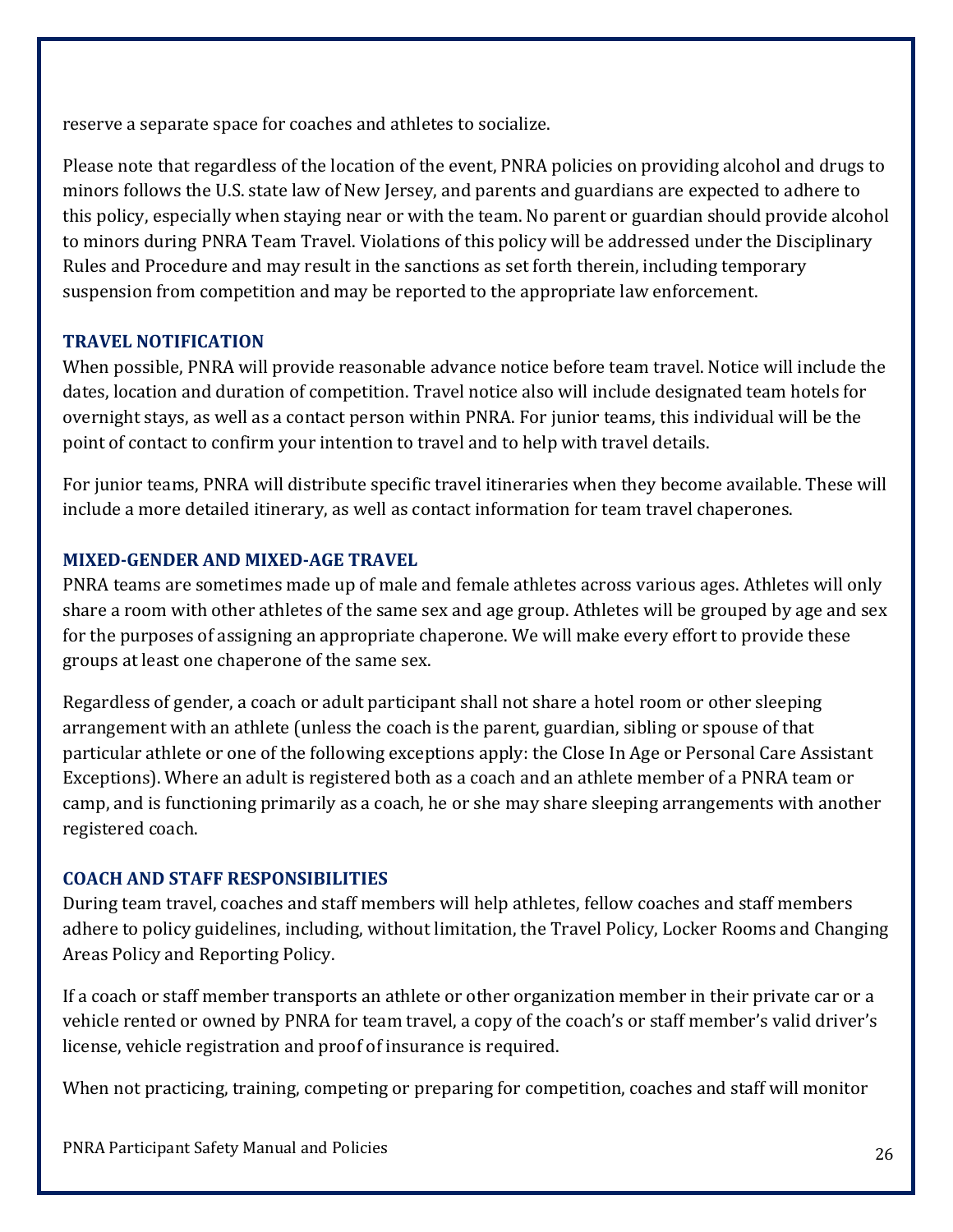the activities of athletes, fellow coaches and staff during team travel. Coaches and staff will:

- a. prepare athletes for team travel and make athletes aware of all expectations. Supplemental information will be given to parents/guardians of athletes who are considered inexperienced travelers, new or relatively new to team travel, or who are under the age of 14
- b. familiarize themselves with all travel itineraries and schedules before the initiation of team travel
- c. conform to, and monitor for others' adherence, the Athlete Protection Policy and all policies during team travel
- d. encourage minor athletes to participate in regular, at least daily, scheduled communications with their parents/guardians
- e. help athletes be on time for all team commitments (as possible)
- f. assist with team travel logistical needs (as possible)
- g. support chaperones and/or participate in the monitoring of athletes for adherence to curfew restrictions set based on age and competition schedule as listed in travel itinerary
- h. ensure athletes are complying with hotel room restrictions based on gender or age bracket requirements
- i. make certain that athletes are not alone in a hotel room with any adult apart from a family member or a Personal Care Assistant; this includes coaches, staff and chaperones
- j. not use drugs or alcohol or be under the influence of alcohol or drugs while on team travel performing their coaching duties
- k. immediately report any concerns about physical or sexual abuse, misconduct, or policy violations
- l. notify parents/guardians before taking any disciplinary action against a minor athlete if the athlete is traveling without his or her parents/guardians.

#### **CHAPERONE RESPONSIBILITIES**

Chaperones accompany team travel to ensure that the athletes, coaches, staff and volunteers adhere to the PNRA's policy guidelines. While these include the travel policy, it also includes all other relevant policies contained in PNRA's Participant Safety Handbook.

If a chaperone has not undergone a criminal background check and complied with PNRA's Training and Education policies, the chaperone will not be permitted to have any one-on-one interactions with athletes or other youth participants. If a chaperone has undergone a criminal background check and awareness training, he or she may have appropriate one-on-one interactions as outlined in PNRA's Participant Safety Handbook.

If a chaperone will be operating a private car for team travel, a copy of the chaperone's valid driver's license, vehicle registration and proof of insurance is required.

Chaperones will monitor the activities of all coaches, staff members, volunteers and athletes during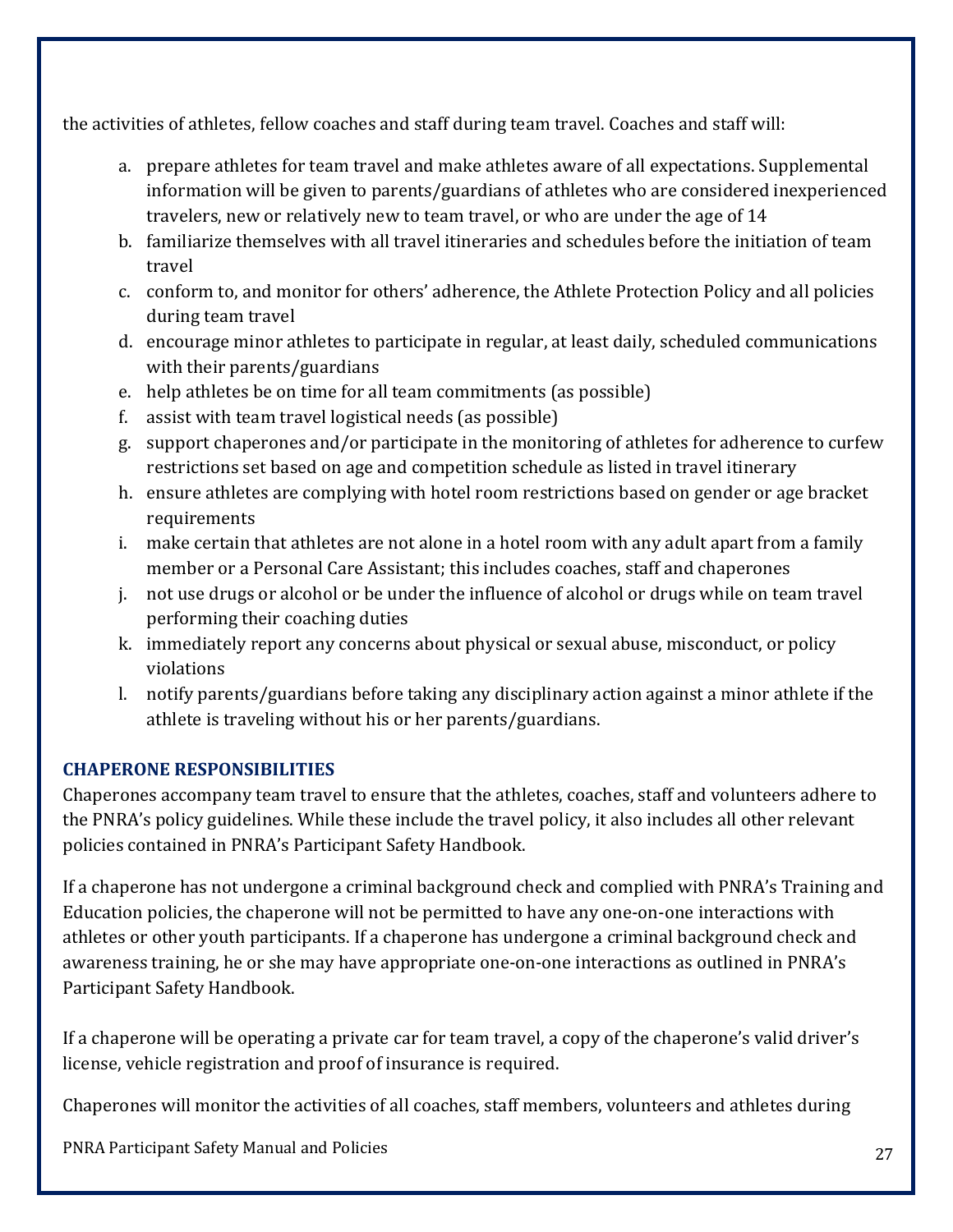team travel. Specifically, chaperones will:

- a. familiarize themselves with all travel itineraries and schedules before team travel
- b. monitor for adherences to club policies during team travel
- c. encourage minor athletes to participate in regular, at least daily, scheduled communications with their parents/guardians
- d. help athletes be on time for all team commitments (as possible)
- e. assist coaches, staff and other volunteers with team travel logistical needs (as possible)
- f. monitor athletes for adherence to curfew restrictions set based on age and competition schedule as listed in travel itinerary
- g. ensure athletes comply with hotel room restrictions based on gender or age bracket requirements
- h. not use drugs or alcohol in the presence of minors or be under the influence of alcohol or drugs while performing their chaperone duties
- i. make certain that athletes are not alone in a hotel room with any adult apart from a family member or a Personal Care Assistant; this includes coaches, staff and chaperones
- j. immediately report any concerns about sexual and physical abuse, misconduct or policy violations to a PNRA administrator, PNRA's Safeguarding Officer or a member of PNRA's Board of Directors.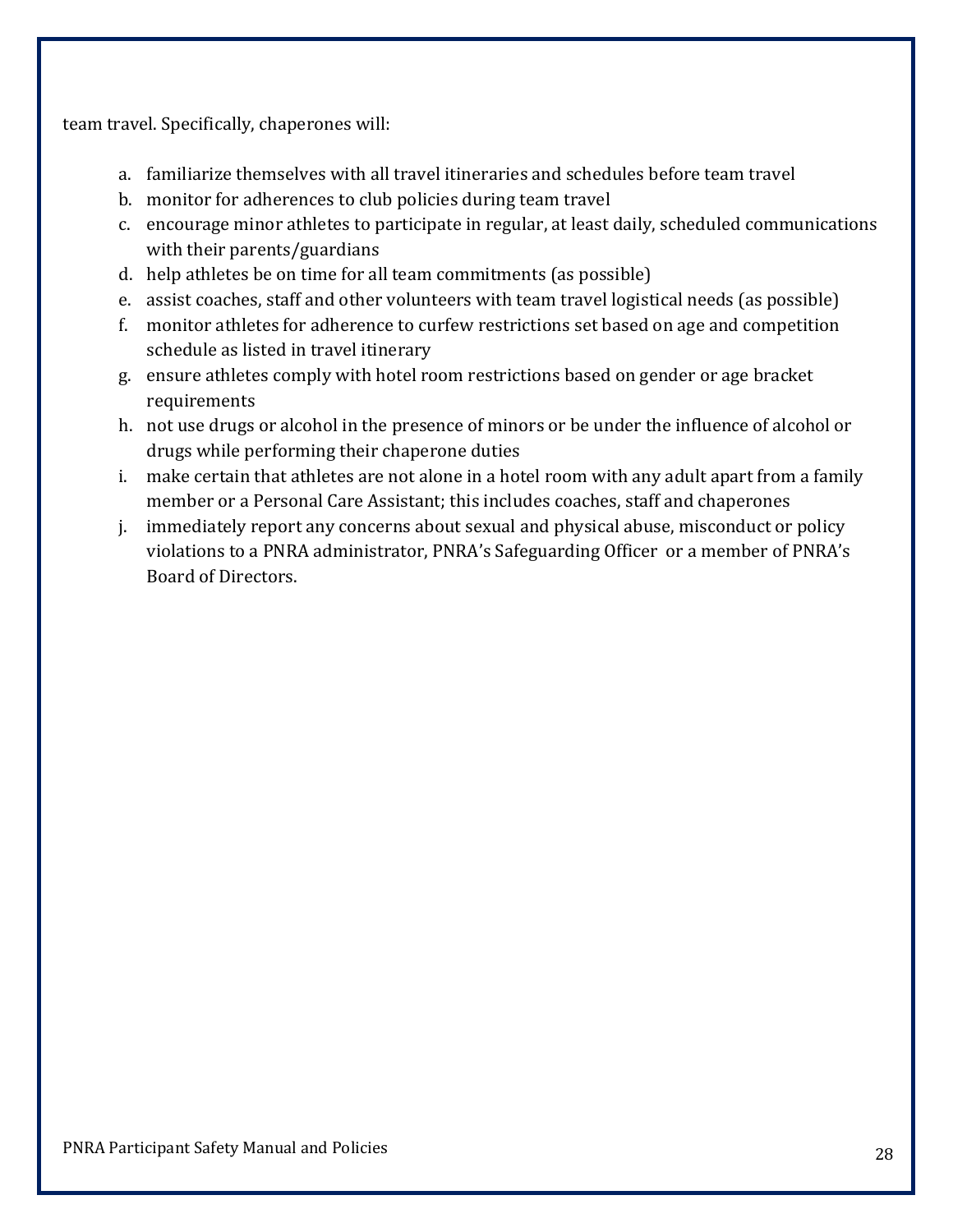# **SECTION 6: RESPONDING TO ABUSE, MISCONDUCT AND POLICY VIOLATIONS**

# **REPORTING POLICY**

Every PNRA staff member and/or volunteer must report:

(1) violations of the Participant Safety and Related Policy Handbook,

(2) misconduct as defined in Participant Safety and Related Policy Handbook, and

(3) suspicions or allegations of child/minor physical or sexual abuse.

**As a matter of policy, PNRA does not investigate suspicions or allegations of child/Minor physical or sexual abuse or attempt to evaluate the credibility or validity of such allegations as a condition for reporting to the appropriate law enforcement authorities.**

#### **Reporting Child/Minor Physical or Sexual Abuse**

#### *Child/Minor Physical or Sexual Abuse*

Staff members at PNRA are required to report suspicions or allegations of child/minor sexual abuse by a colleague or co-worker, to:

- (1) the PNRA Executive Director, or
- (2) a member of PNRA's Board of Directors, or
- (3) PNRA's Board of Directors Safeguarding Officer, and,

(4) where applicable, **appropriate law enforcement authorities and the US Center for SafeSport.**

Volunteers at PNRA are required to report suspicions or allegations of child/minor sexual abuse by a colleague, PNRA staff member or PNRA member, to:

- (1) Volunteers should report incidents to the Executive Director, or
- (2) Board and committee members should report incidents to a member of PNRA's Board of Directors or PNRA's Safeguarding Officer, and,
- (3) where applicable, **appropriate law enforcement authorities US Center for SafeSport.**

Where the Staff member or volunteer feel that the minor athlete is at risk of imminent and serious harm, the Staff Member or volunteer shall take steps to protect the minor athlete.

#### *Grooming*

Because sexual abusers "groom" children for abuse – the process used by offenders to select a child, to win the child's trust (and the trust of the child's parent or guardian), to manipulate the child into sexual activity and to keep the child from disclosing abuse – it is possible that a staff member and/or volunteer may witness behavior intended to groom a child for sexual abuse. All questions or concerns related to inappropriate, suspicious or suspected grooming behavior should be directed to an immediate supervisor, PNRA administrator, PNRA's Safeguarding Officer or a member of the PNRA's Board of Directors.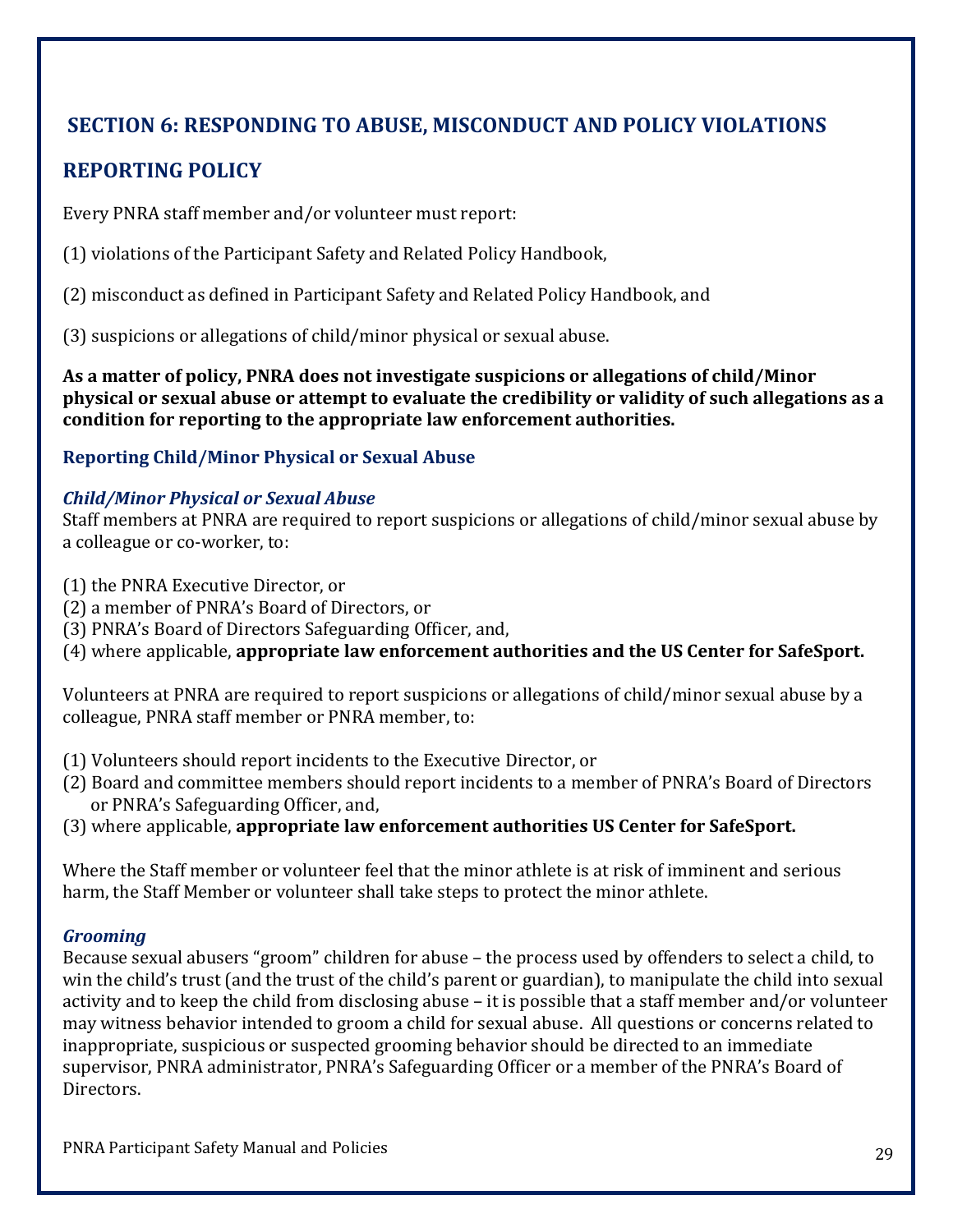#### *Peer‐to‐Peer Sexual Abuse*

Approximately 1/3 of all child sexual abuse occurs at the hands of other children and the obligation to report extends to peer-to-peer child sexual abuse. Whether or not a sexual interaction between children constitutes child sexual abuse turns on the existence of an aggressor, the age difference between the children, and/or whether there is an imbalance of power or intellectual capabilities. **If you have any concerns that an interaction between children may constitute sexual abuse, report it to the appropriate law enforcement authorities, US Center for SafeSport and a PNRA supervisor, PNRA administrator, PNRA's Safeguarding Officer, or a member of PNRA's Board of Directors immediately.**

#### **Reporting Misconduct and Policy Violations**

If any staff member and/or volunteer receives an allegation or observes misconduct or other inappropriate behavior, such as grooming, that is not reportable to the appropriate law enforcement authorities, it is the responsibility of each staff member and/or volunteer to report their observations to:

- (1) their immediate supervisor,
- (2) a PNRA administrator, or
- (3) a member of PNRA's Board of Directors Committee, or
- (4) PNRA's Board of Directors Safeguarding Officer.

PNRA also encourages member parents, guardians, athletes and other sport participants to communicate violations of PNRA's Participant Safety Handbook and/or allegations and suspicions of child/minor physical and sexual abuse to a PNRA administrator, PNRA's Safeguarding Officer or member of PNRA's Board of Directors. Where applicable, parents and guardians may also report to the appropriate law enforcement authorities.

#### **REPORTING PROCEDURE**

#### **To Whom to Report**

Staff members and volunteers may report to any PNRA supervisor or PNRA administrator with whom they are comfortable sharing their concerns. You also may report to any member of its Board of Directors or the PNRA's Safeguarding Officer. You may also utilize the anonymous reporting hotline service that PNRA has established.

A staff member and/or volunteer may, and in many cases must, report any allegation of child/minor physical or sexual abuse to relevant law enforcement authorities.

#### **How to Report**

PNRA will take a report in the way that is most comfortable for the person initiating a report including an anonymous, in-person, verbal or written report. Regardless of how you choose to report, it is helpful to PNRA for individuals to provide, at a minimum, (1) the name of the complainant(s); (2) the type of misconduct alleged and the name(s) of the individual(s) alleged to have committed the misconduct.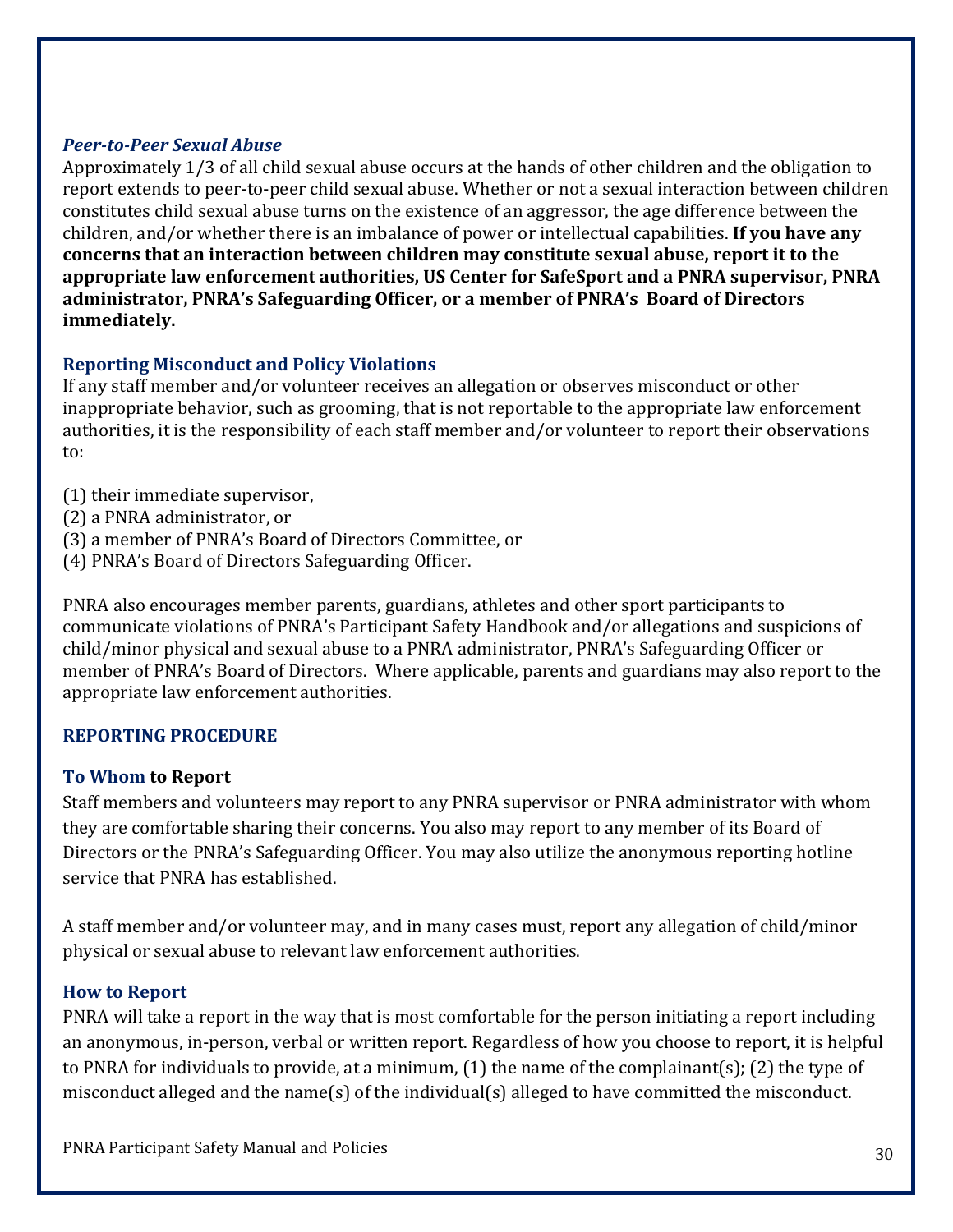#### *Reporting Form*

Individuals reporting child/minor physical or sexual abuse or other misconduct may complete an Incident Report Form (contained at the end of this document.) Information on this form will include:

- 1) the name(s) of the complainant(s)
- 2) the type of misconduct alleged
- 3) the name(s) of the individual(s) alleged to have committed the misconduct
- 4) the approximate dates the misconduct was committed
- 5) the names of other individuals who might have information regarding the alleged misconduct
- 6) a summary statement of the reasons to believe that misconduct has occurred

PNRA will withhold the complainant's name on request, to the extent permitted by law. A copy of PNRA's Reporting Form can be found at the end of this policy.

# *Confidential Reporting Hotline*

Individuals reporting child/minor physical or sexual abuse or other misconduct may report using the confidential reporting hotline that PNRA has established. Complaints can be reported by accessing the hotline as follows:

- Website: www.lighthouse-services.com/rowpnra
- Toll-Free Telephone:
	- English speaking USA and Canada: 833-930-0002
	- Spanish speaking USA and Canada: 800-216-1288
- E-mail: reports@lighthouse-services.com (must include PNRA's name with report)
- Fax: (215) 689-3885 (must include PNRA's name with report)

Information on this form will include:

- 1) the type of misconduct alleged
- 2) the name(s) of the individual(s) alleged to have committed the misconduct
- 3) the approximate dates the misconduct was committed
- 4) the names of other individuals who might have information regarding the alleged misconduct
- 5) a summary statement of the reasons to believe that misconduct has occurred

The hotline is operated by a third-party vendor, Lighthouse, and is available 24 hour a day, 7 days per week. The identities of callers who choose to use this confidential reporting hotline will not be disclosed without the caller's express permission.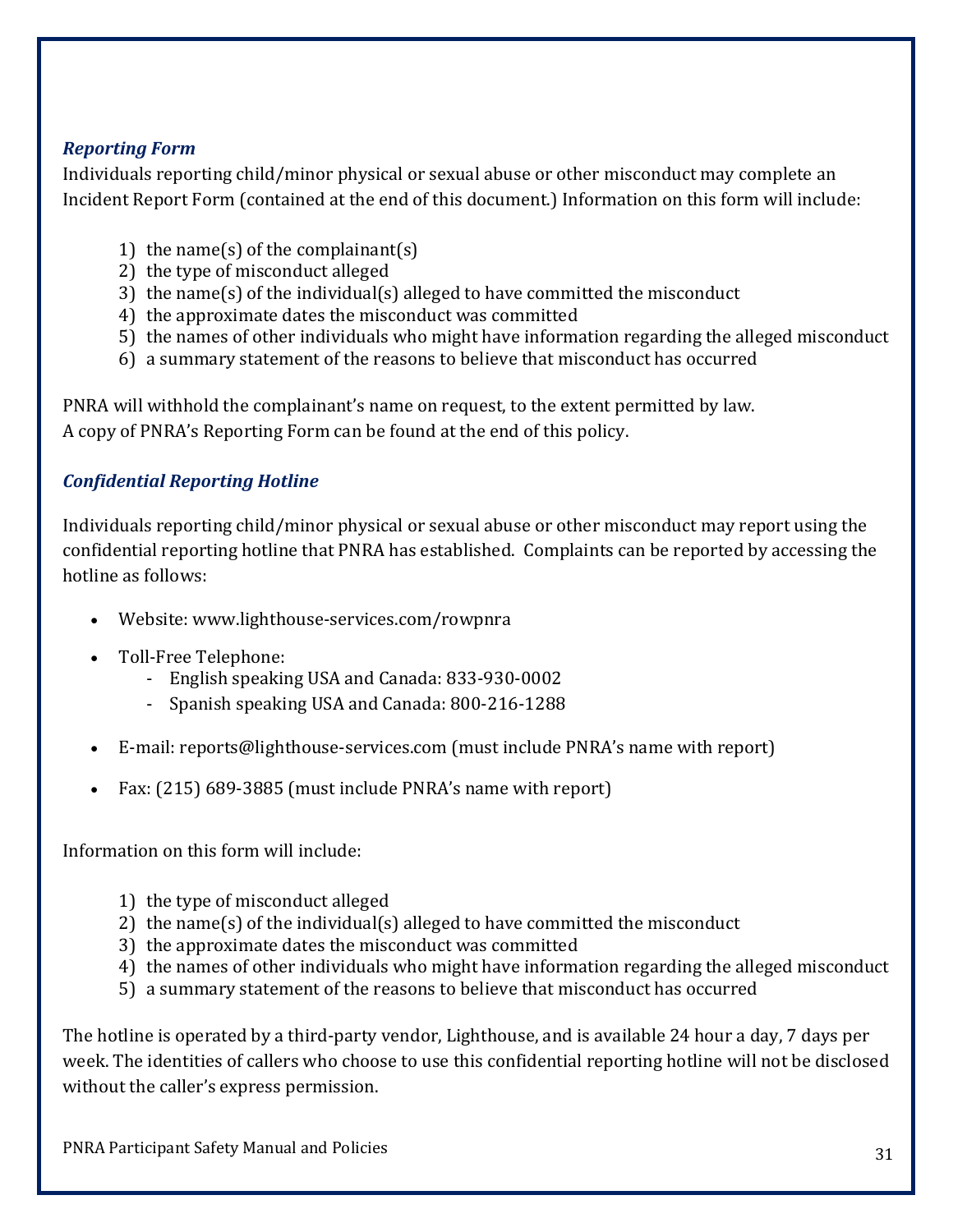# **CONFIDENTIALITY, ANONYMOUS REPORTING AND BAD‐FAITH ALLEGATIONS**

#### **Confidentiality**

To the extent permitted by law, and as appropriate, PNRA will keep confidential the complainant's name on request, not make public the names of potential victims, the accused perpetrator or the people who made a report of child/minor physical and sexual abuse to the authorities.

#### **Anonymous Reporting**

PNRA recognizes it can be difficult for an athlete, teammate, friend or family member to report an allegation of misconduct and strives to remove as many barriers to reporting as possible. **Anonymous reports may be made without the formality of completing an Incident Report Form**:

- by completing the Reporting Form without including their name, or
- by expressing concerns verbally to a PNRA administrator or a member of PNRA's Board of Directors or Safeguarding Officer, or
- through email, or letter directed to a PNRA administrator or a member of PNRA's Board of Directors or Safeguarding Officer, or
- through use of PNRA's Confidential Hotline service.

#### **However, anonymous reporting may make it difficult for PNRA to investigate or properly address allegations.**

All suspicions of child/minor physical or sexual abuse will be reported to the appropriate law enforcement authorities.

#### **"Whistleblower" Protection**

Regardless of outcome, PNRA will support the complainant(s) and his or her right to express concerns in good faith. PNRA will not encourage, allow or tolerate attempts from any individual to retaliate, punish, allow or in any way harm any individual(s) who reports a concern in good faith. Such actions against a complainant will be considered a violation of our Participant Safety and Related Policies Handbook and grounds for disciplinary action.

#### **Bad‐Faith Allegations**

A report of abuse, misconduct or policy violations that is malicious, frivolous or made in bad faith is prohibited. Such reports will be considered a violation of our Participant Safety and Related Policies Handbook and grounds for disciplinary action. Depending on the nature of the allegation, a person making a malicious, frivolous or bad-faith report may also be subject to civil or criminal proceedings.

#### **HOW REPORTS ARE HANDLED**

**Suspicions or Allegations of Child/Minor Physical or Sexual Abuse**

#### *Reporting to Law Enforcement and/or Child Protective Services*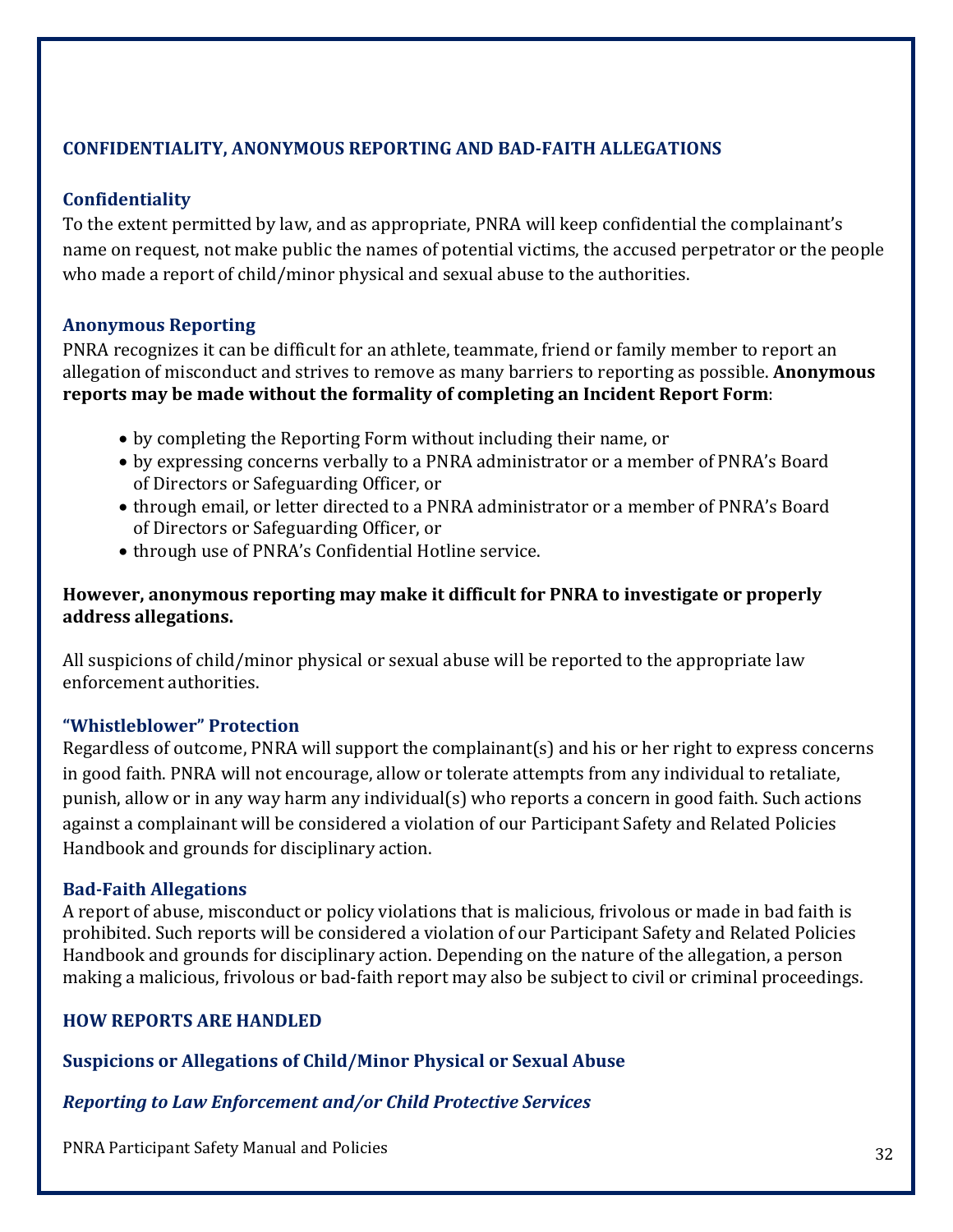An independent investigation can harm youth and/or interfere with the legal investigative process. **PNRA, its staff members and/or volunteers do not attempt to evaluate the credibility or validity of child/minor physical or sexual abuse as a condition for reporting to appropriate law enforcement authorities and the US Center for SafeSport**. As necessary, however, PNRA may ask a few clarifying questions of the minor or person making the report to adequately report the suspicion or allegation to law enforcement authorities.

# **Volunteer reference for mandatory reporting laws, visit: www.childwelfare.gov**

#### *Immediate Suspension or Termination*

When an allegation of child/minor physical or sexual abuse is made against a staff member, youth and/or volunteer, PNRA may immediately remove that individual from contact with any children in the program until the allegation has been investigated by an official agency. As necessary, the PNRA Executive Director may suspend or change the assignment of a staff member and/or volunteer without a hearing.

A staff member or volunteer's failure to report to a supervisor, a PNRA administrator, PNRA's Safeguarding Officer or member of the Board of Directors is a violation of this policy and grounds for termination of a staff member and/or dismissal of a volunteer.

#### **Misconduct and Policy Violations**

PNRA addresses internally alleged policy violations and misconduct – bullying, harassment, hazing, emotional, physical and sexual – that are not reportable under relevant state or federal law. Staff members and volunteers must report policy violations and misconduct to an immediate supervisor, PNRA administrator, PNRA's Safeguarding Officer or member of the Board of Directors.

PNRA may also investigate allegations of child/minor physical or sexual abuse that are reportable, if such investigation does not interfere with any ongoing criminal investigation or prosecution for abuse. Such allegations may include:

- Emotional abuse
- Abuse reported outside the relevant statutes of limitation
- Allegations of abuse that were reported to authorities, but: (a) legal authorities did not press criminal charges; (b) criminal charges were filed, but not pursued to trial; or (c) the alleged offender was acquitted at trial

#### **NOTIFICATION**

Following PNRA's notice of a credible allegation that results in the removal of an employee, coach or other volunteer, PNRA may consider the circumstances in which it will notify other guardians of athletes with whom the accused individual may have had contact. In PNRA's discretion, as appropriate, and after consultation with counsel, PNRA may notify its staff members, contractors, volunteers, guardians, and/or athletes of any allegation of child/minor physical or sexual abuse or other criminal behavior that (1) law enforcement authorities are actively investigating; or (2) that PNRA is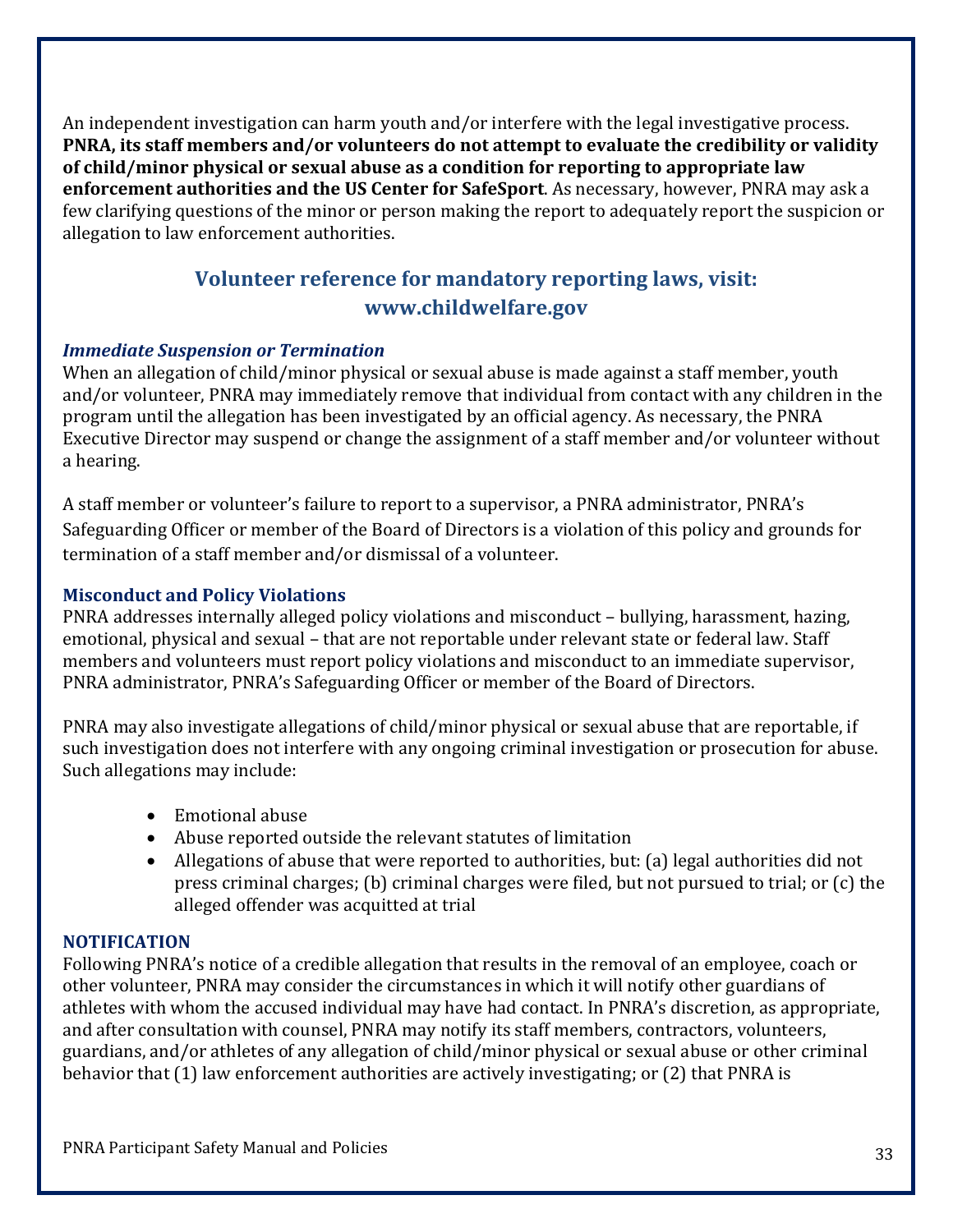investigating internally. Advising others of an allegation may lead to additional reports of child/minor physical or sexual abuse and other misconduct.

# **DISCIPLINARY RULES AND PROCEDURE**

#### **APPLICATION**

This Policy is used to address the following allegations against staff members, athletes, participants and/or volunteers:

- Violations of PNRA's policies
- Child/minor abuse (physical or sexual), where PNRA's actions will not undermine an ongoing legal investigation or criminal prosecution

# **PNRA will not enter into an investigation that undermines a pending legal investigation or criminal prosecution.**

#### **DISCIPLINARY RULES**

On receipt of an allegation, PNRA will determine in its discretion the appropriate steps to address the conduct based on several factors, including (i) the age of the complainant or victim, (ii) the age of the accused and (iii) the nature, scope and extent of the allegations.

PNRA will address allegations against a staff member and/or volunteer under relevant organizational policies (e.g., Employment Policies and Procedures, and Bylaws).

PNRA's disciplinary response will depend on the nature and seriousness of the incident, and in extreme cases, misconduct will result in summary dismissal. PNRA may undertake a formal investigation and hearing at its discretion. Before taking any disciplinary action, however, PNRA will offer the accused an opportunity to respond.

If the accused individual is a minor, PNRA will contact his or her parents or guardians.

#### **DISCIPLINARY ACTION**

Sanctions for violations of the Participant Safety and Related Polies Handbook will be proportionate and reasonable under the circumstances. In addition to day-to-day guidance, PNRA may take the following disciplinary actions, without limitation:

- Inform the individual's direct-line supervisor or in the case of a minor, the minor's parent or guardian
- Provide the individual with guidance, redirection and instruction
- Temporary suspension from competition
- File a formal incident report
- Issue a verbal warning
- Issue a written and/or final written warning
- Implement a limited access agreement (e.g., limiting an individual's access to certain buildings and boathouses or to youth)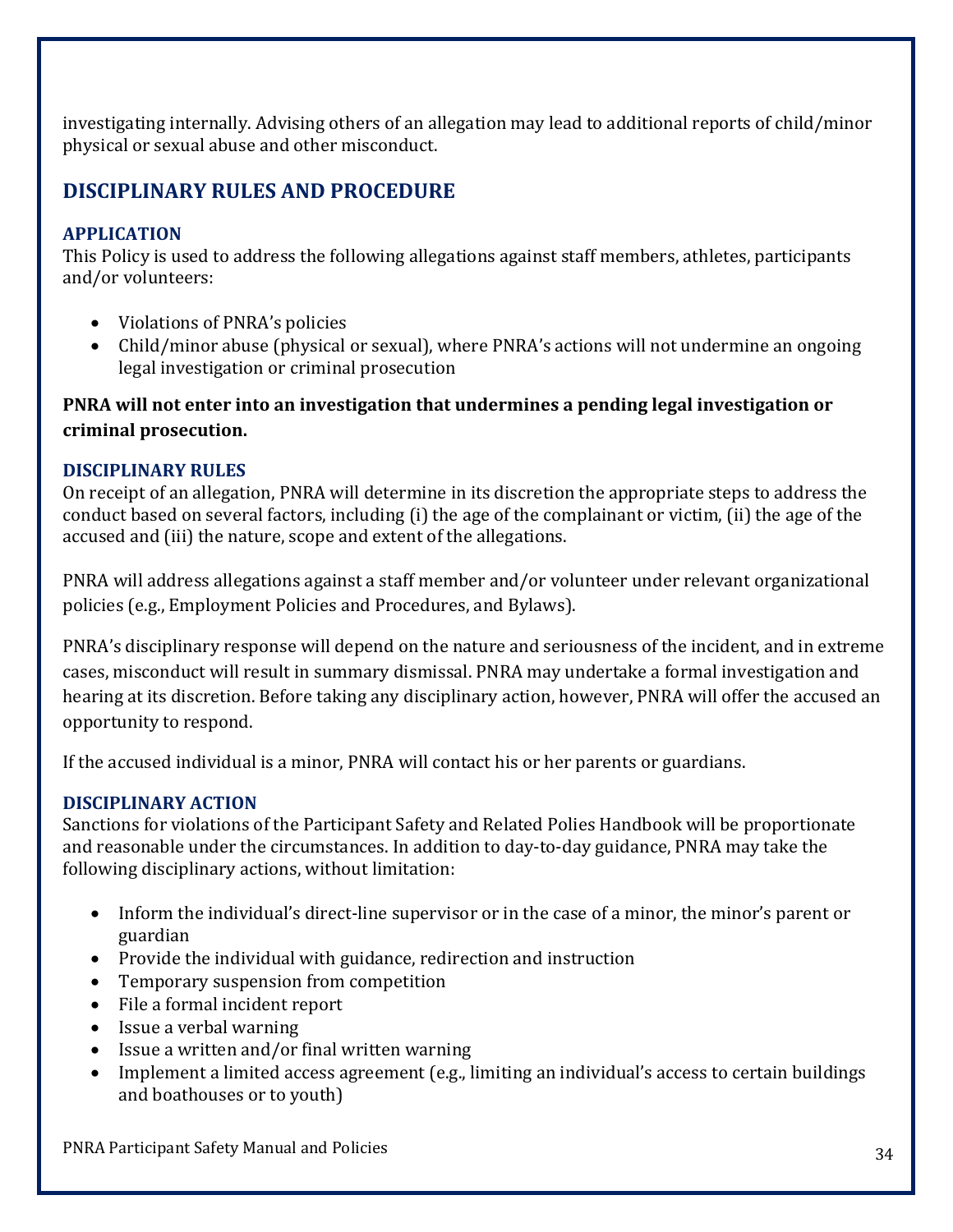- Provide informed supervision, where at least one staff member is informed of the allegation and is instructed to supervised vigilantly the accused individual in his or her interactions with the program and/or organization
- Engage in restorative practices (i.e., creation of a respectful and safe dialogue when a misunderstanding or harm has occurred)
- Suspend or terminating employment or membership

#### **ONGOING EMPLOYMENT AND/OR PARTICIPATION**

On receipt of a credible and specific allegation of child/minor abuse or other serious misconduct (e.g., physical and sexual abuse as defined in our Athlete Protection Policy), PNRA may immediately suspend or terminate the accused individual to ensure participant safety.

#### **COMPLAINANT PROTECTION**

Regardless of outcome, PNRA will support the complainant(s) and his or her right to express concerns in good faith. PNRA will not encourage or tolerate attempts from any individual to retaliate, punish or in any way harm any individual(s) who reports a concern in good faith. Such actions themselves will be grounds for disciplinary action.

#### **BAD‐FAITH ALLEGATIONS**

Any individual who alleges misconduct under the Participant Safety and Related Policies Handbook that, upon review, is determined to be malicious, frivolous or made in bad faith will be a violation of our Participant Safety and Related Policies Handbook. Bad-faith reports may also be subject to criminal or civil proceedings.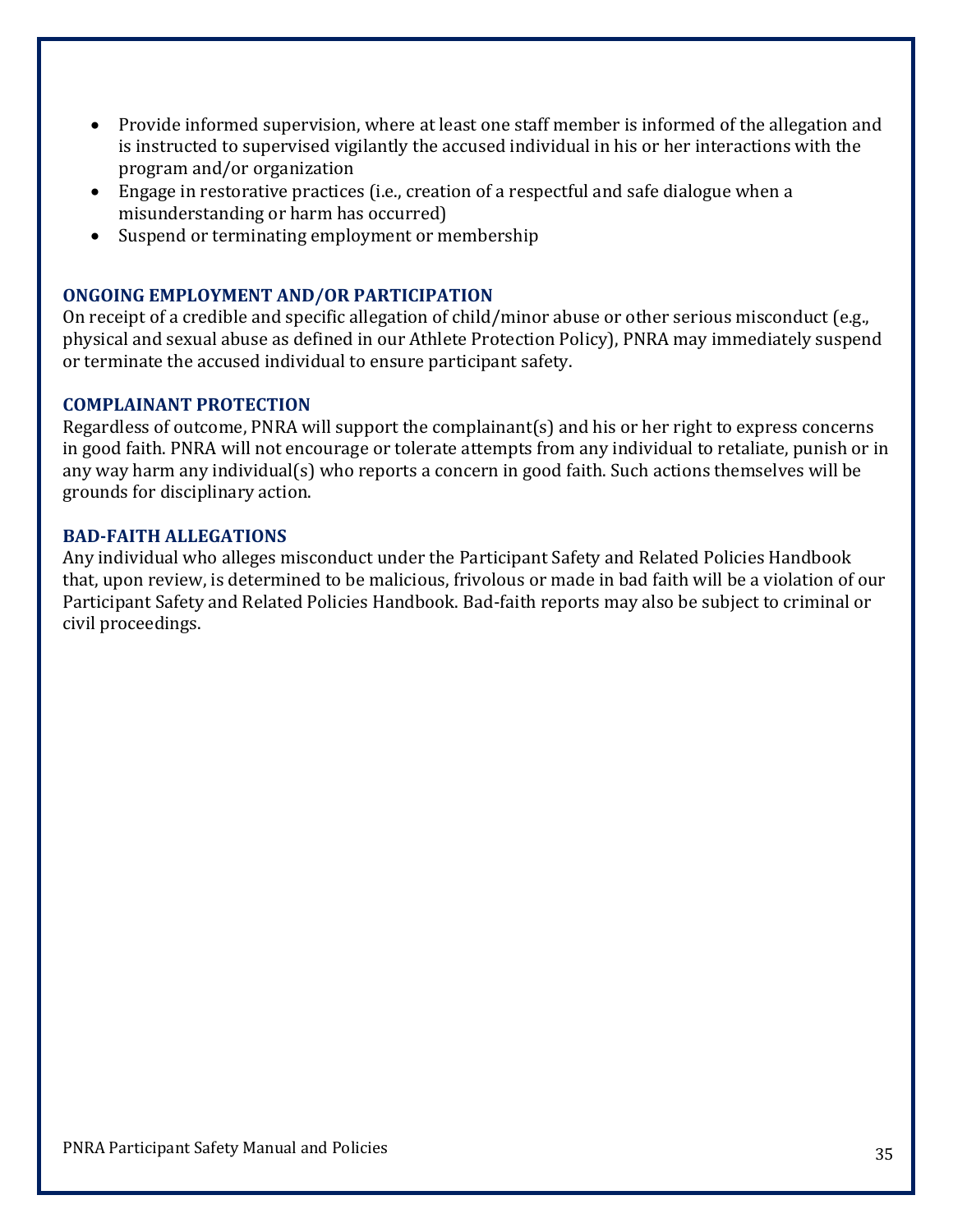# **SECTION 7: MONITORING PNRA'S STRATEGY**

By monitoring the interactions among staff, volunteers, athletes and others, PNRA works to prevent, recognize and respond to inappropriate and harmful behaviors as set forth in our Participant Safety Handbook, while reinforcing appropriate behaviors.

#### **MONITORING COMPLIANCE WITH POLICIES AND PROCEDURES**

PNRA monitors for compliance with its policies and procedures, including without limitation, its Awareness Training, Travel, Locker Room and Changing Areas and Physical Contact Policies.

#### **MONITORING METHODS**

PNRA utilizes multiple monitoring methods to observe how individuals are interacting, including without limitation (1) formal supervision, including regular evaluations; and (2) informal supervision, including regular and random observation (e.g., roving and checking interactions throughout practices), and (3) maintaining frequent contact with staff members, volunteer and athletes who interact off-site.

#### **RESPONDING TO INTERACTIONS**

While PNRA has a formal reporting policy, staff members and volunteers should be prepared to respond immediately to inappropriate or harmful behavior, potential risk situations and potential boundary violations.

Staff members and volunteers will redirect inappropriate behaviors to promote positive behaviors, confront inappropriate or harmful behaviors and report behaviors if necessary.

#### **REPORTING**

Staff members and volunteers are required to report policy violations, misconduct and physical and sexual abuse consistent with PNRA's Reporting Policy. **PNRA does not investigate suspicions or allegations of child/minor physical or sexual abuse or attempt to evaluate the credibility or validity of such allegations as a condition for reporting to appropriate law enforcement authorities.**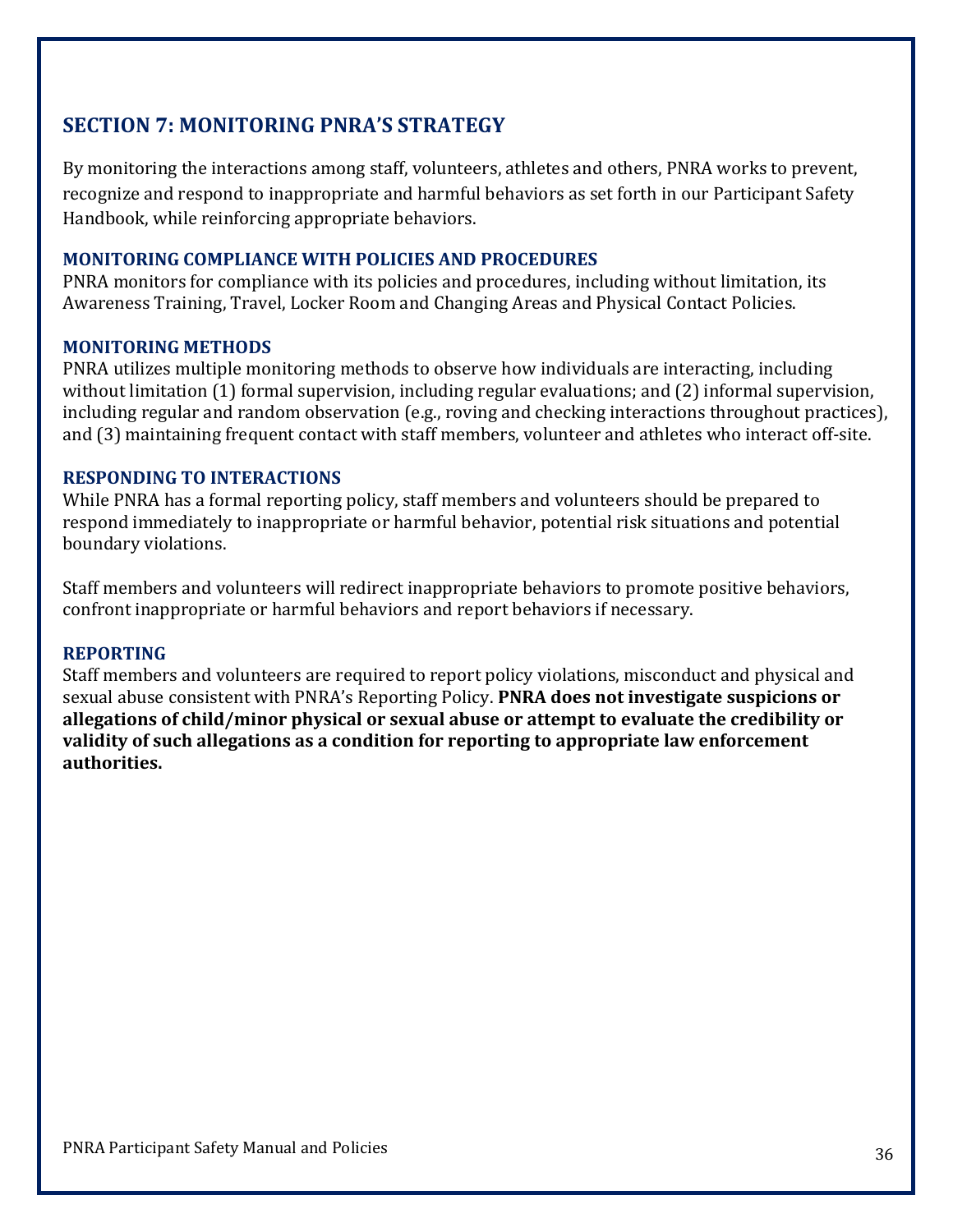**Part 2: Sample Forms and Documents**

# *PART 2: FORMS and DOCUMENTS*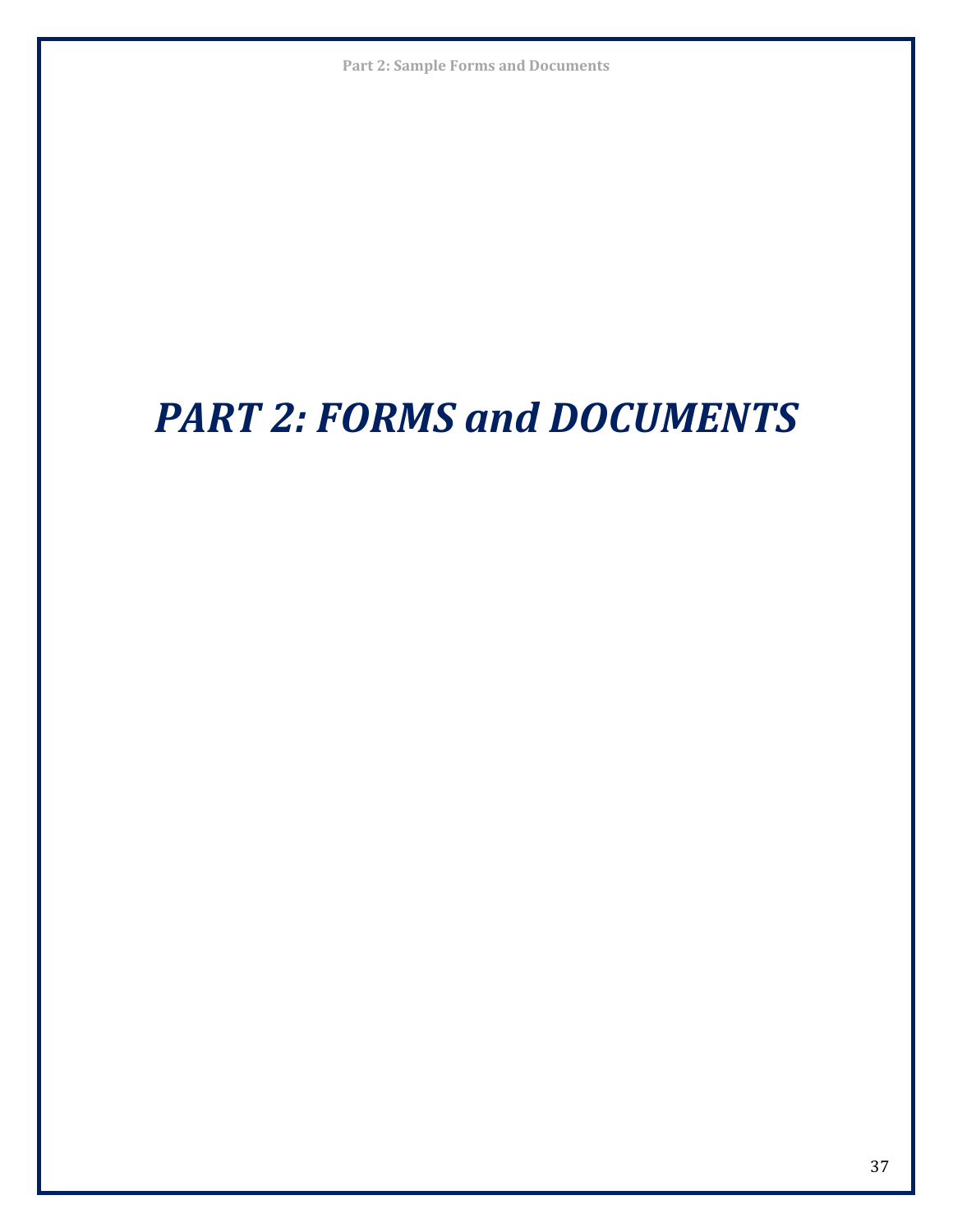**Part 2: Sample Forms and Documents**



# *Princeton National Rowing Association*

# **APPLICATION FOR EMPLOYMENT**

Please answer each question fully and accurately. No action can be taken on this application unless it is complete. Use blank papers if you do not have enough room on this application. **PLEASE PRINT**, except for signature on back of this application. PLEASE USE INK.

| Are you seeking (circle): Full-time                                                         | Part-time | Temporary | Summer |
|---------------------------------------------------------------------------------------------|-----------|-----------|--------|
| When are you available to work (circle): Days Evenings Nights Weekends On call              |           |           |        |
|                                                                                             |           |           |        |
| Salary requested: \$________ per ______                                                     |           |           |        |
| PERSONAL INFORMATION:                                                                       |           |           |        |
|                                                                                             |           |           |        |
|                                                                                             |           |           |        |
| City, State, Zip $\_\_$                                                                     |           |           |        |
|                                                                                             |           |           |        |
|                                                                                             |           |           |        |
| Are you at least 18 years of age (circle)? Yes No                                           |           |           |        |
|                                                                                             |           |           |        |
| If hired, can you furnish proof you are eligible to work in the United States (circle)? Yes |           |           | No     |
| How did you learn of the position (circle)? Newspaper ad Walk-in Job Line Referral Other    |           |           |        |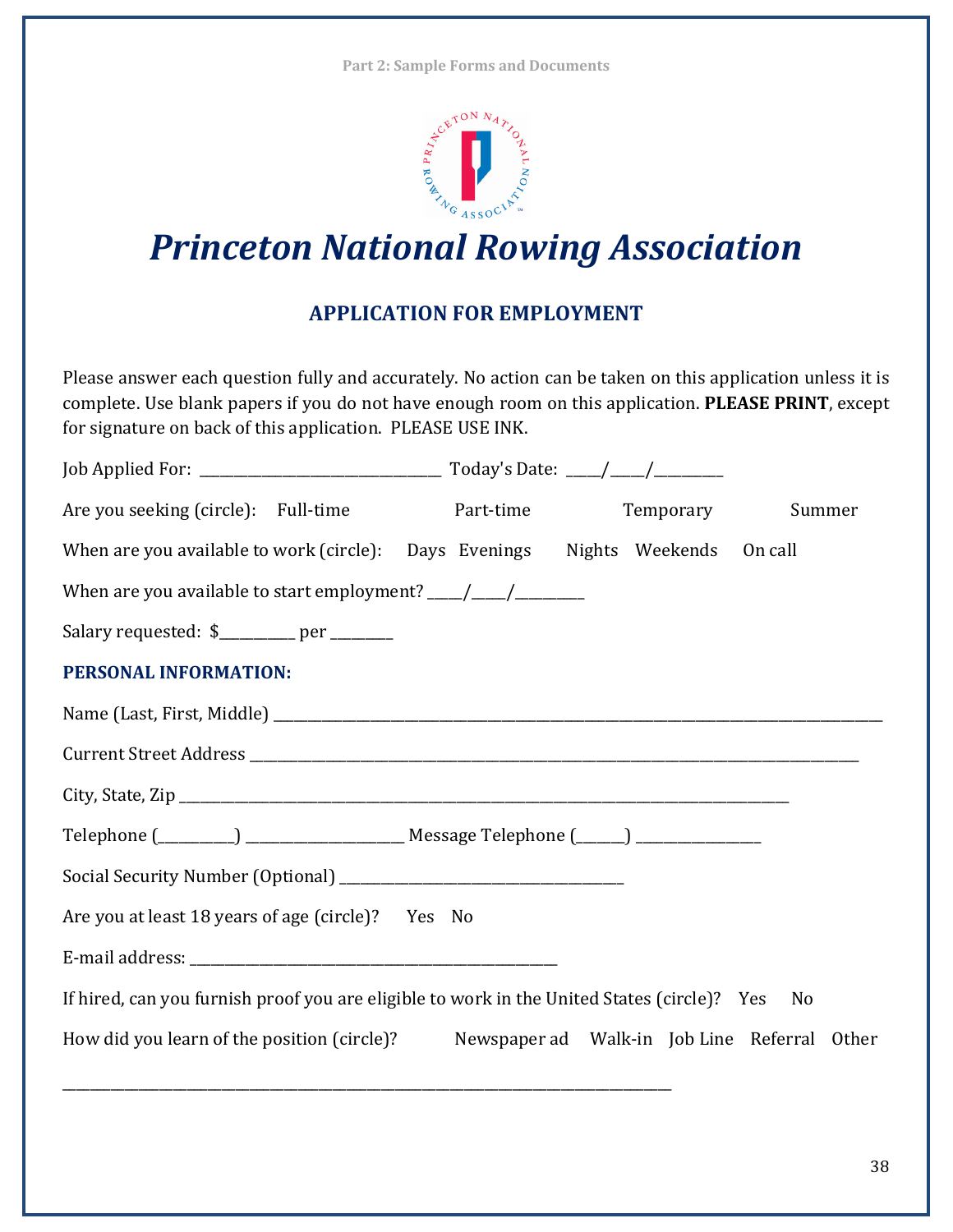#### **EMPLOYMENT HISTORY:** (Complete even if you have a resume to attach.)

Account for all periods of time including military service and any periods of unemployment. List your most current employment first. If self-employed provide company name and supply business references.

NOTE: Offered employment may be contingent upon acceptable references from current and former employers.

| Time in  | Name and complete address of        | Name and Title     | Reason for |
|----------|-------------------------------------|--------------------|------------|
| Position | employer (street, city, state, zip) | Of Last Supervisor | Leaving    |
|          |                                     |                    |            |
|          |                                     |                    |            |
|          |                                     |                    |            |
|          |                                     |                    |            |
|          |                                     |                    |            |
|          |                                     |                    |            |
|          |                                     |                    |            |
|          |                                     |                    |            |

Your title: \_\_\_\_\_\_\_\_\_\_\_\_\_\_\_\_\_\_\_\_\_\_\_\_\_\_\_\_\_\_\_\_\_\_\_ Employer telephone ( ) \_\_\_\_\_\_\_\_\_\_\_\_\_\_

Key Duties: \_\_\_\_\_\_\_\_\_\_\_\_\_\_\_\_\_\_\_\_\_\_\_\_\_\_\_\_\_\_\_\_\_\_\_\_\_\_\_\_\_\_\_\_\_\_\_\_\_\_\_\_\_\_\_\_\_\_\_\_\_\_\_\_\_\_\_\_\_\_\_

| Time in<br>Position | Name and complete address of<br>employer (street, city, state, zip) | Name and Title<br>Of Last Supervisor | Reason for<br>Leaving |
|---------------------|---------------------------------------------------------------------|--------------------------------------|-----------------------|
|                     |                                                                     |                                      |                       |
|                     |                                                                     |                                      |                       |
|                     |                                                                     |                                      |                       |
|                     |                                                                     |                                      |                       |

Your title: \_\_\_\_\_\_\_\_\_\_\_\_\_\_\_\_\_\_\_\_\_\_\_\_\_\_\_\_\_\_\_\_\_\_\_ Employer telephone ( ) \_\_\_\_\_\_\_\_\_\_\_\_\_\_

Key Duties: \_\_\_\_\_\_\_\_\_\_\_\_\_\_\_\_\_\_\_\_\_\_\_\_\_\_\_\_\_\_\_\_\_\_\_\_\_\_\_\_\_\_\_\_\_\_\_\_\_\_\_\_\_\_\_\_\_\_\_\_\_\_\_\_\_\_\_\_\_\_\_

| Time in  | Name and complete address of        | Name and Title     | Reason for |
|----------|-------------------------------------|--------------------|------------|
| Position | employer (street, city, state, zip) | Of Last Supervisor | Leaving    |
|          |                                     |                    |            |
|          |                                     |                    |            |
|          |                                     |                    |            |
|          |                                     |                    |            |
|          |                                     |                    |            |
|          |                                     |                    |            |
|          |                                     |                    |            |
|          |                                     |                    |            |

| Your title: | Employer telephone ( |  |
|-------------|----------------------|--|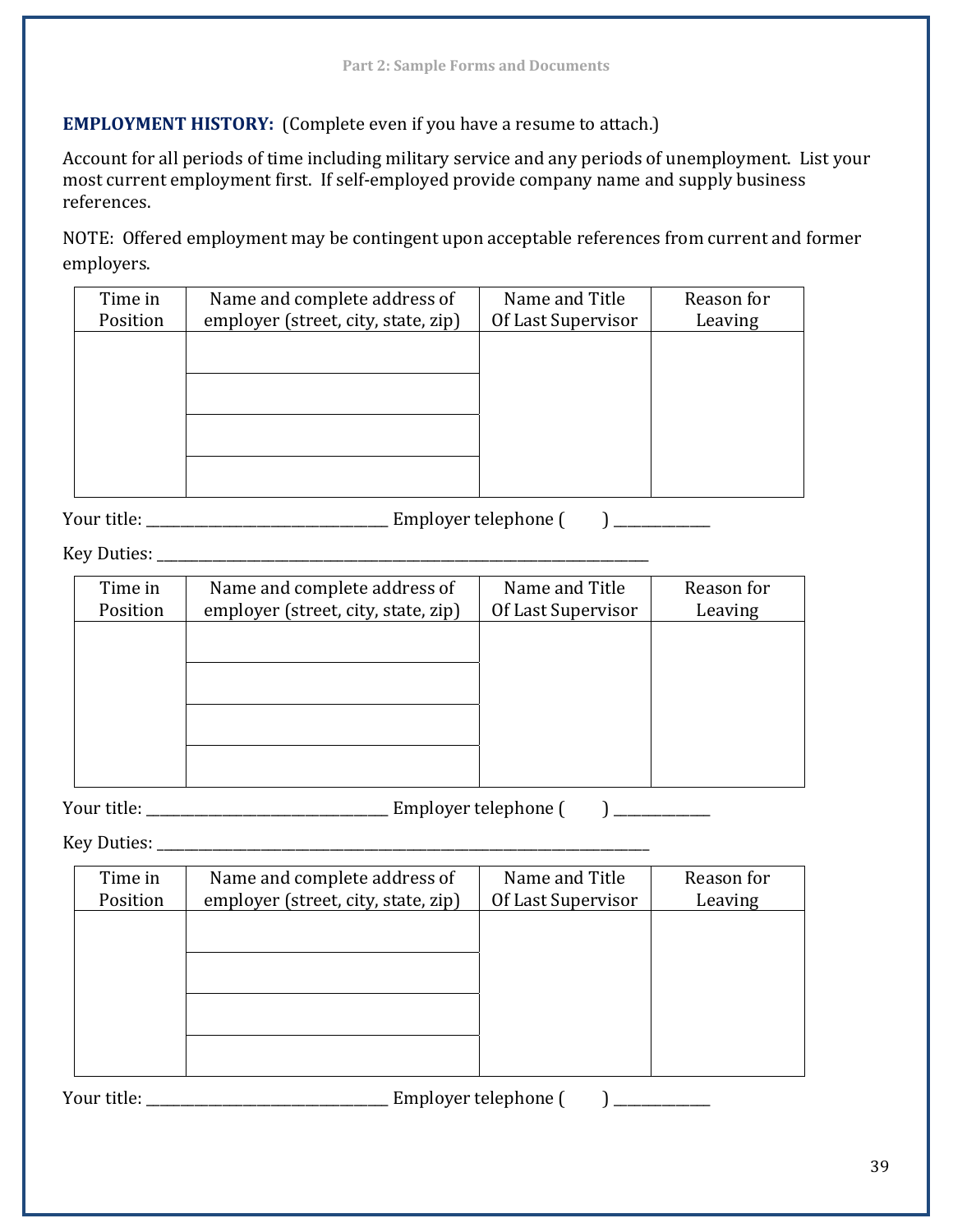#### **EDUCATION:**

| <b>School</b>                               | <b>Name and Complete</b><br>address of School<br>(Street, City, State,<br>Zip) | <b>Course</b><br><b>Of Study</b> | <b>Graduated</b><br><b>Yes or No</b> | Grade<br><b>Completed</b> | Diploma/<br><b>Degree</b> |
|---------------------------------------------|--------------------------------------------------------------------------------|----------------------------------|--------------------------------------|---------------------------|---------------------------|
| <b>High School</b>                          |                                                                                |                                  |                                      |                           |                           |
| College                                     |                                                                                |                                  |                                      |                           |                           |
| College                                     |                                                                                |                                  |                                      |                           |                           |
| Other:<br>(BS, Tech,<br>Trade,<br>Military) |                                                                                |                                  |                                      |                           |                           |

#### **SKILLS:**

If you are an experienced operator of any business machines or equipment, please list.

If you are an experienced operator of any heavy-duty machines or equipment, please list.

|  | Do you transcribe dictation from a recording device (circle)? |  |  | Yes No |  |
|--|---------------------------------------------------------------|--|--|--------|--|
|--|---------------------------------------------------------------|--|--|--------|--|

\_\_\_\_\_\_\_\_\_\_\_\_\_\_\_\_\_\_\_\_\_\_\_\_\_\_\_\_\_\_\_\_\_\_\_\_\_\_\_\_\_\_\_\_\_\_\_\_\_\_\_\_\_\_\_\_\_\_\_\_\_\_\_\_\_\_\_\_\_\_\_\_\_\_\_\_\_\_\_\_\_\_\_\_\_\_\_\_

\_\_\_\_\_\_\_\_\_\_\_\_\_\_\_\_\_\_\_\_\_\_\_\_\_\_\_\_\_\_\_\_\_\_\_\_\_\_\_\_\_\_\_\_\_\_\_\_\_\_\_\_\_\_\_\_\_\_\_\_\_\_\_\_\_\_\_\_\_\_\_\_\_\_\_\_\_\_\_\_\_\_\_\_\_\_\_\_

Word Processing (specify equipment): \_\_\_\_\_\_\_\_\_\_\_\_\_\_\_\_\_\_\_\_\_\_\_\_\_\_\_\_\_\_\_\_\_\_\_\_\_\_\_\_\_\_\_\_\_\_\_\_\_\_\_\_\_\_\_\_\_

Data Entry (specify equipment): \_\_\_\_\_\_\_\_\_\_\_\_\_\_\_\_\_\_\_\_\_\_\_\_\_\_\_\_\_\_\_\_\_\_\_\_\_\_\_\_\_\_\_\_\_\_\_\_\_\_\_\_\_\_\_\_\_\_\_\_\_\_

What computer software do you know how to use? \_\_\_\_\_\_\_\_\_\_\_\_\_\_\_\_\_\_\_\_\_\_\_\_\_\_\_\_\_\_\_\_\_\_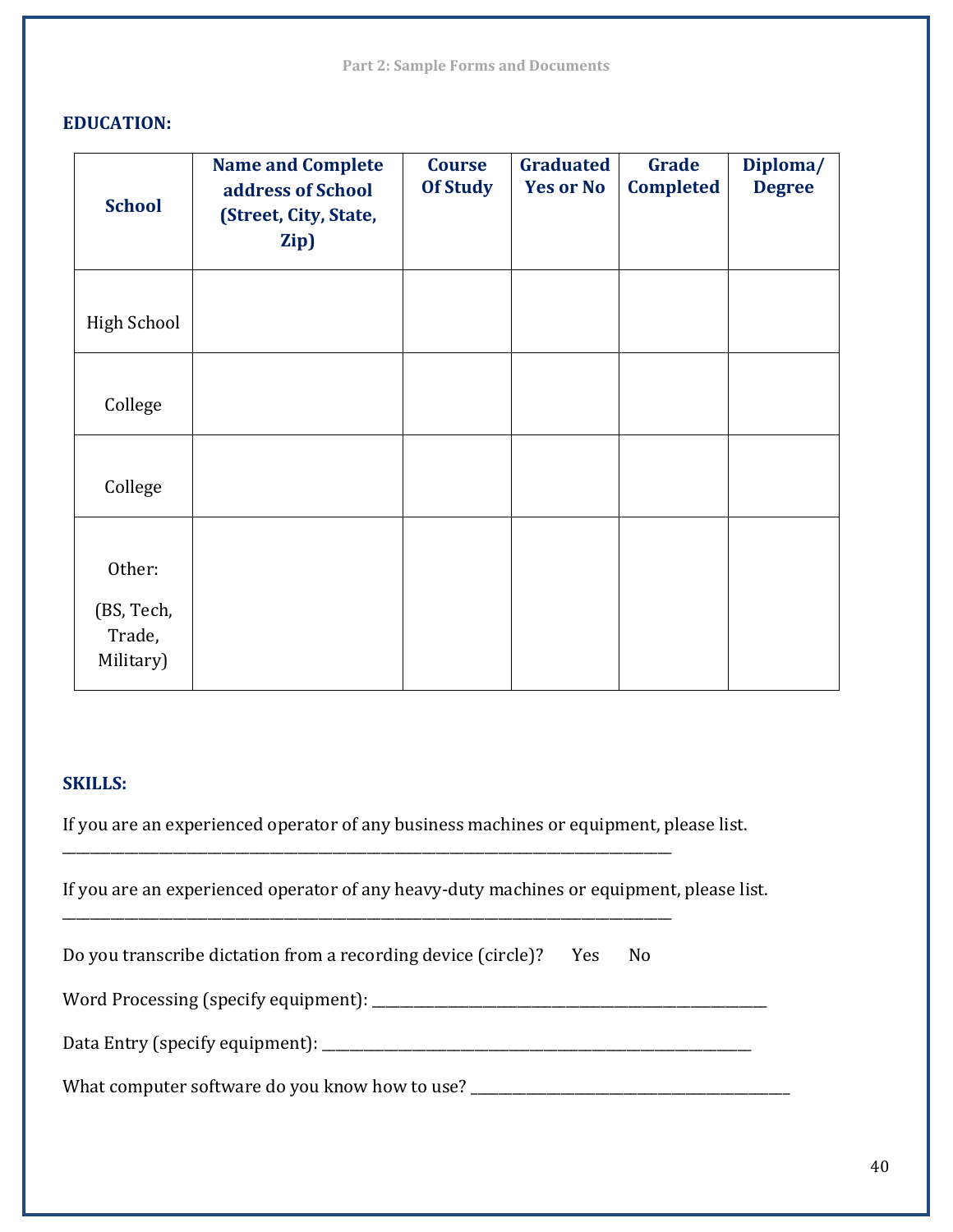What skills or additional training do you have that are related to the job for which you are applying?

\_\_\_\_\_\_\_\_\_\_\_\_\_\_\_\_\_\_\_\_\_\_\_\_\_\_\_\_\_\_\_\_\_\_\_\_\_\_\_\_\_\_\_\_\_\_\_\_\_\_\_\_\_\_\_\_\_\_\_\_\_\_\_\_\_\_\_\_\_\_\_\_\_\_\_\_\_\_\_\_\_\_\_\_\_\_\_\_

| GENERAL: YOU MUST ANSWER ALL QUESTIONS IN THIS SECTION.                                                                                                                                       |  |
|-----------------------------------------------------------------------------------------------------------------------------------------------------------------------------------------------|--|
| 1. Have you ever been convicted under any criminal law; including any plea of "guilty", "no contest" or<br>"deferred adjudication" (excluding minor traffic violations)? Yes $\Box$ No $\Box$ |  |
| 2. Do you have charges or prosecutions that are pending? Yes $\Box$ No $\Box$                                                                                                                 |  |
| 3. Have you ever been fired from a job, or asked to resign? Yes $\Box$ No $\Box$ If yes, please                                                                                               |  |
| 4. Do you have any relatives currently employed by this organization? Yes $\Box$ No $\Box$                                                                                                    |  |
| 5. May we contact your present employer? Yes $\Box$ No $\Box$ If no, please explain:                                                                                                          |  |
| 6. For driving jobs only: Do you have a valid driver's license? Yes $\Box$ No $\Box$<br>License No __________________ Class ______________ State ________________ Expires: _______            |  |
| 7. Professional License: National $\Box$ State $\Box$ Both $\Box$                                                                                                                             |  |
|                                                                                                                                                                                               |  |

#### **REFERENCES:**

# *Give three references, business or faculty, who are familiar with your qualifications*

| <b>NAME</b> | <b>COMPLETE ADDRESS</b><br>(Street, City, State, Zip) | <b>PHONE</b> | <b>OCCUPATION</b> |
|-------------|-------------------------------------------------------|--------------|-------------------|
|             |                                                       |              |                   |
|             |                                                       |              |                   |
|             |                                                       |              |                   |
|             |                                                       |              |                   |
|             |                                                       |              |                   |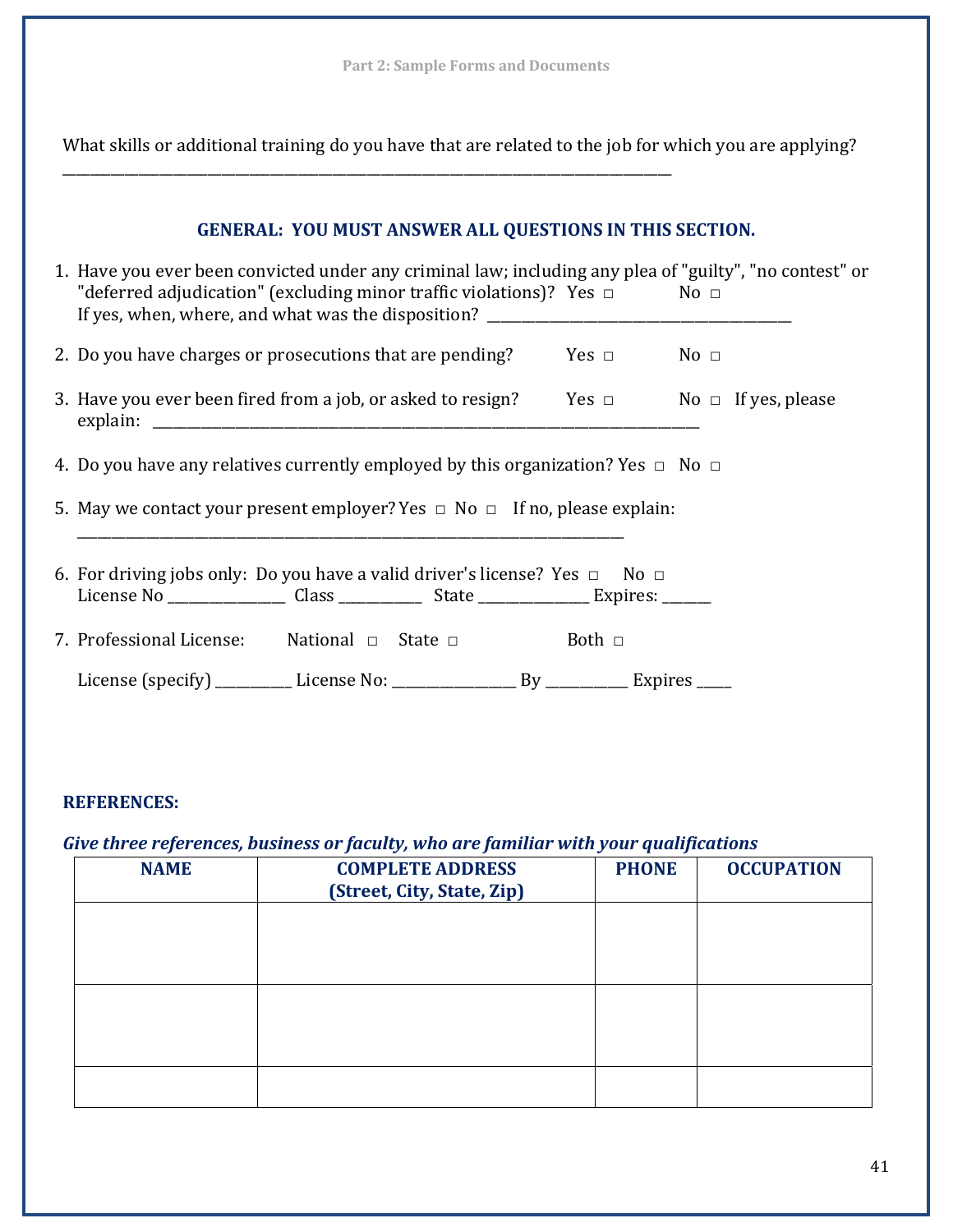| ,我们的人们就会在这里,我们的人们就会在这里,我们的人们就会在这里,我们的人们就会在这里,我们的人们就会在这里,我们的人们就会在这里,我们的人们就会在这里,我们 |  |
|----------------------------------------------------------------------------------|--|
|                                                                                  |  |
|                                                                                  |  |
|                                                                                  |  |
|                                                                                  |  |
|                                                                                  |  |
|                                                                                  |  |

#### *AFFIDAVIT, CONSENT AND RELEASE*

#### **PLEASE READ EACH STATEMENT CAREFULLY BEFORE SIGNING**

I certify that all information provided in this employment application is true and complete. I understand that any false information or omission may disqualify me from further consideration for employment and may result in my dismissal if discovered at a later date.

I authorize the investigation of any or all statements contained in this application. I also authorize, whether listed or not, any person, school, current employer, past employers and organizations to provide relevant information and opinions that may be useful in making a hiring decision. I release such persons and organizations from any legal liability in making such statements. A copy of this Affidavit signed by me can be used as my authorization for release of information from my former employers, schools or persons named in this application.

I understand I may be required to successfully pass a drug screening examination. I hereby consent to a preand/or post-employment drug screen as a condition of employment, if required.

**I UNDERSTAND THAT THIS APPLICATION, VERBAL STATEMENTS BY MANAGEMENT, OR SUBSEQUENT EMPLOYMENT DOES NOT CREATE AN EXPRESSED OR IMPLIED CONTRACT OF EMPLOYMENT NOR GUARANTEE EMPLOYMENT FOR ANY DEFINITE PERIOD OF TIME. IF EMPLOYED, I UNDERSTAND THAT I HAVE BEEN HIRED AT THE WILL OF THE EMPLOYER AND MY EMPLOYMENT MAY BE TERMINATED AT ANY TIME, WITH OR WITHOUT REASON AND WITH OR WITHOUT NOTICE.** 

I have read, understand and, by my signature, consent to these statements.

Signature the contract of the contract of  $\Gamma$  Date  $\Gamma$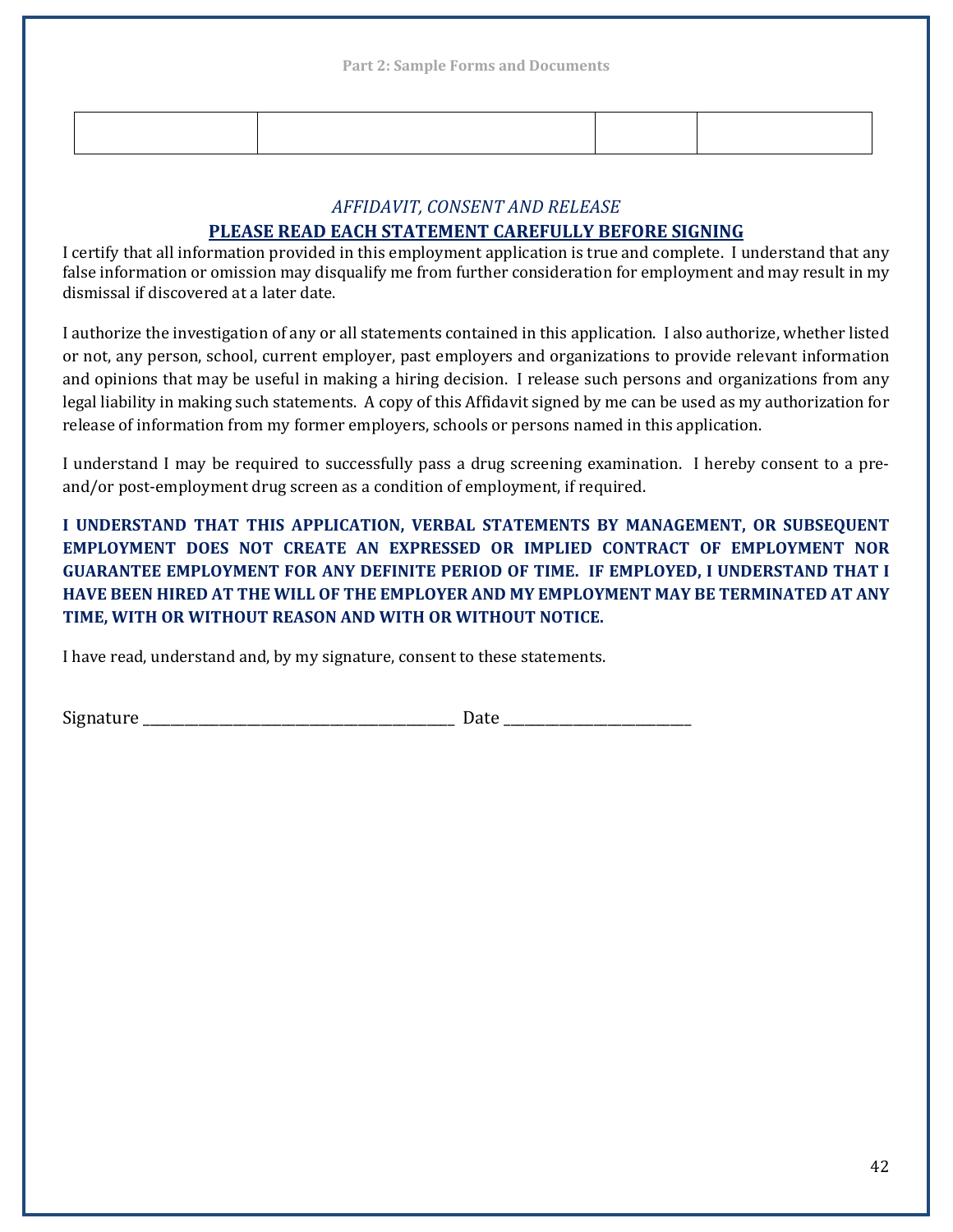# **REFERENCE FORM**

**Candidate Name:**

**Position:**

**Date:**

**Reference Name:**

**Reference**

**Position/Organization:**

| <b>Recommended Questions</b>                                                                                                                                                                                                                 | Questions to Avoid with References                                                                                                                                                                                           |
|----------------------------------------------------------------------------------------------------------------------------------------------------------------------------------------------------------------------------------------------|------------------------------------------------------------------------------------------------------------------------------------------------------------------------------------------------------------------------------|
| When did (candidate) work for your company?                                                                                                                                                                                                  | Any question that relates to race or<br>ethnicity.                                                                                                                                                                           |
| Could you confirm starting and ending<br>employment dates? When did s/he leave the<br>company?                                                                                                                                               | Any question that tends to identify the<br>candidate's age if it is not a job requirement.<br>(ex: do you know when the candidate<br>graduate from high school?)                                                             |
| Were you asked to be a reference by<br>(candidate)?                                                                                                                                                                                          | Any question attempting to identify the<br>candidate's nationality, lineage, ancestry,<br>national origin.                                                                                                                   |
| What was her/his position? Can you describe<br>the job responsibilities?                                                                                                                                                                     | Any question related to the candidate's<br>children, child care, ages of the candidate's<br>children, or other subjects that are likely to<br>be perceived by covered group members,<br>especially women, as discriminatory. |
| Did (candidate) supervise other employees?<br>How effectively? If I spoke to those employees,<br>how do you think they would describe<br>(candidate's) management style? How would<br>you describe her/his<br>supervisory/management skills? | Are there any health-related reasons why<br>(candidate) may not be able to perform on<br>the job?                                                                                                                            |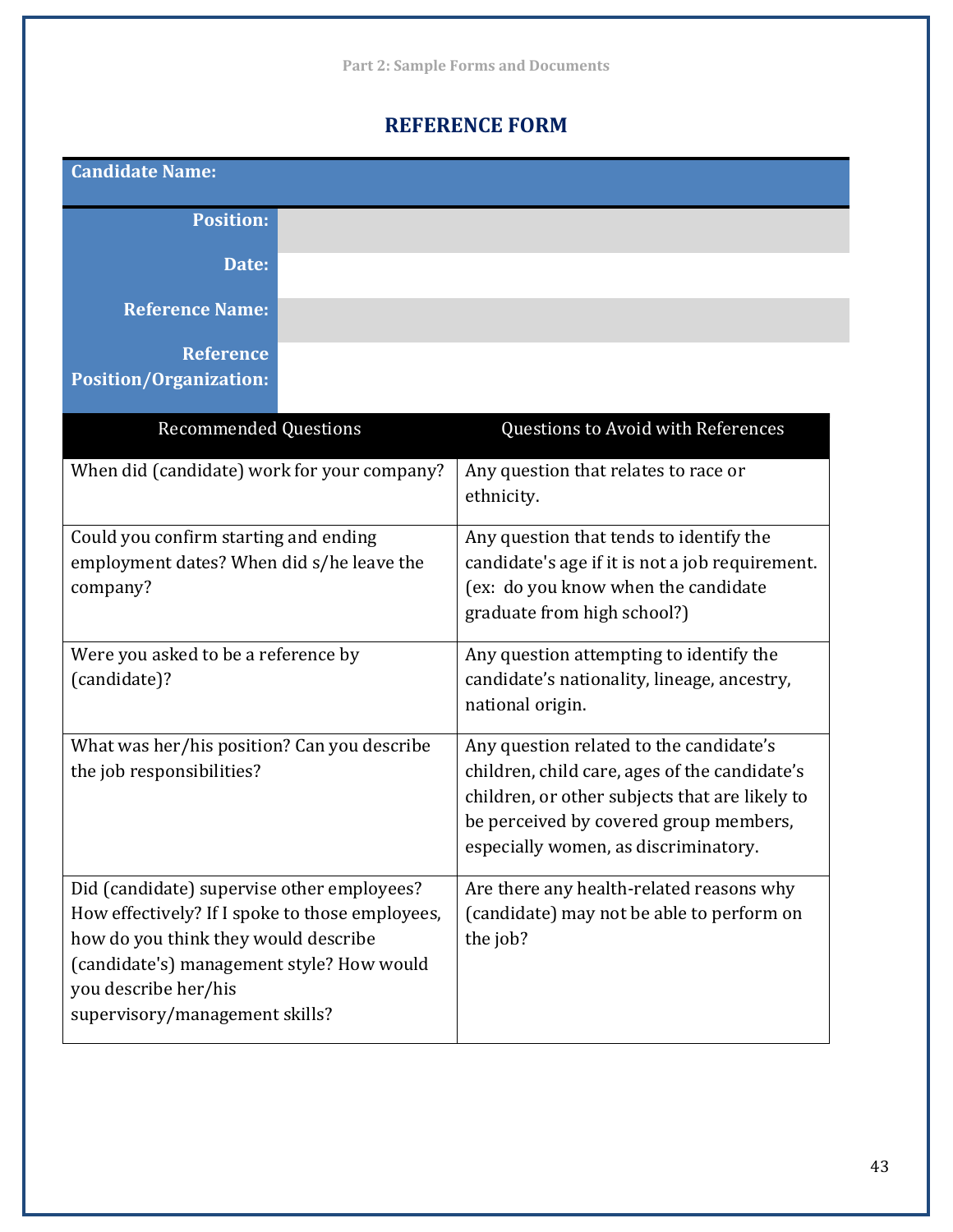| How did (candidate) handle conflict? How<br>about pressure? Stress?                                                                                                                                                                                                                                      | Does (candidate) have any physical or<br>mental defects which preclude them from<br>performing certain kinds of work? |
|----------------------------------------------------------------------------------------------------------------------------------------------------------------------------------------------------------------------------------------------------------------------------------------------------------|-----------------------------------------------------------------------------------------------------------------------|
| Did you act as (candidate's) supervisor? If<br>(candidate) did not report to you, what was<br>your working relationship? Did you evaluate<br>(candidate's) performance? What was noted as<br>needing improvement during this performance<br>review? What do you consider (candidate's)<br>key strengths? | Has (candidate) been hospitalized in the last<br>five years?                                                          |
| How would you describe (candidate's)<br>punctuality?                                                                                                                                                                                                                                                     | Has (candidate) recently had a major<br>illness?                                                                      |
| Could you rate (candidate's) reliability on a<br>scale of 1-10, 10 being the best?                                                                                                                                                                                                                       | How many days was (candidate) absent<br>from work because of illness last year?                                       |
| What was his/her biggest accomplishment<br>while working at your company?                                                                                                                                                                                                                                | Has (candidate) ever filed for workers'<br>compensation insurance?                                                    |
| How would you describe (candidate's) ability<br>to work as part of a team?                                                                                                                                                                                                                               | Any inquiry that is not job-related or<br>necessary for determining and applicant's<br>potential for employment.      |
| (Candidate) is being considered for the<br>following position; do you think he/she is a<br>good fit? Why?                                                                                                                                                                                                | Is (candidate) a citizen of the U.S.?                                                                                 |
| What haven't we discussed that you feel is vital<br>for me to know about (candidate)?                                                                                                                                                                                                                    | Has (candidate) ever worked for your<br>company under a different name?                                               |
| Would you re-hire this person? Why or why<br>not?                                                                                                                                                                                                                                                        |                                                                                                                       |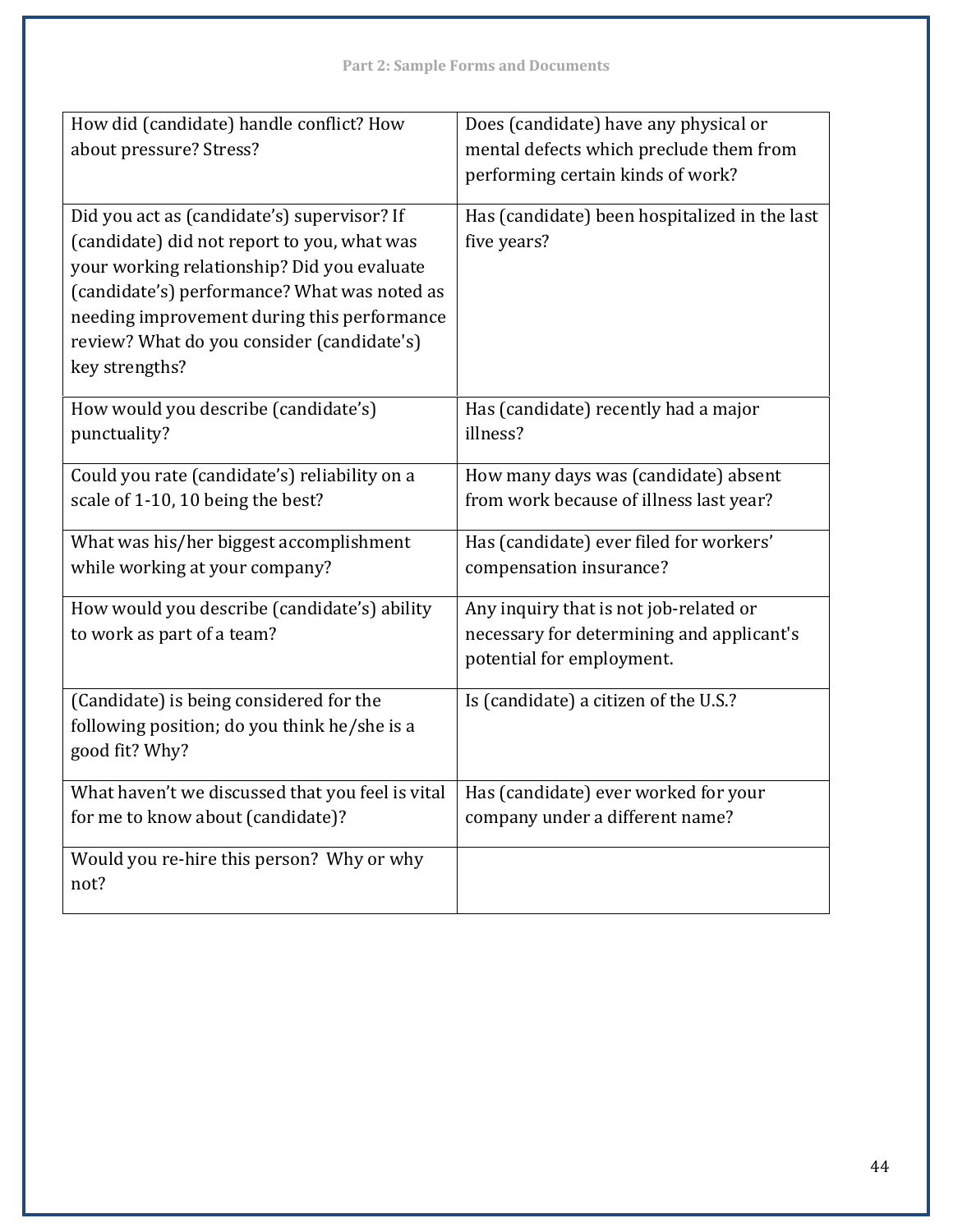|                 | <b>Part 2: Sample Forms and Documents</b>                                                                              |
|-----------------|------------------------------------------------------------------------------------------------------------------------|
|                 | <b>REFERENCE INFORMATION</b>                                                                                           |
| Candidate name: |                                                                                                                        |
| Position:       | <u> 1989 - Johann Barn, mars ann an t-Amhainn an t-Amhainn an t-Amhainn an t-Amhainn an t-Amhainn an t-Amhainn an </u> |
| Date:           |                                                                                                                        |
| Reference Name: |                                                                                                                        |
|                 | Position/Organization:                                                                                                 |
| 1.              | In what capacity do you know the candidate?                                                                            |
| 2.              | How long have you known him/her?                                                                                       |
| 3.              | What are his/her strengths?                                                                                            |
| 4.              | In which areas could he/she improve?                                                                                   |
| 5.              | What would be the ideal role for him/her?                                                                              |
| 6.              | Please describe candidate's interaction in a team setting.                                                             |
| 7.              | Would you rehire him/her? _____                                                                                        |
| 8.              | Is there any other information you feel would be helpful for us to know about him/her?                                 |
|                 |                                                                                                                        |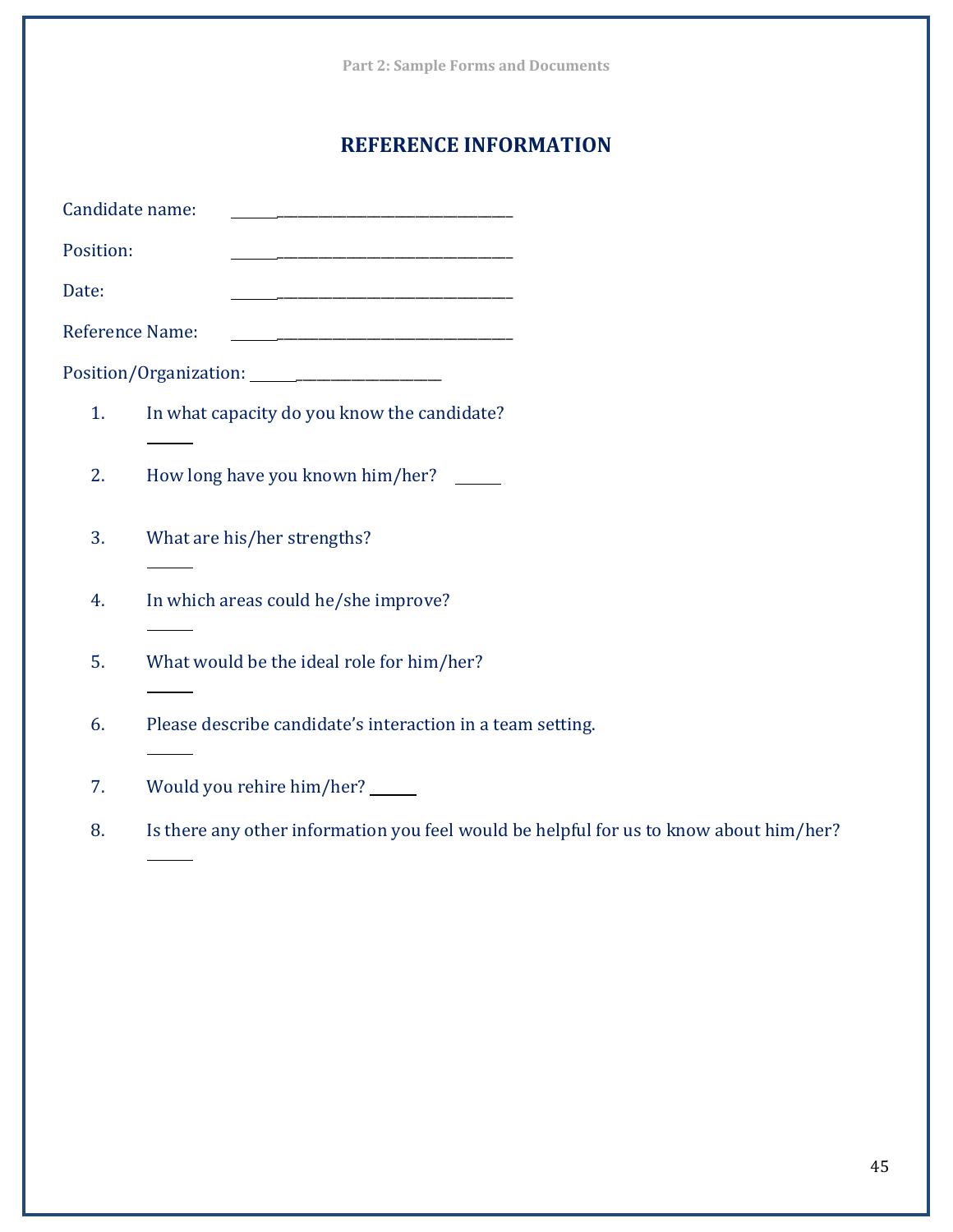# **REPORTING FORM**

PNRA strongly encourages the reporting of misconduct. PNRA appreciates your willingness to report inappropriate behavior.

**This section is about the individual you are reporting. Please provide as much information as possible.** 

1. Name of Individual you are reporting (First & Last):

| Comments:                                                                                                                                      |  |
|------------------------------------------------------------------------------------------------------------------------------------------------|--|
|                                                                                                                                                |  |
|                                                                                                                                                |  |
| 2. Age or Approximate Age:                                                                                                                     |  |
|                                                                                                                                                |  |
| 3. Gender                                                                                                                                      |  |
| $\Box$ $_{\text{Male}}\Box$ Female                                                                                                             |  |
| 4. Address (City, State required):                                                                                                             |  |
|                                                                                                                                                |  |
| 5. Position(s) this individual holds or held:                                                                                                  |  |
| $\Box$<br><b>Head Coach</b>                                                                                                                    |  |
| □<br><b>Assistant Coach</b>                                                                                                                    |  |
| $\Box$<br>Club Employee                                                                                                                        |  |
| $\Box$<br>Volunteer                                                                                                                            |  |
| П<br>Other / Not sure                                                                                                                          |  |
| 6. Club where individual works and/or volunteers or worked/volunteered previously:                                                             |  |
|                                                                                                                                                |  |
| Comments:                                                                                                                                      |  |
|                                                                                                                                                |  |
| This section asks questions about the incident or incidents you are reporting. Please provide as much specific<br>information as you are able. |  |
| 7. Type of Offense (i.e. what happened?)                                                                                                       |  |
|                                                                                                                                                |  |

π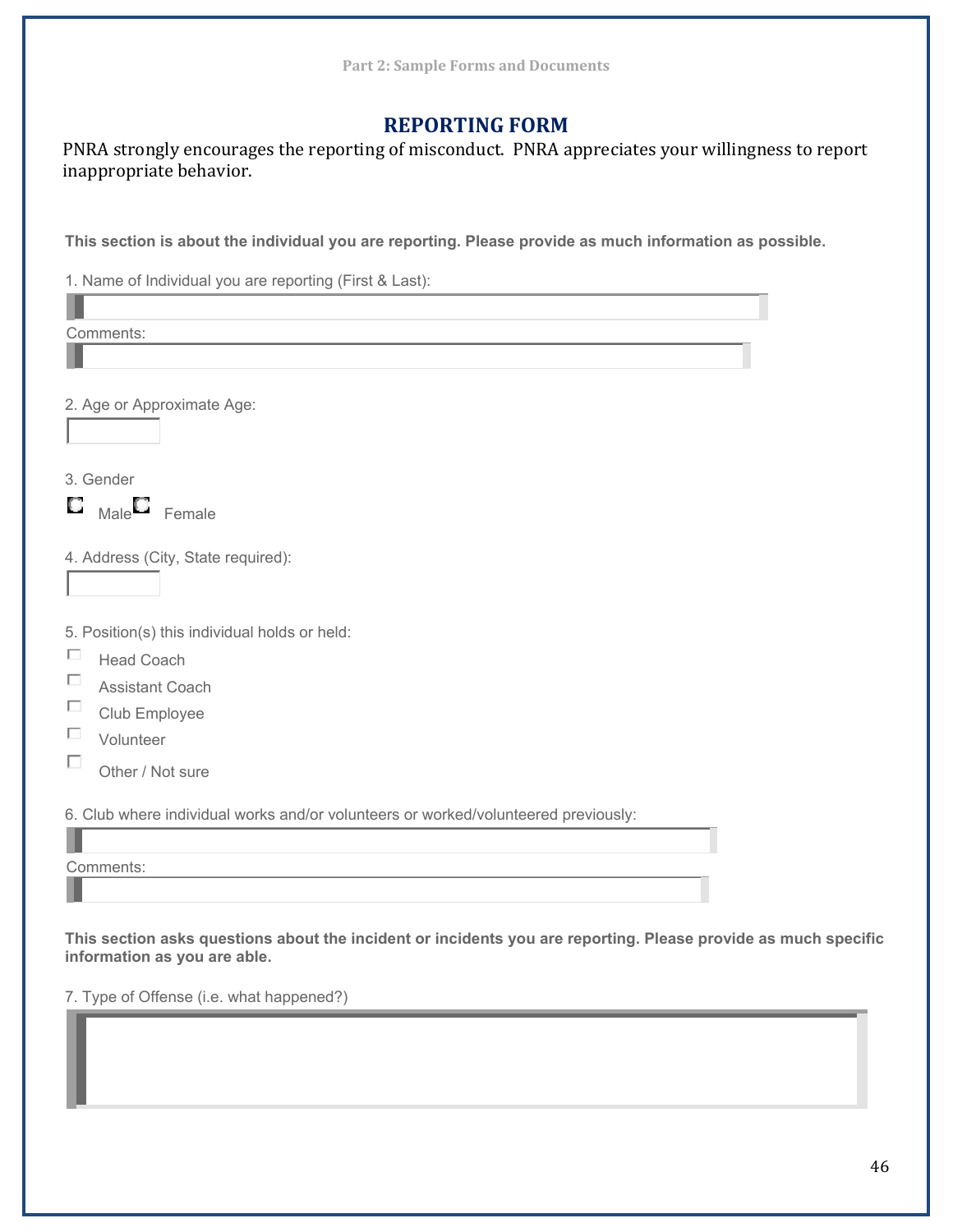**Part 2: Sample Forms and Documents**

8. Where did the incident or incidents take place? (City, State and any other available location information)

9. Please Describe what happened: (Including... Who, What, When, Where)

**This section is for information about the victim or victims. If you are the victim and wish to remain anonymous, you may do so. In that case, please enter only your age, city, state, and Club affiliation.** 

10. Name:

ı

11. Age (or approximate age):

12. Club affiliation (if any):

|            |  |  | 13. Contact phone number (Note, if this person is under 18, please provide contact information for his/her parent or |  |  |
|------------|--|--|----------------------------------------------------------------------------------------------------------------------|--|--|
| guardian): |  |  |                                                                                                                      |  |  |

14. Contact Email address (if this individual is under 18, please provide contact information for parent or guardian):

15. Gender

П Male

 $\Box$ Female

**Your Information: You may remain anonymous if you wish. However, providing your information is vastly helpful to a swift and effective investigation. A person reporting alleged misconduct should not fear any retribution and/or consequence when filing a report he or she believes to be true.** 

16. Name: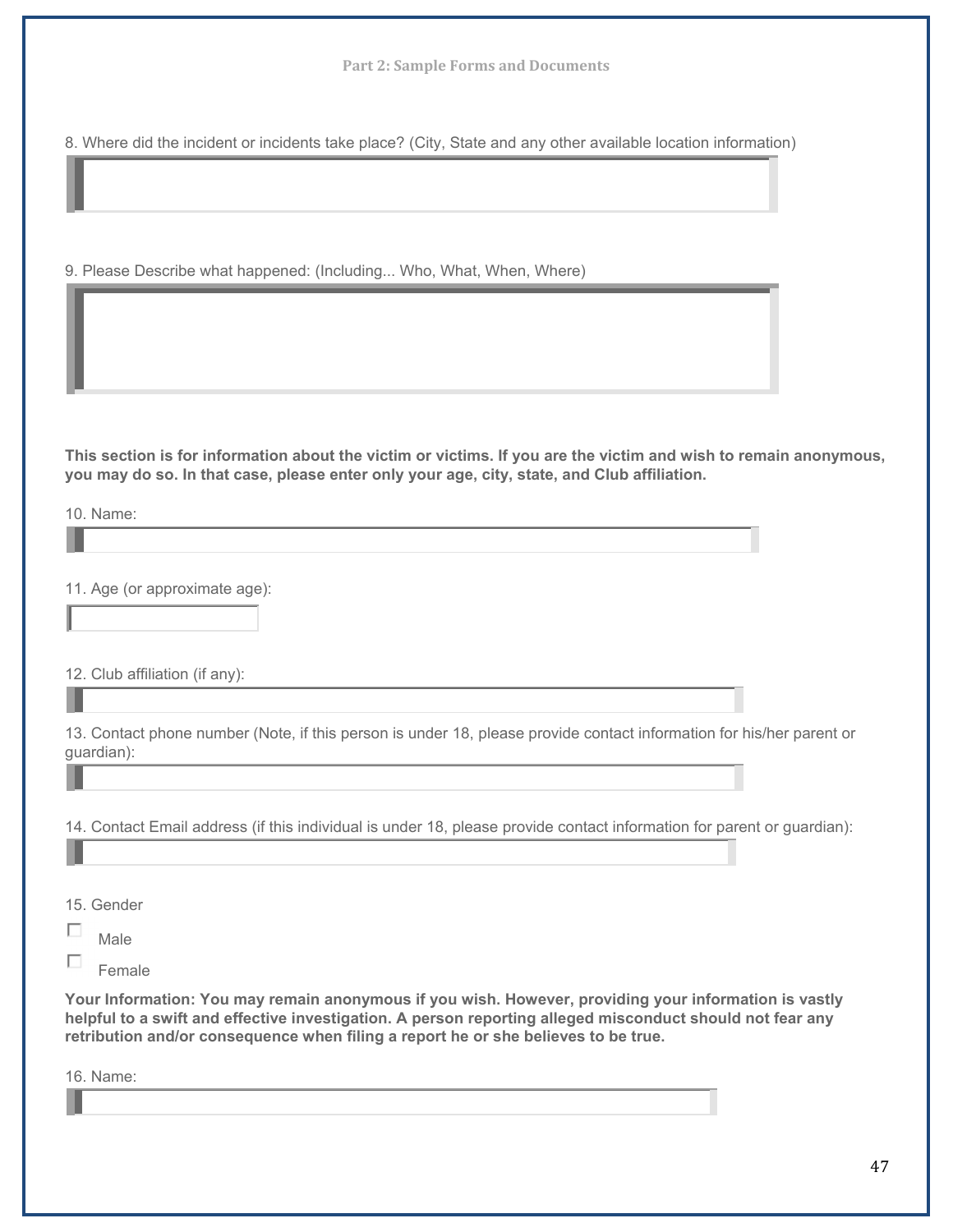|                                    | <b>Part 2: Sample Forms and Documents</b>                       |
|------------------------------------|-----------------------------------------------------------------|
|                                    | 17. Phone Number:                                               |
|                                    | 18. Email Address:                                              |
|                                    | 19. Club Affiliation (if any):                                  |
| $\overline{\phantom{a}}$<br>$\Box$ | 20. Relationship to victim (if any):<br>Self<br>Parent/Guardian |
| П<br>П                             | Other family member<br>Friend or acquaintance                   |
| П<br>$\Box$                        | Club member, coach or volunteer<br>Other or prefer not to say   |

#### **Other Information**

21. If you have any other information that you feel would be helpful to an investigation of the alleged offense you have reported, please enter it here: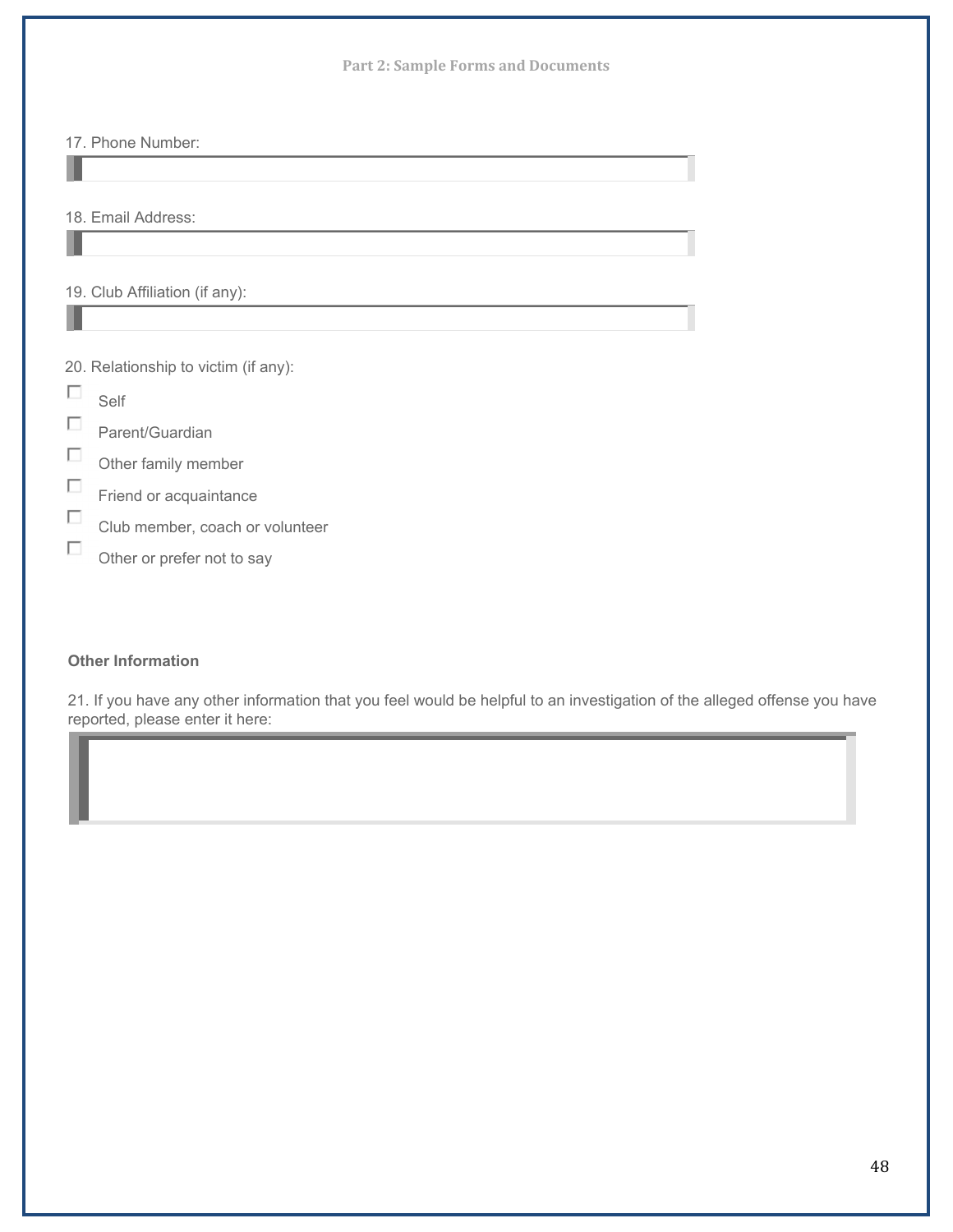|                        | <b>Part 2: Sample Forms and Documents</b> |
|------------------------|-------------------------------------------|
|                        | <b>INCIDENT REPORT FORM</b>               |
| <b>Incident:</b>       |                                           |
| <b>Reported By:</b>    |                                           |
| Date:                  |                                           |
| <b>Individuals</b> (s) |                                           |
| <b>Involved:</b>       |                                           |
|                        |                                           |
|                        |                                           |
|                        |                                           |

| <b>Investigated By:</b> |  |
|-------------------------|--|
|                         |  |

| <b>Location of Incident:</b> |  |
|------------------------------|--|
|                              |  |

| <b>Summary of Complaint:</b> |  |
|------------------------------|--|
|                              |  |
|                              |  |
|                              |  |
|                              |  |
|                              |  |
|                              |  |
|                              |  |
|                              |  |
|                              |  |
|                              |  |
|                              |  |